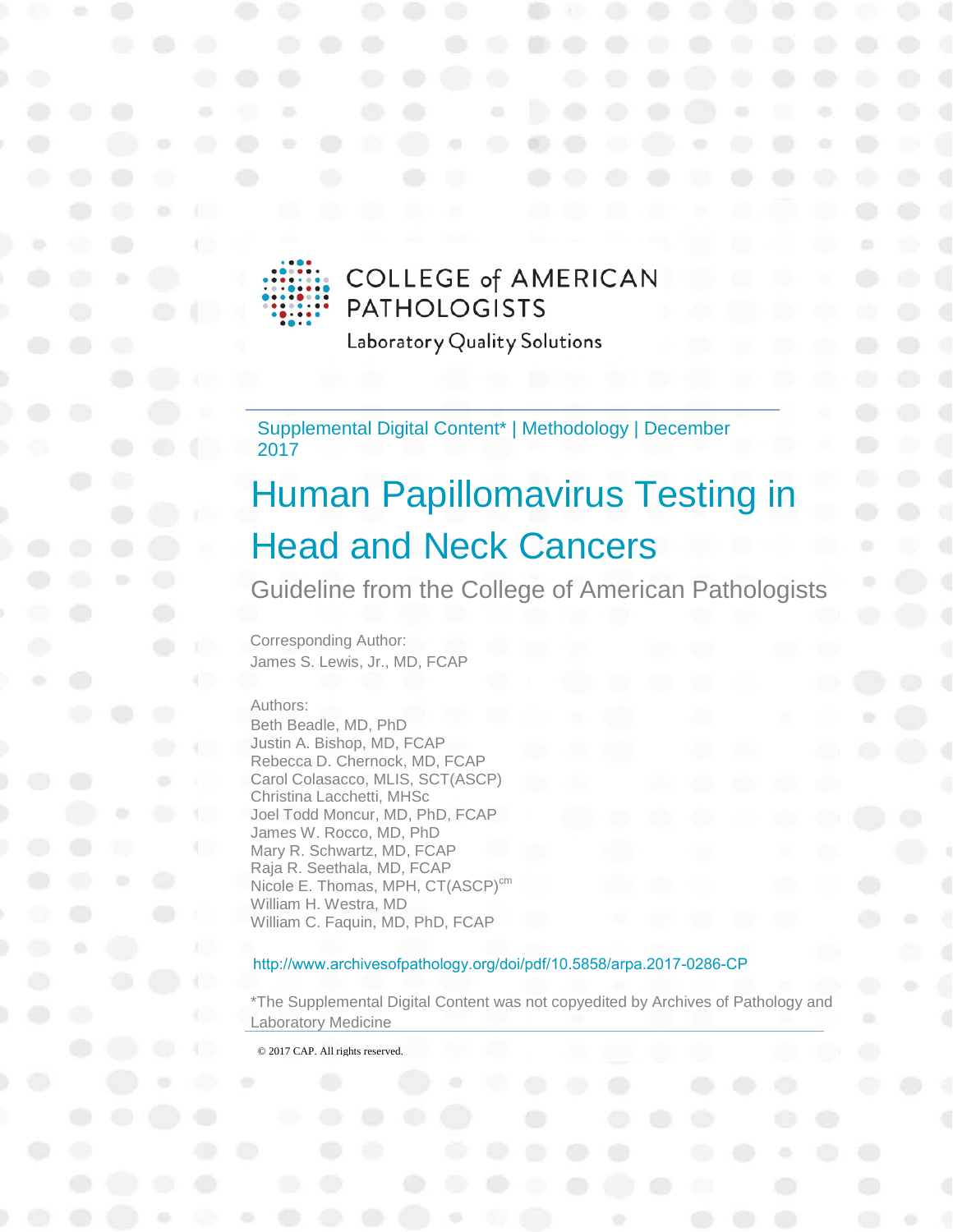## **METHODS USED TO PRODUCE THE GUIDELINE**

#### **Panel Composition**

The College of American Pathologists (CAP) Pathology and Laboratory Quality Center (the Center) convened an expert panel (EP) consisting of pathologists, a radiation oncologist, an otolaryngologist, and a methodologist consultant to develop an evidence-based guideline to make recommendations for the testing, application, interpretation, and reporting of human papillomavirus (HPV) (and surrogate marker) tests in head and neck carcinomas in order to improve consistency and quality of clinical practice. The CAP approved the appointment of the project co-chairs and panel members. The EP members performed the systematic evidence review (SER). An advisory panel (AP) of two patient advocates, four pathologists, one medical oncologist/molecular epidemiologist, one radiation oncologist, and a methodologist also helped in the development of the guideline. The role of the AP members was to provide guidance and feedback on the key questions for the literature search, vet the draft guideline statements prior to the public comment period, and to review and provide feedback for the manuscript and supplemental digital content.

#### **Conflict of Interest (COI) Policy**

Prior to acceptance on the expert or advisory panel, potential members completed the CAP conflict of interest (COI) disclosure process, whose policy and form (in effect April 2010) require disclosure of material financial interest in, or potential for benefit of significant value from, the guideline's development or its recommendations 12 months prior through the time of publication. The potential members completed the COI disclosure form, listing any relationship that could be interpreted as constituting an actual, potential, or apparent conflict. The CAP Center uses the following criteria:

Nominees who have the following conflicts may be excused from the panel:

- a. Stock or equity interest in a commercial entity that would likely be affected by the guideline or white paper
- b. Royalties or licensing fees from products that would likely be affected by the guideline or white paper
- c. Employee of a commercial entity that would likely be affected by the guideline or white paper

Nominees who have the following potentially manageable direct conflicts may be appointed to the panel:

- a. Patents for products covered by the guideline or white paper
- b. Member of an advisory board of a commercial entity that would be affected by the guideline or white paper
- c. Payments to cover costs of clinical trials, including travel expenses associated directly with the trial
- d. Reimbursement from commercial entity for travel to scientific or educational meetings

Everyone was required to disclose conflicts prior to beginning and continuously throughout the project's timeline. Expert panel members' disclosed conflicts are listed in the appendix of the manuscript. The CAP provided funding for the administration of the project; no industry funds were used in the development of the guideline. All panel members volunteered their time and were not compensated for their involvement, except for the contracted methodologist.

#### **Literature Review and Analysis**

The expert panel met 16 times through teleconference webinars from November 22, 2013 through September 21, 2016. Additional work was completed via electronic mail. The panel met in person February 8-9, 2014 to determine the scope and key questions and again April 9, 2016 to draft recommendations.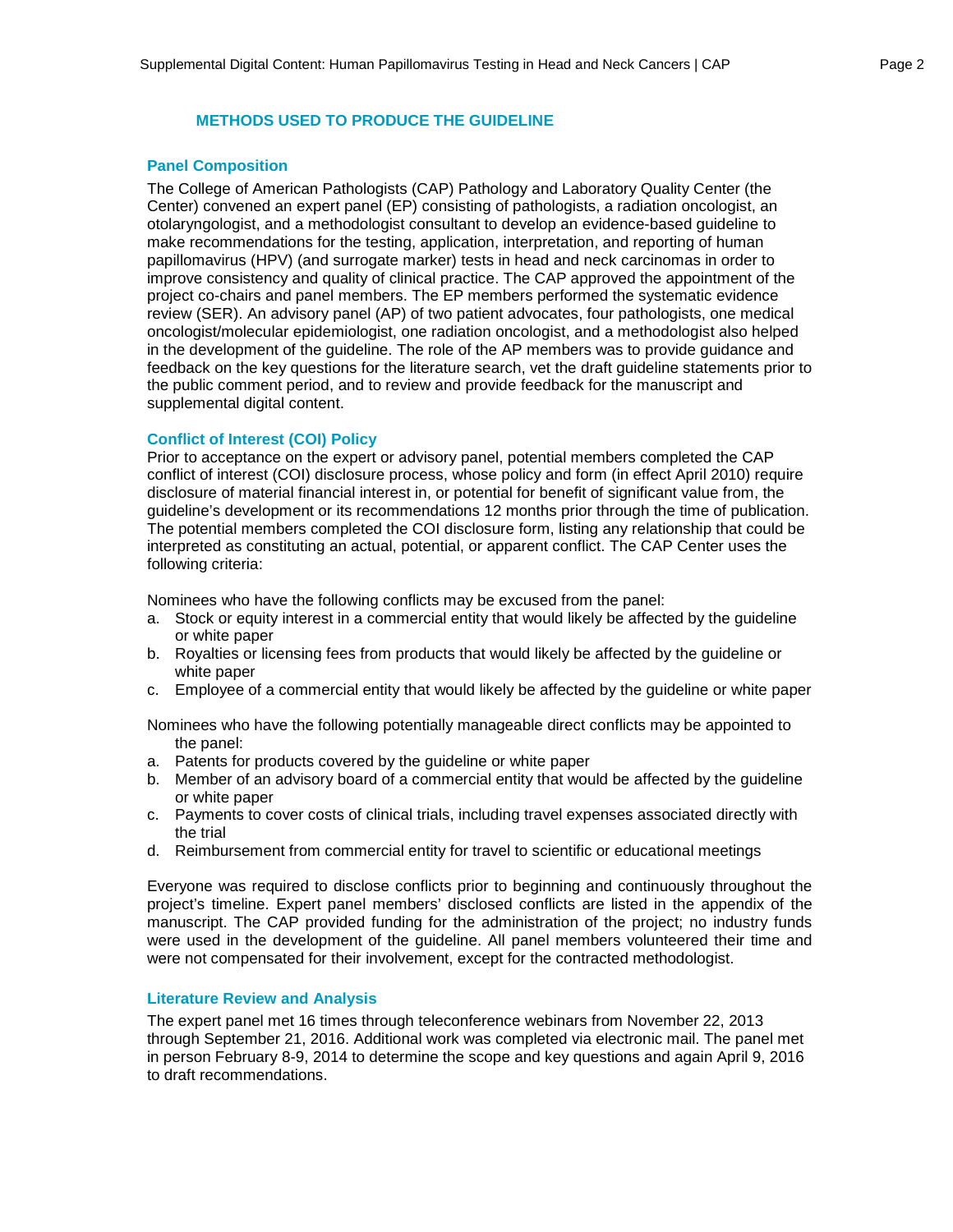The following key questions were developed by the expert and advisory panel for which to base the literature search:

- 1) Should patients with newly diagnosed oropharyngeal squamous cell carcinoma (OPSCC), nonoropharyngeal SCC (non-OPSCC), oropharyngeal non-SCC, nonoropharyngeal non-SCC), and cervical nodal metastatic carcinomas of unknown and/or known primary be routinely tested for high risk (HR)-HPV?
	- a. Do relevant clinical outcomes differ based on:
		- i. Testing with immunohistochemistry (IHC) p16 alone?
		- ii. Testing with IHC p16 plus one confirmatory test?
			- 1. Polymerase chain reaction (PCR) for HPV deoxyribonucleic acid (DNA)
			- 2. in situ hybridization (ISH) for HPV DNA
			- 3. ISH for E6/E7 ribonucleic acid (RNA)
			- 4. Reverse transcription (RT)-PCR for E6/E7
			- 5. Subtyping of HR-HPV
	- b. Do relevant clinical outcomes differ if the diagnosis is based on fine needle aspiration (FNA) rather than biopsy?
		- i. What is the comparison of testing with FNA on:
			- 1. IHC p16 alone?
			- 2. PCR alone?
			- 3. ISH alone?
			- 4. Other liquid-based tests alone?
			- 5. Specific combinations of tests?
		- ii. Does testing FNA specimens vary based on the cytologic appearance of the metastatic head and neck SCC/non-SCC?
		- iii. Do specific HR-HPV tests differ based on:
			- 1. The FNA sample preparation method? (eg, liquid-based cytology specimens, smears, cell block, other)
			- 2. The number of cells in the FNA specimen?
			- 3. The method of cell block preparation?
				- o Thrombin
				- o Cellient (Hologic, Marlborough, MA)
				- o Other methods
		- iv. How should HR-HPV tests on FNAs of metastatic head and neck SCC/non-SCC be validated?
			- 1. Is HPV status determined by FNA a reliable status of disease?
		- v. Do any of these tests or testing algorithms differ based on smoking history? Does smoking history have an impact on the performance of HPV tests?
- 2) Do relevant clinical outcomes of specific tests or testing algorithms for HR-HPV differ based on:
	- a. Specimen size, percent neoplastic cellularity, and cellularity (if so, what is minimum size associated with acceptable test performance?)
	- b. Type and length of tissue fixation?
	- c. For IHC p16 testing, specific antibodies, dilution, and testing conditions?
	- d. For IHC p16, criteria/definition for a positive test?
	- e. For ISH and PCR, testing conditions and criteria/definition for a "positive test"?
	- f. For ISH, specific probes?
	- g. What HPV type specific probes should be included?
- 3) For patients with OPSCC, non-OPSCC, and cervical nodal metastatic SCC, what is the optimal method of reporting HPV test results to best inform patients and clinicians about the clinical significance of the results (including considerations about uncertainty)?
	- a. Do the harms and benefits of testing for HR-HPV differ based on the terminology used to report test results?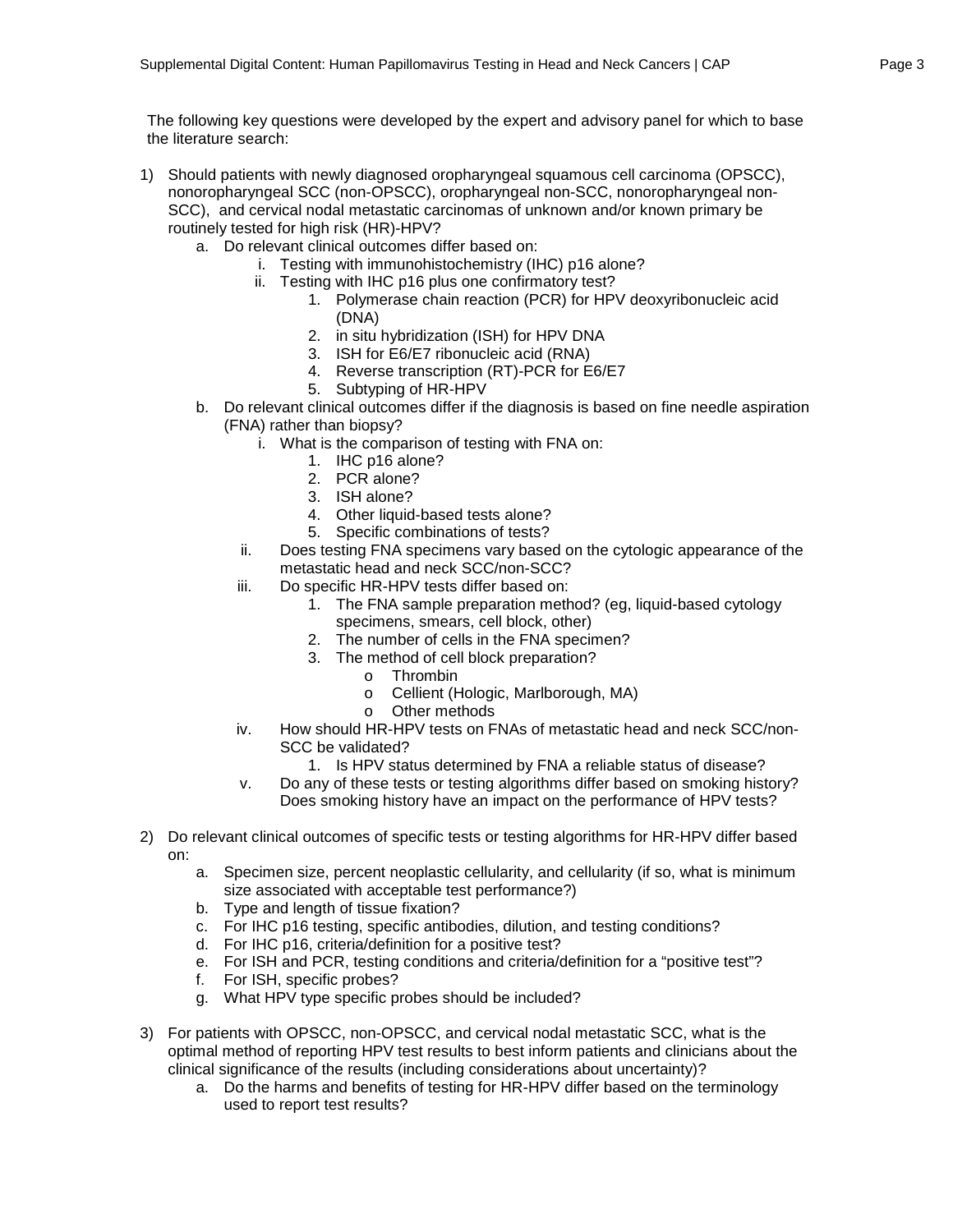- 4) Should patients with recurrent/persistent OPSCC, non-OPSCC, and cervical nodal metastatic SCC be routinely tested for HR-HPV?
- 5) Should patients with locally and/or regionally recurrent OPSCC, non-OPSCC, and cervical nodal metastatic SCC be routinely tested for HR-HPV?
- 6) Should patients with distant disease be tested for HR-HPV?

All EP members participated in the SER. Each level of the SER (title-abstract, full text review, and data extraction) was performed in duplicate by two members of the EP. The co-chairs and contracted methodologist performed adjudication of the conflicts. Articles meeting the inclusion criteria were assessed for strength of evidence, methodological rigor, and confirmation of validity by the methodologist. Supplemental Figure 1 displays the results of the literature review. All articles were available as discussion or background references. All members of the EP participated in developing draft recommendations, reviewing open comment feedback, finalizing and approving final recommendations, and writing/editing of the manuscript.

#### **Peer Review**

An open comment period was held from July 18, 2016 through August 8, 2016 on the CAP Web site [www.cap.org.](http://www.cap.org/) Fourteen draft recommendations, two demographic questions, and three questions about feasibility/implementability were posted for peer review. An announcement was sent to the following entities deemed to have interest:

- Advanced cell diagnostics (Newark, CA)
- Affymetrix (Santa Clara, CA)
- American Academy of Oral and Maxillofacial Pathology (AAOMP)
- American Cancer Society
- American Dental Association (ADA)
- American Head and Neck Society (AHNS)
- American Society for Clinical Pathology (ASCP)
- American Society of Clinical Oncology (ASCO)
- American Society of Cytopathology (ASC)
- American Society of Radiation Oncology (ASTRO)
- Association of Community Cancer Centers (ACCC)
- Association of Directors of Anatomic and Surgical Pathology (ADASP)
- Association of Molecular Pathology (AMP)
- Association of Pathology Chairs (APC)
- Canadian Association of Pathologists Association Canadienne des pathologists (CAP-ACP)
- Canadian Partnership Against Cancer (CPAC)
- Cancer Care
- Cancer Leadership Council (CLC)
- Cancer Research and Prevention Foundation (Prevent Cancer Foundation)
- **Cancer Support Community** National Comprehensive Cancer Network (NCCN)
- CAP
- Celgene (Summit, NJ)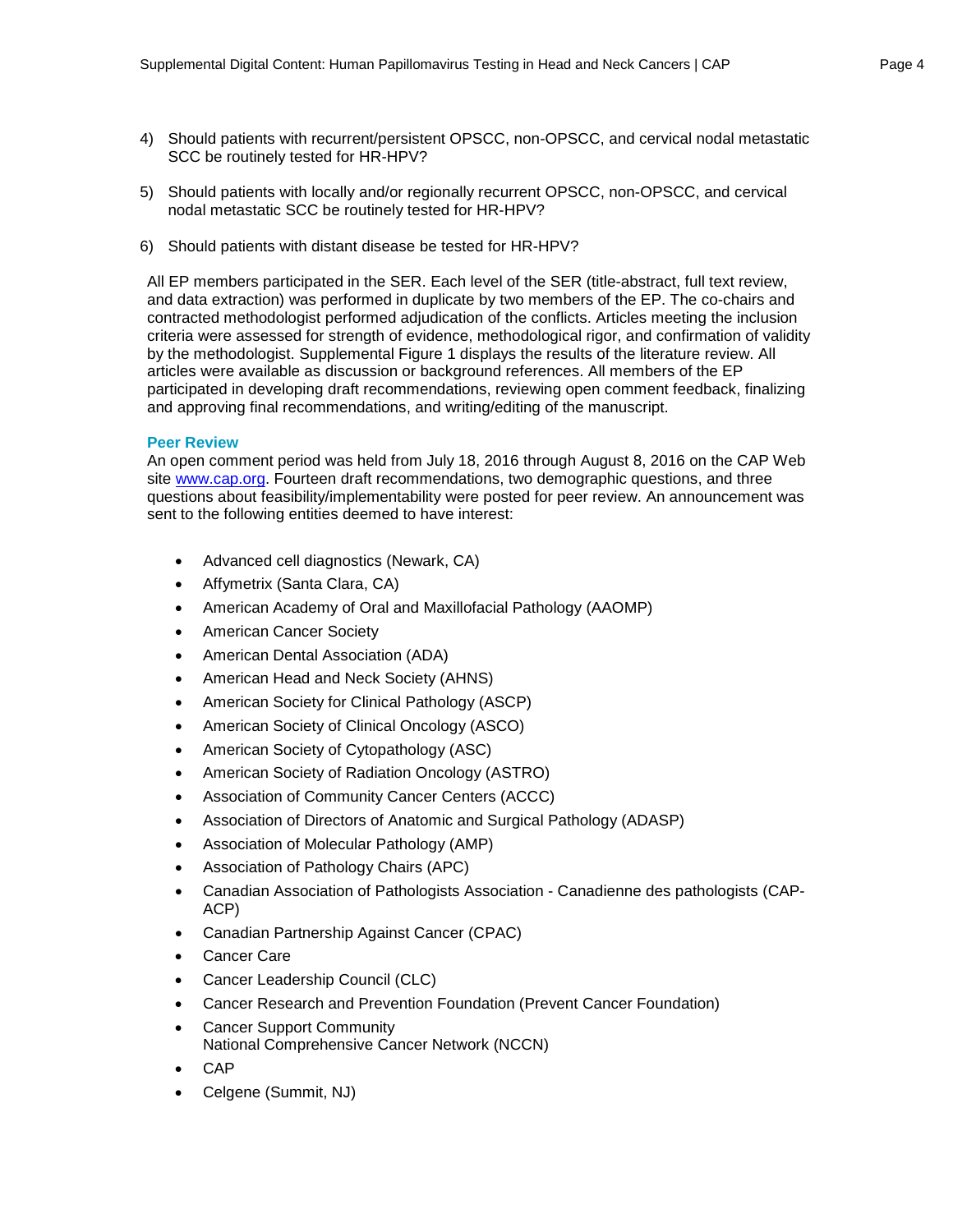- Center for Disease Control and Prevention (CDC) Division of Laboratory Programs, Standards, and Services
- Centers for Medicare and Medicaid Services (CMS)
- Eastern Cooperative Oncology Group (ECOG)
- European Society for Medical Oncology (ESMO)
- European Society of Pathology (ESP)
- Food and Drug Administration (FDA)
- Genentech (South San Francisco, CA)
- Genomic Health, Inc. (Redwood City, CA)
- Incyte Corporation (Wilmington, DE)
- International Academy of Pathology (IAP)
- Kaiser Permanente / Kaiser Family Foundation
- LIVESTRONG Foundation
- National Academies of Science, Engineering, and Medicine (formerly Institute of Medicine [IOM])
- National Cancer Institute (NCI)
- National Society for Histotechnology (NSH)
- North American Society of Head and Neck Pathology (NASHNP)
- Roche (Basel, Switzerland)
- Society of Surgical Oncology (SSO)
- Support for People with Oral and Head and Neck Cancer
- SurePath (TriPath Imaging, Inc., Burlington, NC)
- SWOG (formerly Southwest Oncology Group)
- Targos Inc. (Munich, Germany)
- ThinPrep (Hologic, Marlborough, MA)
- Union for International Cancer Control (UICC)
- United Kingdom National External Quality Assessment Service (UK NEQAS)
- United States and Canadian Academy of Pathology (USCAP)
- Ventana Medical Systems, Inc. (Tucson, AZ)

"Agree" and "Disagree" responses were captured for every proposed recommendation. The website also received 269 written comments. 13 of the 14 draft recommendations achieved at least 80% agreement. Each expert panel member was assigned one - two draft recommendations to review and summarize participant comments. After consideration of the comments, seven draft recommendations were maintained with the original language and seven were revised. Resolution of all changes was obtained by majority consensus of the EP using nominal group technique (rounds of teleconference webinars, email discussion and multiple edited recommendations) amongst the panel members. The final recommendations were approved by the EP with a formal vote. The panel considered laboratory efficiency and feasibility throughout the entire considered judgment process.<sup>1</sup> Neither formal cost analysis nor cost effectiveness models were performed.

An independent review panel (IRP) was assembled to review and approve the guideline. The IRP was masked to the EP and vetted through the COI process.

#### **Dissemination Plans**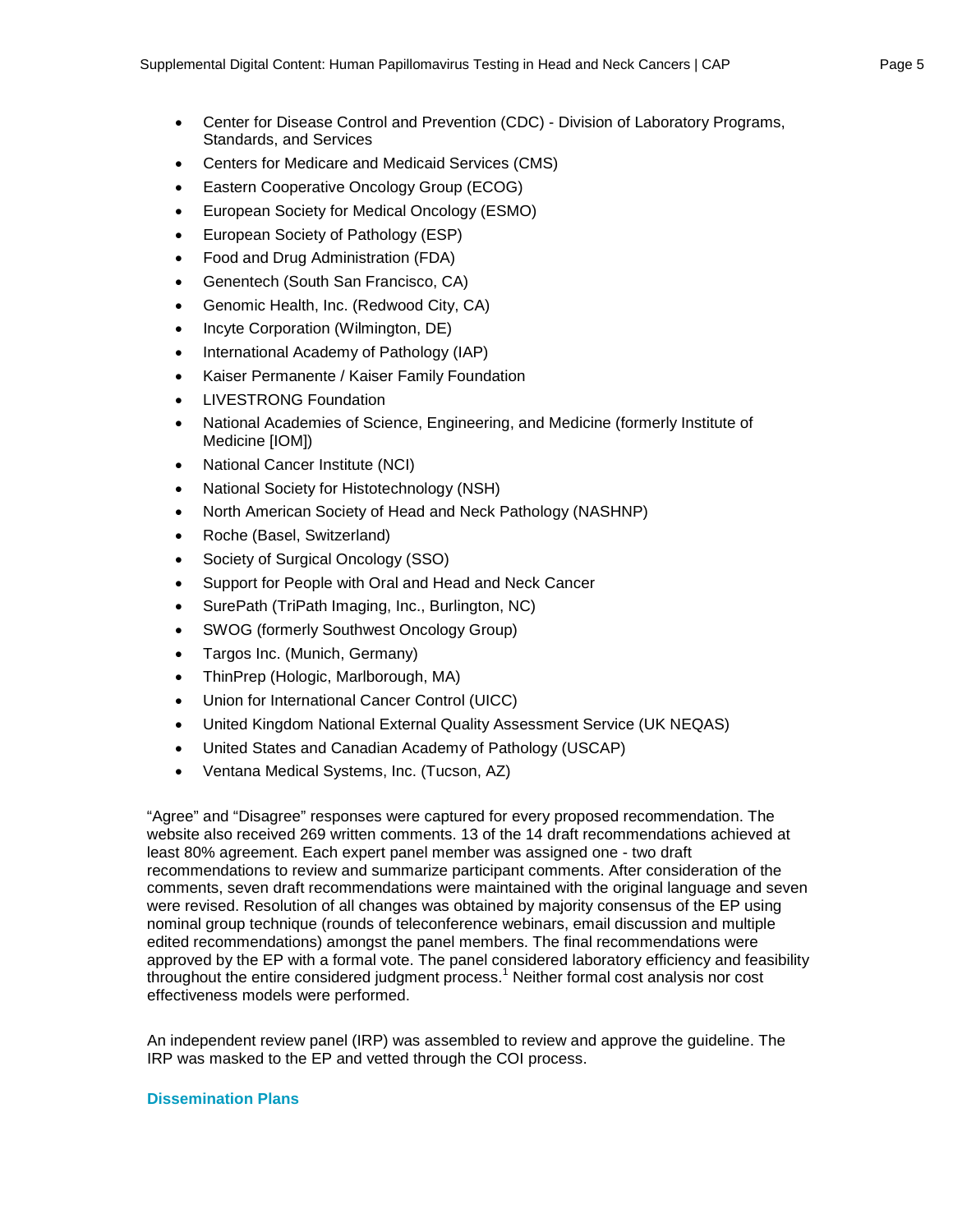CAP plans to host a HPV Testing in Head and Neck resource page which will include a link to the manuscript and supplement; a summary of the recommendations, a teaching PowerPoint (Microsoft Corporation, Redmond, WA) and a frequently asked question (FAQ) document. The guideline will be promoted and presented at various society meetings.

#### **Systematic Evidence Review (SER)**

The objective of the SER was to identify articles that would provide data to inform recommendations for appropriate testing of the head and neck for HPV. If of sufficient quality, findings from this review could provide an evidence base to support the development of the guideline. The scope of the SER and the key questions (KQs) were established by the EP in consultation with the methodologist prior to beginning the literature search.

#### **Search and Selection**

A comprehensive search for literature was initially performed on 3/3/14 in MEDLINE using the OvidSP interface, encompassing the publication dates of 1/1/1995 to 3/3/14. A supplemental search was performed in PubMed on 3/26/14 encompassing the publication dates of 1/1/1995 to 3/26/14. An additional search for literature published in journals not indexed in MEDLINE was performed utilizing Scopus (3/29/14) to identify relevant articles published between 1/1/1995 and 3/29/14. The literature search of the electronic databases was conducted in two arms; the first combined Medical Subject Headings (MeSH) and keywords to address the concepts "head and neck neoplasms", "human papillomavirus (HPV)", and "laboratory testing" , and the second combined MeSH terms and keywords for the concepts "head and neck neoplasms", "human papillomavirus (HPV)", and "outcomes". The results of both arms of the search were combined and deduplicated. Limits were set for human studies published in English, and a publication filter was applied to exclude lower levels of evidence such as letters, commentaries, editorials, and case reports. The Ovid search strategy is included as Supplemental Figure 2. The PubMed and Scopus search strategies were adaptations of the Ovid search strategy.

A search for grey (unindexed) literature included a review of guideline and systematic reviews repository sites (eg, Guidelines International Network, National Guideline Clearinghouse, Cochrane Library, Prospero, Centre for Reviews and Dissemination) and relevant medical organizations' websites to identify guidelines, protocols and standards. A review of meeting abstracts from pathology and oncology organizations from 2012-2014 (American Society of Clinical Oncology (ASCO), European Society for Medical Oncology (ESMO), College of American Pathologists (CAP), United States and Canada Academy of Pathology, European Society for Radiotherapy and Oncology, American Society for Radiation Oncology, American Society for Cytopathology, American Head and Neck Society, American Academy of Otolaryngology - Head and Neck Surgery, American Society for Clinical Pathology, International Papillomavirus Society) and expert panel recommendations completed the systematic literature review. The Ovid search was rerun on 7/11/16 to identify articles published since 3/1/2014 that provided new evidence or strength to the evidence informing the recommendations. A focused search for new guidelines, standards, or protocols and expert panel recommendations supplemented the literature refresh. Prior to submission for publication, all included meeting abstracts were checked for subsequent publication, and the data from any published studies was incorporated into the body of evidence.

#### **Inclusion and Exclusion Criteria**

Practice guidelines, consensus documents, systematic reviews (SRs), meta-analyses, randomized control trials (RCTs), comparative studies, reviews, case-controlled studies, case series, and evaluation studies were eligible for inclusion.

Published studies were selected for full-text review if they met each of the following criteria:

- 1. Patients with tissue or cytology aspiration material taken from the work-up of:
	- Oropharyngeal primaries
	- Cervical nodal metastasis of unknown primary
	- Regional or distant metastasis from known or suspected oropharyngeal primary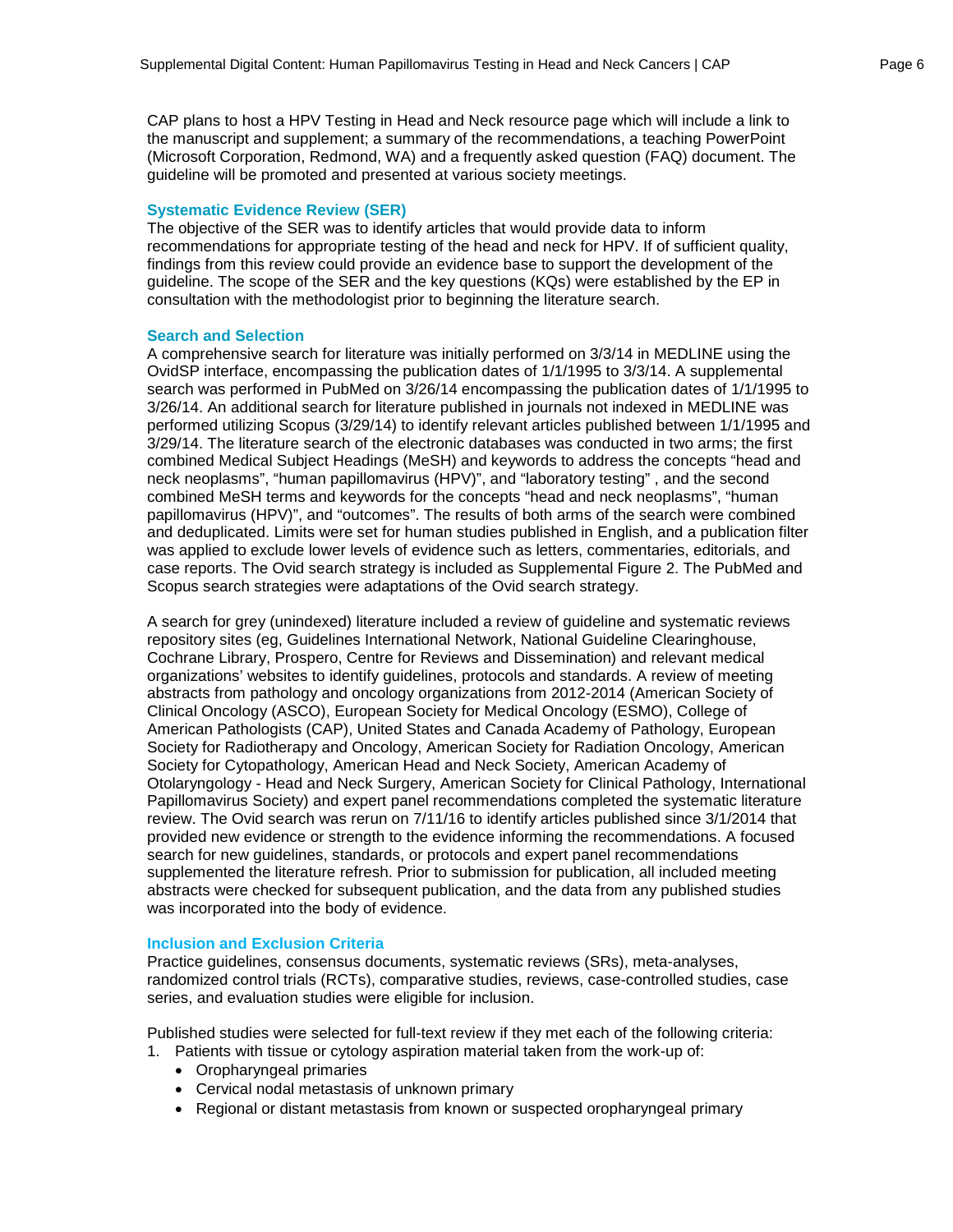- Other head and neck sites (eq. sinonasal)
- All carcinomas in the head and neck (except non-epithelial origin)
- Human studies
- 2. Patients of all ages and gender
- 3. Studies published in English
- 4. The study compared, prospectively or retrospectively, laboratory testing methodologies or potential testing algorithms for HPV testing
- 5. The study addressed one of the key questions
- 6. The study included measureable data such as the negative predictive value (NPV) or positive predictive value (PPV) if testing methodologies used to determine HPV status, alone and in combination; negative and positive concordance across the platforms; sensitivity and specificity of individual tests and accuracy in determining HPV status.

Articles were excluded from the systematic review if they were non-comparative or qualitative studies, including editorials, commentaries, or letters; animal studies; full text articles not available in English; studies that included patients with other tumor types not specified in the inclusion criteria; studies that did not include relevant measureable data; and studies that did not address at least one of the key questions.

#### **Outcomes of Interest**

The outcomes of interest were two fold for the SER; clinical/prognostic outcomes and test characteristics. The clinical outcomes of interest included: overall survival, disease-free survival, progression-free survival, and recurrence-free survival. The SER also captured data on time to recurrence, quality of life, cost effectiveness, 3-year survival, 5-year survival, but yielded very limited data. For test characteristics the outcomes of interest included: sensitivity, specificity, reproducibility, concordance, and observer variability.

## **Data Extraction & Management**

The data elements from an included article/document were extracted by one reviewer into standard data formats and tables developed using systematic review database software (DistillerSR, Evidence Partners Inc., Ottawa, Canada); a second reviewer confirmed accuracy and completeness. Any discrepancies in data extraction were resolved by discussion amongst the co-chairs and methodologist. A bibliographic database was established in EndNote (Thomson Reuters, Carlsbad, CA) to track all literature identified and reviewed during the study.

#### **Quality Assessment Methods**

An assessment of study quality was performed for all fully published studies meeting inclusion criteria by a research methodologist. Studies only available in abstract form did not undergo formal quality assessment. Formal quality assessment involved determining the risk of bias by assessing key indicators, based on study design and methodological rigor. These items were assessed as being either yes, no, partial, not reported (NR), or not applicable (N/A) in the following way:

Clinical practice guidelines (CPGs) were assessed for quality by confirming the following attributes were considered and incorporated in its design as recommended by the National Academy of Medicine (NAM), formerly the Institute of Medicine (IOM).<sup>2</sup>

- Based on a systematic review
- Included a multidisciplinary panel
- Patient preferences were considered
- Important patient sub-types were considered
- Methods were well-described and reproducible
- Information on potential conflicts of interest were gathered and disclosed
- Quality of the evidence was assessed
- Strength of the evidence was rated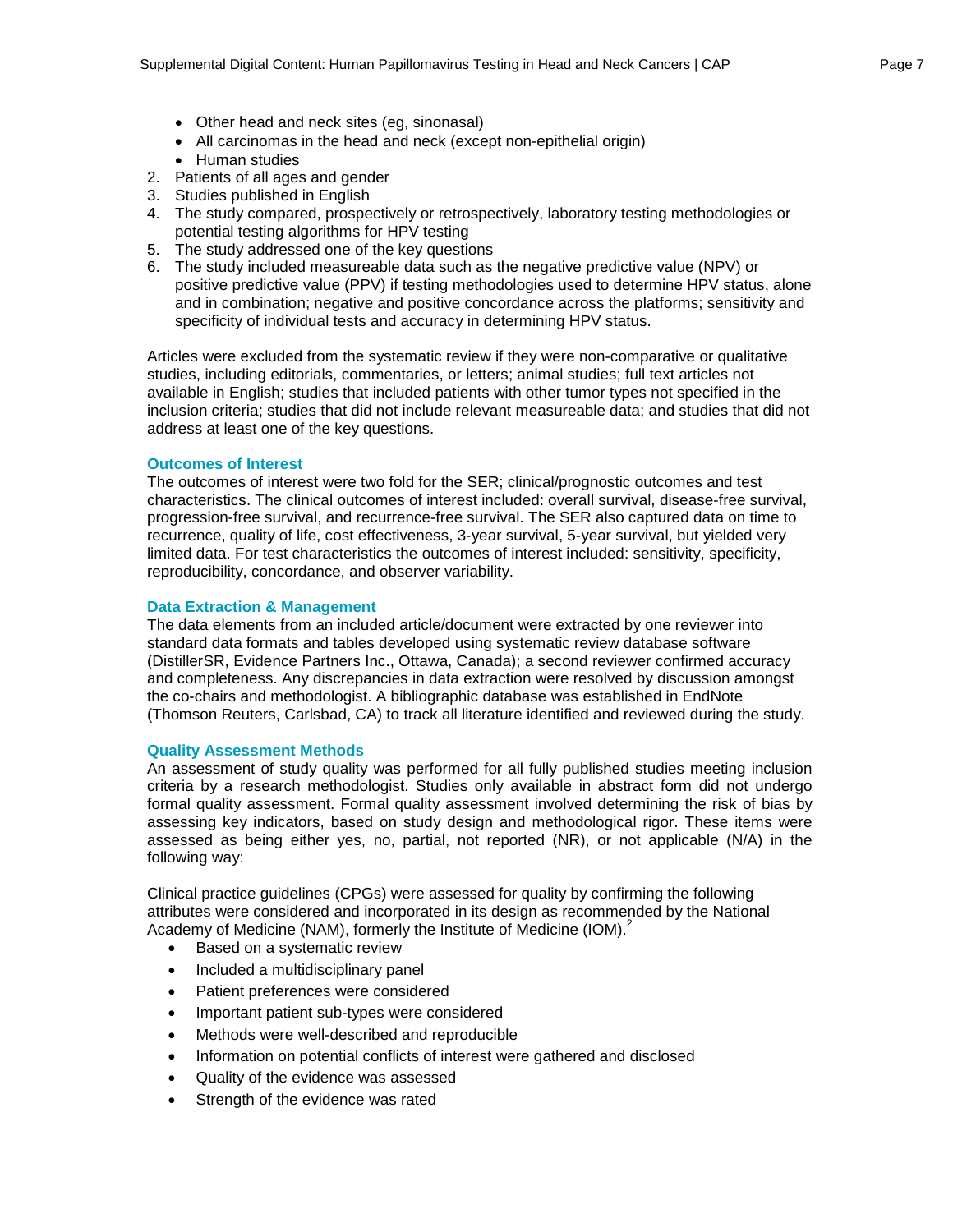- CPG includes a plan for updating
- Sources of funding are disclosed

Meta-analyses and systematic reviews were assessed based on A Measurement Tool to Assess Systematic Reviews (AMSTAR) tool:<sup>3</sup>

- An 'a priori' design provided
- Duplicate study selection and data extraction
- Comprehensive literature search performed
- Status of publication (ie, grey literature) used as an inclusion criterion
- List of studies (included and excluded) provided
- Characteristics of the included studies provided
- Scientific quality of the included studies assessed and documented
- Scientific quality of the included studies used appropriately in formulating conclusions
- Methods used to combine the findings of studies appropriate
- Likelihood of publication bias assessed
- Conflict of interest included

For studies that re-analyzed results of completed randomized control trials (RCTs), no specific instrument was used, but the following items were considered:

- Was the analysis pre-specified versus post hoc
- Differences in baseline characteristics between patients whose HPV status was assessed and those in which it was not
- Reporting of power calculations for subgroups analyses

Methodological criteria assessed for other study designs were informed by the Newcastle-Ottawa Quality Assessment Scale:<sup>4</sup>

- Study design
- Type of data collection
- Sampling method used
- Blinding of outcome assessment reported
- Sources of funding are disclosed

Each study was assessed individually, and then each study type was summarized. Finally, a summary of the overall quality of the evidence was given considering the evidence in totality.

A rating for the strength of evidence is given for guideline statements where quality was assessed (ie, only studies obtained from our SR). Ultimately, the designation (rating) of the strength of evidence is a judgment by the expert panel of their level of confidence that the evidence from the studies informing the recommendations reflects true effect. Supplemental Table 1 describes the grades for strength of evidence.

#### **Quality Assessment Results**

A total of 157 studies were included in our systematic review. This body of evidence comprised one meta-analysis, nine RCTs, 116 observational studies, and 31 studies only reported in abstract form. In the following sections, the quantity of the evidence as determined by the number of studies that met our inclusion criteria and were retained, the evidence type as determined by study design, the quality of that evidence as determined by the risk of bias assessment, and its consistency are all reported, both as individual studies and in totality, statement by statement. Refer to Supplemental Tables 2-6 for these findings.

#### **Assessing the Strength of Recommendations**

The central questions that the EP addressed in developing the guideline was: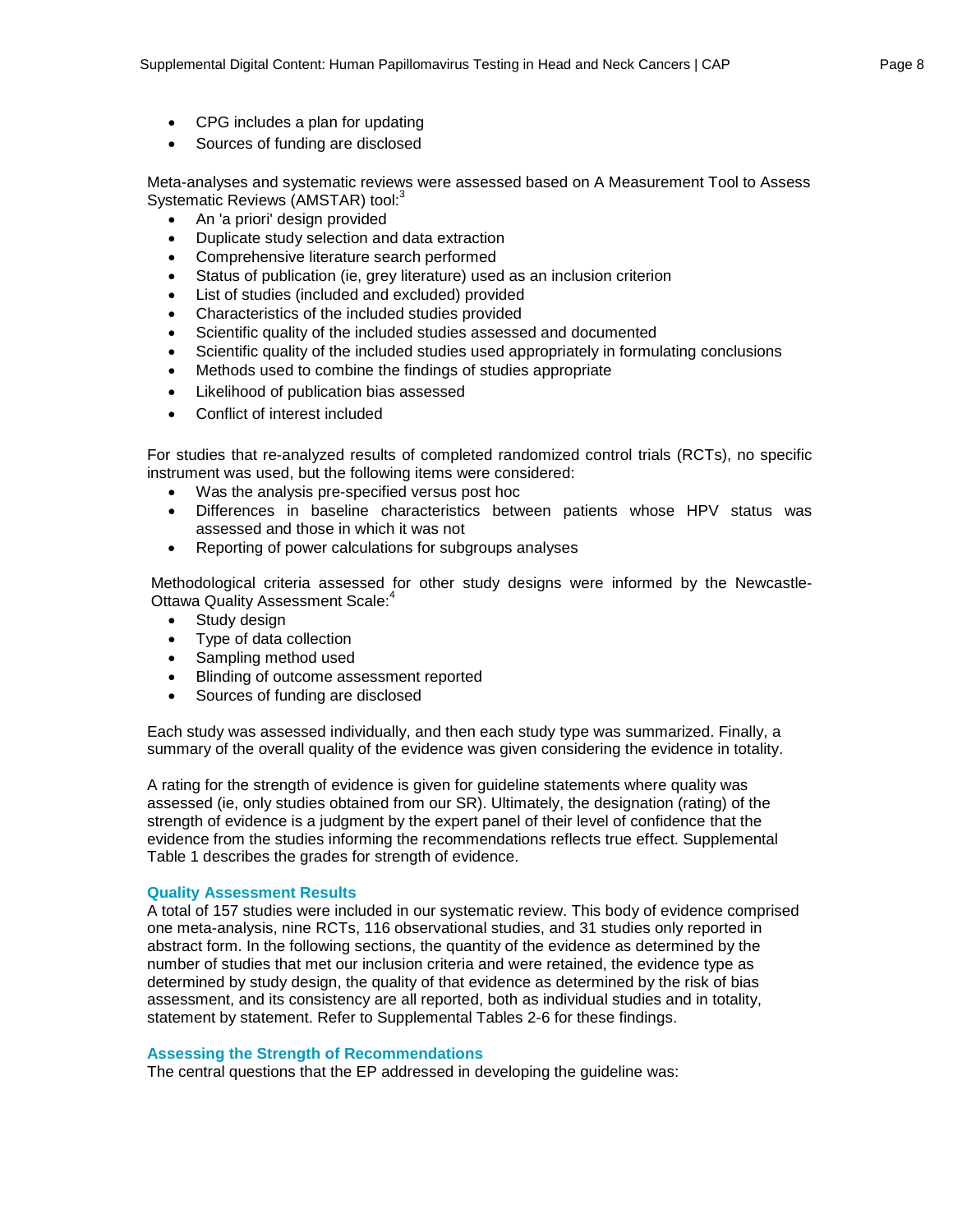1) Should patients should be routinely tested for HR-HPV in the head and neck and if so, which ones and by what test or tests?

2) Do clinical outcomes differ based on testing methodology or other testing characteristics?

Development of recommendations required that the panel review the identified evidence and make a series of key judgments:

- 1) What are the significant findings related to each KQ or outcome? Determine any regulatory requirements and/or evidence that support a specific action.
- 2) What is the overall strength of evidence supporting each KQ or outcome? Strength of evidence is graded as Convincing, Adequate or Inadequate, based on four published criteria. Strength of evidence is a key element in determining the strength of a recommendation.
- 3) What is the strength of each recommendation? The method for determining strength of recommendation is described in the manuscript and is based on the strength of evidence and the likelihood that further studies will change the conclusions. Another consideration is the likelihood that additional studies will be conducted to fill gaps in knowledge. Recommendations not supported by evidence (ie, evidence was missing or insufficient to permit a conclusion to be reached) were made based on consensus expert opinion.
- 4) What is the net balance of benefits and harms? For each guideline statement, the panel considered the desirable effects, the undesirable effects, the resources required, feasibility, and acceptability.

#### **Discussion of Benefits and Risks of Implementing the Recommendations**

**Statement 1: Pathologists should perform HR-HPV testing on all patients with newly diagnosed OPSCC including all histologic subtypes. This testing may be performed on the primary tumor or on a regional lymph node metastasis when the clinical findings are consistent with an oropharyngeal primary.**

Identifying the HPV status of OPSCC is important for prognostication. It is also helpful for diagnosis, staging, and treatment approach, within standard of care. Most of the methodologies used to determine HPV status are already being used in many laboratories (eg, p16 IHC, HPV PCR and ISH). As such, the expertise to perform the testing is already in place.

If an institution had to set up as a laboratory developed test, the risks would include incurring the expenses and validating/verifying prior to offering the test.

The risk of testing without formal treatment or standard of care guidelines is that clinicians and patients may select a therapy based on cancer HPV status when there is so far insufficient evidence to definitively treat these tumors in a manner specific to HPV status. The current recommendation to test all OPSCC patients is done with the trust that clinicians understand the significance for their patients and what to do with the results in the context of our evolving understanding of the prognostic importance of HPV status. The benefits of being able to understand that the patients have oropharyngeal primaries, why the tumors were acquired, and what can be expected regarding recurrence, likely pattern of spread, and likely outcomes, and for appropriate monitoring of patients after treatment outweighs the risks of not testing.

#### **Statement 2: For oropharyngeal tissue specimens (ie, noncytology), pathologists should perform HR-HPV testing by surrogate marker p16 immunohistochemistry (IHC). Additional HPV-specific testing may be done at the discretion of the pathologist and/or treating clinician, or in the context of a clinical trial.**

Identifying the HPV status helps establish diagnosis, staging, therapy, and prognosis. p16 is relatively inexpensive, common, easy to perform for most laboratories and easy to interpret for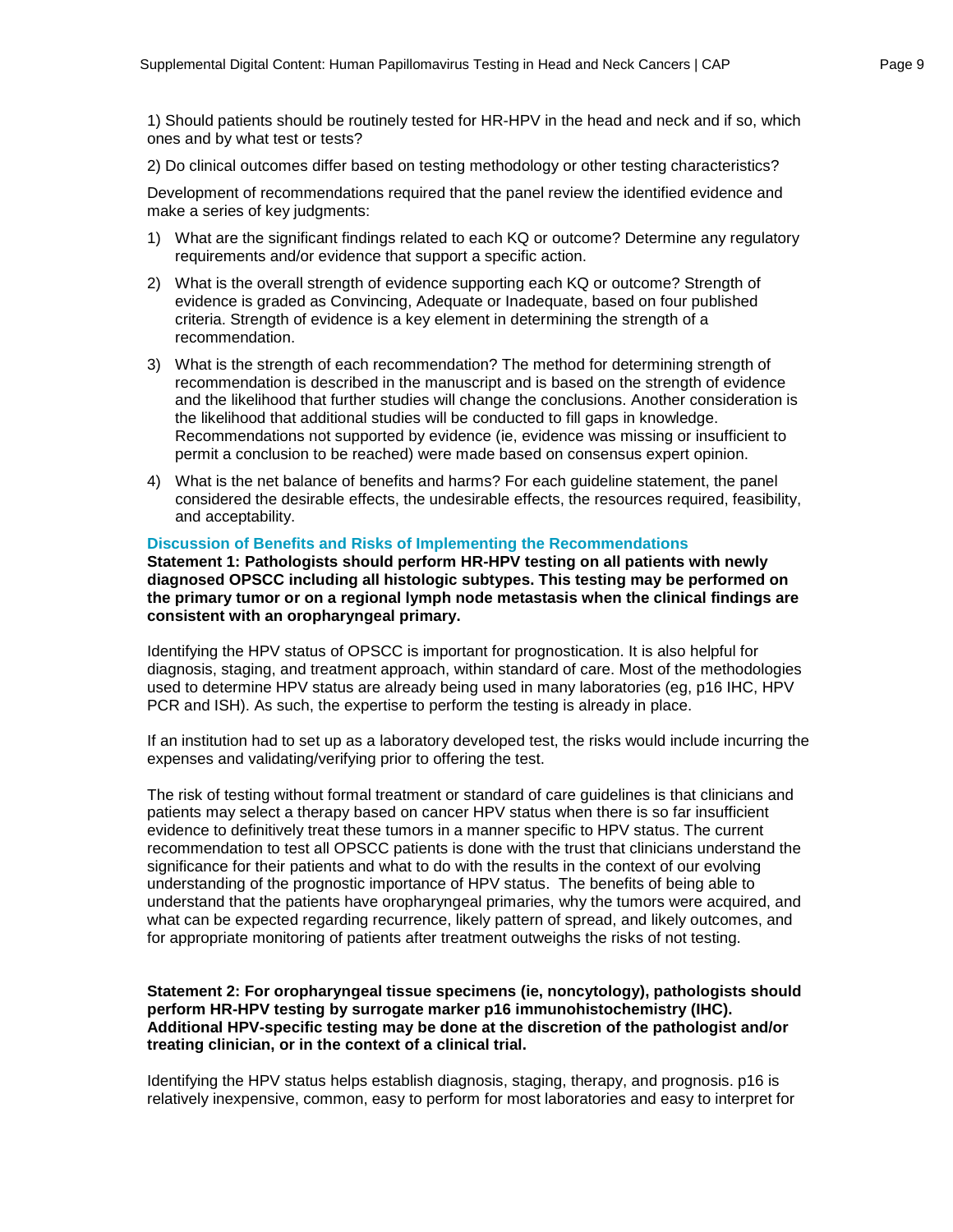most pathologists. There is low interobserver variability in its assessment. The optimal performance of HPV-specific tests will help to clarify patient HPV status in situations where p16 does not perform as well due to variable clinical contexts, tissue fragmentation, technical problems with specimens, or specific clinical/research need to clarify HPV subtype

While p16 is recommended, there are some associated risks. Sensitivity and specificity of the IHC may vary across laboratories. The current literature does not clearly allow for the recommendation of a specific antibody clone nor staining conditions. In the interim, p16 IHC testing should follow the practices used in the large studies which have validated its use, and the testing must be properly validated using CAP standards. Another risk is that pathologists may not use proper interpretive criteria. Several high quality studies have also shown that p16 is sometimes overexpressed in the absence of high risk HPV, so there may be "false positives". However, even HPV-specific tests have performance variation, with rare false negative and false positive results.

Despite these risks, the panel contends that the benefits of implementing the recommendation outweigh the harms.

#### **Statement 3: Pathologists should** *not* **routinely perform HR-HPV testing on patients with nonsquamous carcinomas of the oropharynx.**

Because the literature does not suggest an etiological role of HPV in nonsquamous carcinomas at this time, the panel concluded that it would not be helpful to perform testing in this context. The statement leaves room for testing to be performed in specific clinical situations, but does not support routine testing. Treating clinicians may push back and desire testing of more tumor subtypes; however, the preponderance of data at this time does not support testing of nonsquamous cancers. Not performing unnecessary testing should lead to cost, time, and laboratory resource savings.

The resources required to implement this guideline statement would be minimal. In essence, it only requires that personnel know when not to test. Laboratories may wish to inform personnel using various communication methods (such as updating standard operating procedures [SOPs]).

Most participants of the open comment period agreed with this guideline statement.

#### **Statement 4: Pathologists should** *not* **routinely perform HR-HPV testing on patients with nonoropharyngeal primary tumors of the head and neck.**

The systematic review did not support the use of HR-HPV testing for patients with non-OP primary tumors of the head and neck. The desirable effects include saving money, time, and resources of the laboratory. This would also trickle down in cost savings for the patients by not incurring the costs of unnecessary testing.

Because the literature does not suggest an etiological role of HPV in nonsquamous carcinomas at this time, the panel concluded that it would not be helpful to perform testing in this context. The statement leaves room for testing to be performed at times, but does not support routine testing. While this should accommodate most physicians, there might be push-back from some. Not performing unnecessary testing should lead to cost, time, and laboratory resource savings.

The resources required to implement this guideline statement would be minimal. In essence, it only requires that personnel know when not to test.

Because the literature does not support this practice, the panel contends that the desirable effects outweigh the undesirable effects for this guideline statement. Most of the participants of the open comment period agreed with this guideline statement.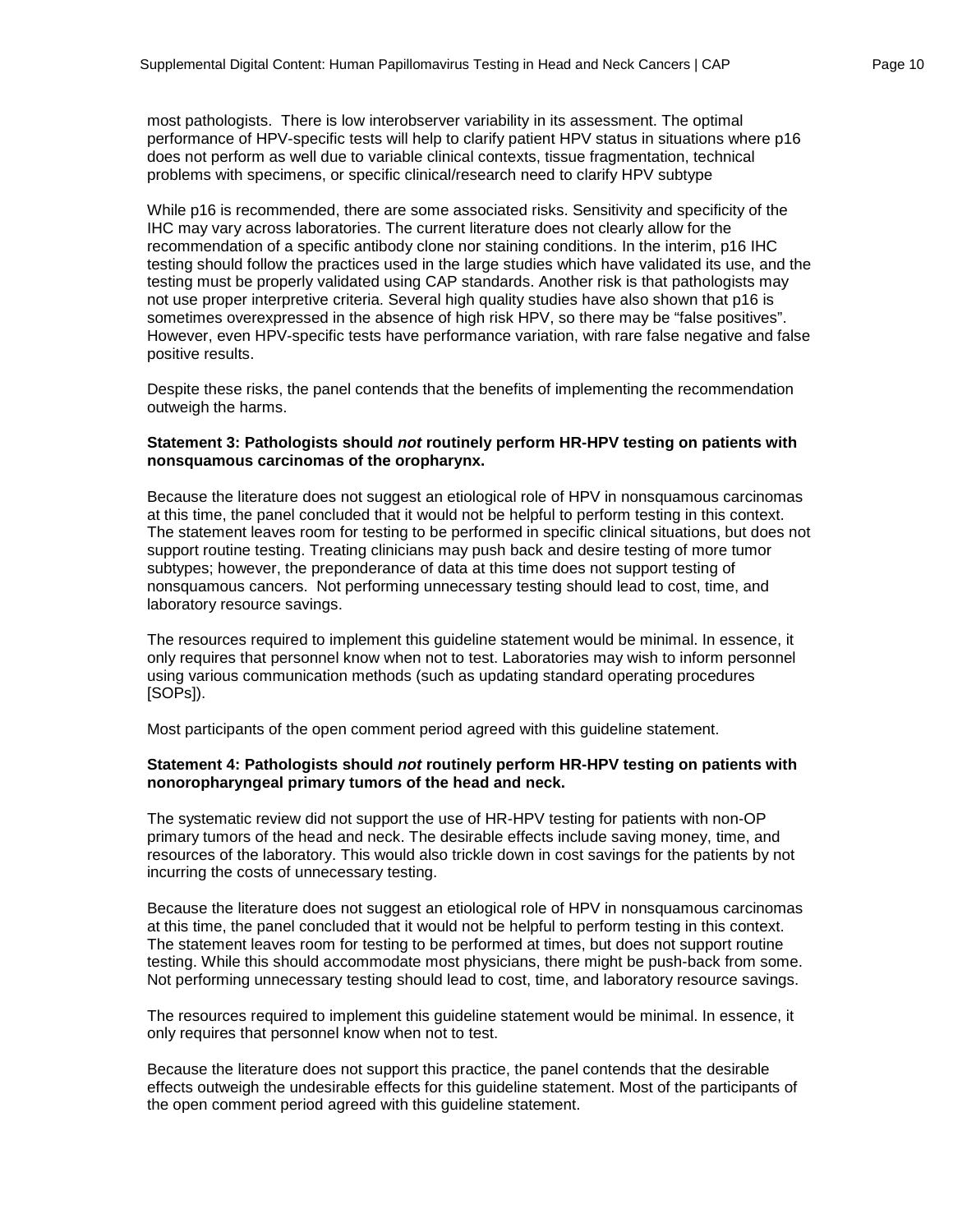#### **Statement 5: Pathologists should routinely perform HR-HPV testing on patients with metastatic SCC of unknown primary in a upper or mid jugular chain lymph node. An explanatory note on the significance of a positive HPV result is recommended.**

Level II/III metastases are already presumed to be likely oropharyngeal without HPV testing, but HPV testing is supportive evidence and helpful to counsel patient, an, regardless, will be needed later as a prognostic marker in many cases anyway as an metastatic squamous cell carcinoma at this location has a high pretest probability of association with oropharyngeal primary. Laboratories already performing HPV testing can easily add such cases to their workload since the testing methodology would be in place. Laboratories that do not perform HPV testing would incur the costs, time, and resources required to add HPV testing to their laboratory test menu or to send tests to a reference laboratory. The panel could think of no other risks or harms associated with implementing this guideline statement.

**Statement 6: For tissue specimens (ie, noncytology) from patients presenting with metastatic SCC of unknown primary in a cervical upper- or mid-jugular chain lymph node, pathologists should perform p16 IHC.** 

#### **Note: Additional HR-HPV testing on p16-positive cases should be performed for tumors located outside of level II or III (nonroutine testing) in the neck and/or for tumors with keratinizing morphology.**

Performing p16 IHC in this context may reduce unnecessary testing for laboratories that routinely perform p16 and HPV-specific testing.

On the other hand, rare cases may be identified as p16 positive/negative without further HPV testing that may be misclassified. The clinical significance of these cases is unknown because they are so rare

Implementing this guideline statement would probably reduce testing in many cases and would save resources; but for laboratories not routinely HPV testing unknown primary SCC, it may require a small investment of resources.

#### **Statement 7: Pathologists should perform HR-HPV testing on head and neck FNA SCC samples from all patients with known OPSCC not previously tested for HR-HPV, with suspected OPSCC, or with metastatic SCC of unknown primary.**

**Note: No recommendation is made for or against any specific testing methodology for HR-HPV testing in FNA samples. If the result of HR-HPV testing on the FNA sample is negative, testing should be performed on tissue if it becomes available. If pathologists use cytology samples for p16 testing, they should validate the criteria (ie, cutoff) for a positive result.**

As previously mentioned, identifying the HPV status helps establish diagnosis, staging, therapy, and prognosis. Most laboratories receiving FNAs are likely already equipped to provide HR-HPV testing on these specimens because they are already commonly done on cervical cytology specimens. If this were to be implemented however, proper validation for head and neck specimens would be required. Implementing this guideline statement leverages equipment in the laboratory and expertise of the laboratory personnel. Because no recommendation is made regarding the use of any specific testing methodology, the guideline statement allows laboratories the autonomy to select the methodology of their choice.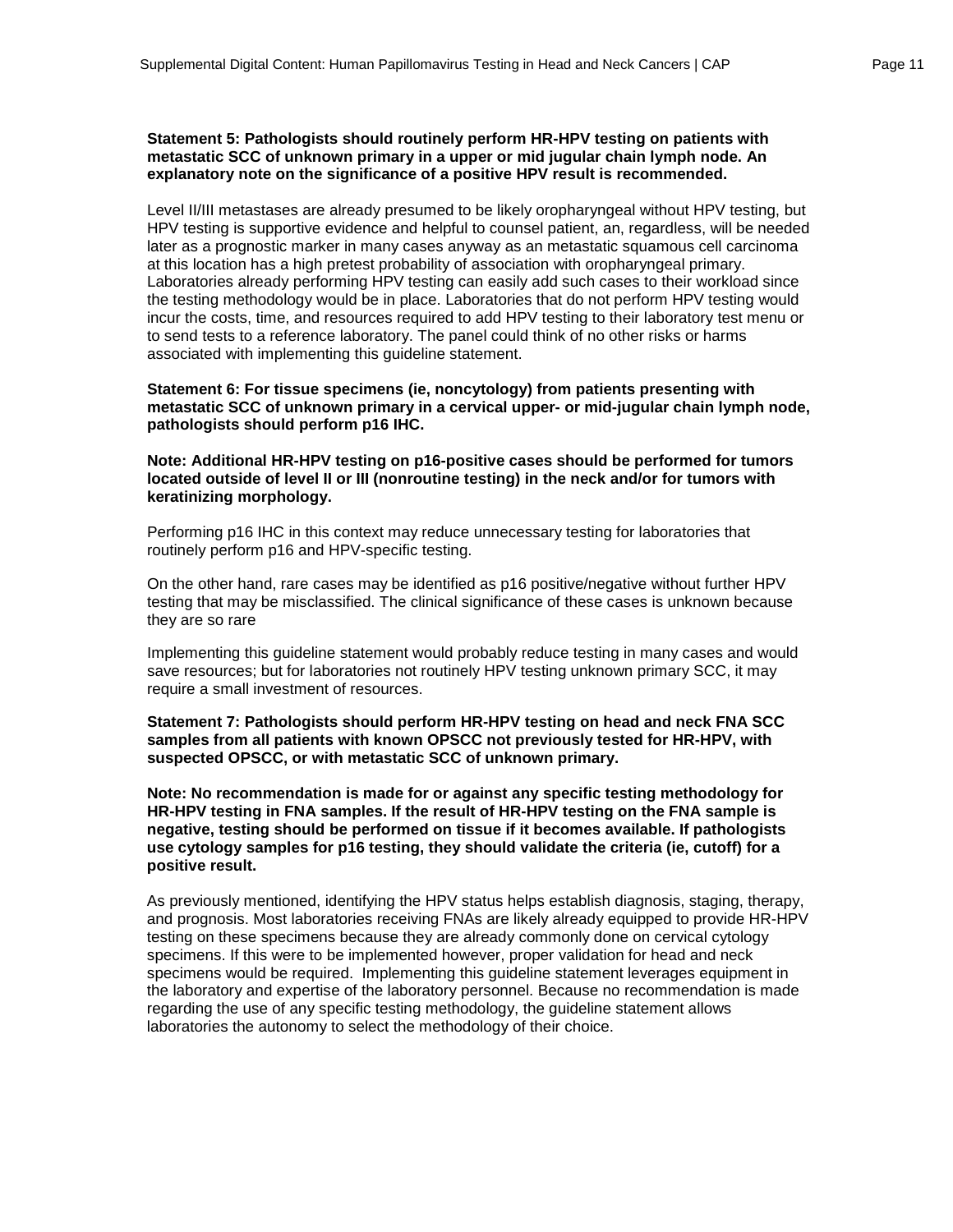Implementing this guideline statement would impact all p16 IHC users and provide much needed standardization for what is called "positive." Since the 70% nuclear and cytoplasmic expression is a professional and somewhat subjective assessment, there is a risk of under- or over-calling borderline cases, as is the case with interpretation of all immunostain studies with cut-off points.

There are no special resources required to implement this guideline statement. It only requires that the individual assessing the staining knows what percentage of staining is necessary to call a case positive.

Ninety percent of respondents agreed with this guideline statement during the open comment period.

#### **Statement 9: Pathologists should** *not* **routinely perform low-risk HPV testing on patients with head and neck carcinomas.**

The literature does not support the use of routine low-risk HPV testing for patients with head and neck carcinomas. The desirable effects of not testing these patients would be saving the money, time, and resources of the laboratory. This would also trickle down to a cost savings for patients by not incurring the costs of unnecessary testing. The statement leaves room for testing to be performed, but does not support routine testing.

**Statement 10: Pathologists should** *not* **repeat HPV testing on patients with locally recurrent, regionally recurrent, or persistent tumor if primary tumor HR-HPV status has already been established. If initial HR-HPV status was never assessed or results are unknown, testing is recommended. HPV testing may be performed on a case-by-case basis for diagnostic purposes if there is uncertainty regarding whether the tumor in question is a recurrence or a new primary SCC.**

The panel believes that there is no benefit in repeating HPV testing on patients with locally recurrent, regionally recurrent, or persistent tumor if HPV status of the primary tumor has previously been established. Again, reducing unnecessary testing saves the laboratory and patient time and money. The guideline statement, however, allows for HPV testing in cases of uncertainty. In such cases, the HPV status might help establish diagnosis as a new primary tumor and for staging, therapy, and prognosis.

#### **Statement 11: Pathologists should** *not* **routinely perform HR-HPV testing on patients with distant metastases if primary tumor HR-HPV status has been established. HPV testing may be performed on a case-by-case basis for diagnostic purposes if there is uncertainty regarding whether the tumor in question is a metastasis or a new primary SCC.**

The panel believes that there is no benefit in repeating HPV testing on patients with distant metastases if it is clear that the tumor is metastatic oropharyngeal SCC and the HPV status of the primary tumor has previously been established. The guideline statement, however, allows for HPV testing in cases of uncertainty. In such cases, the HPV status might help establish diagnosis as a new primary tumor and for staging, therapy, and prognosis.

#### **Statement 12: Pathologists should report primary OPSCCs that test positive for HR-HPV or its surrogate marker p16 as HPV positive and/or p16-positive.**

Consistency in how HPV-positive OPSCCs are reported will help make it very clear to clinicians reading the report whether a tumor is HPV-related or not. The suggested terms in this guideline statement are consistent with the new World Health Organization (WHO) terminology. The risk in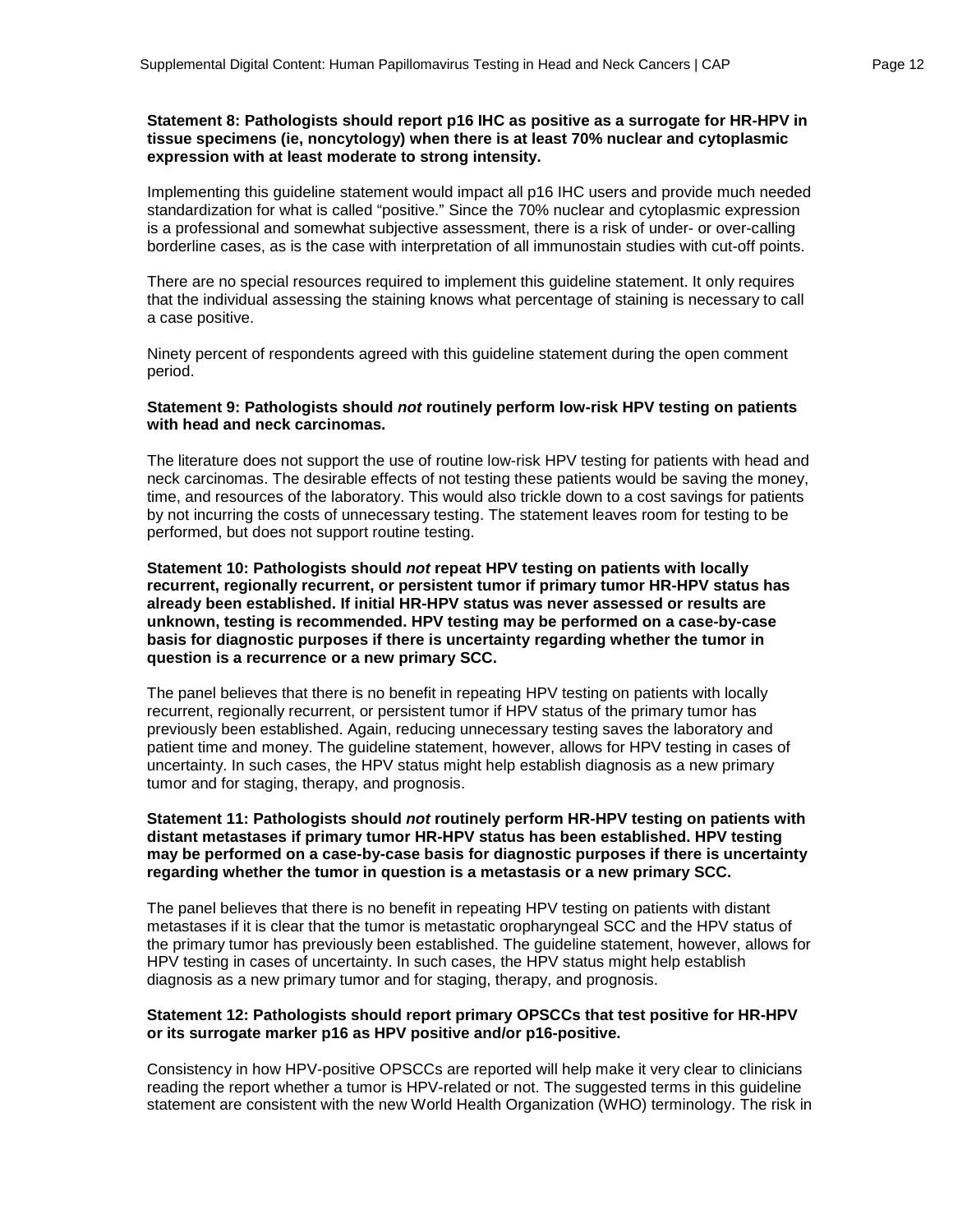implementing this guideline statement is that other organizations may suggest different terminology which may cause confusion.

#### **Statement 13: Pathologists should** *not* **provide a tumor grade or differentiation status for HPV-positive/p16-positive OPSCCs.**

Consistency in the way pathologists report these cases is optimal. Since one would normally equate a "high" tumor grade with poorer outcomes in OPSCC, as it is in other head and neck SCCs, removing this terminology from HPV-positive oropharyngeal SCC tumor reports will help to avoid this confusion. The only potential risk/harm that is anticipated is that pathologists will not be able to convey the morphology of the SCC clearly enough without using these terms in the reporting. However, the panel strongly believes that the benefit outweighs any potential harms.

#### **Statement 14: Pathologists should** *not* **alter HR-HPV testing strategy based on patient smoking history.**

The panel believes that there is no benefit in altering HR-HPV testing strategy based on patient smoking history because for patients who are active or former smokers prognosis is still better for HPV-positive tumors when compared with HPV-negative ones. The only potential risk of this recommendation is that some treating physicians may not understand the balance between smoking and HPV status in OPSCC. Some physicians may consider all patients with HPVpositive tumors to be similar. However, active smoking is proven to markedly decrease the favorable effects of HPV positivity in a patient's tumor.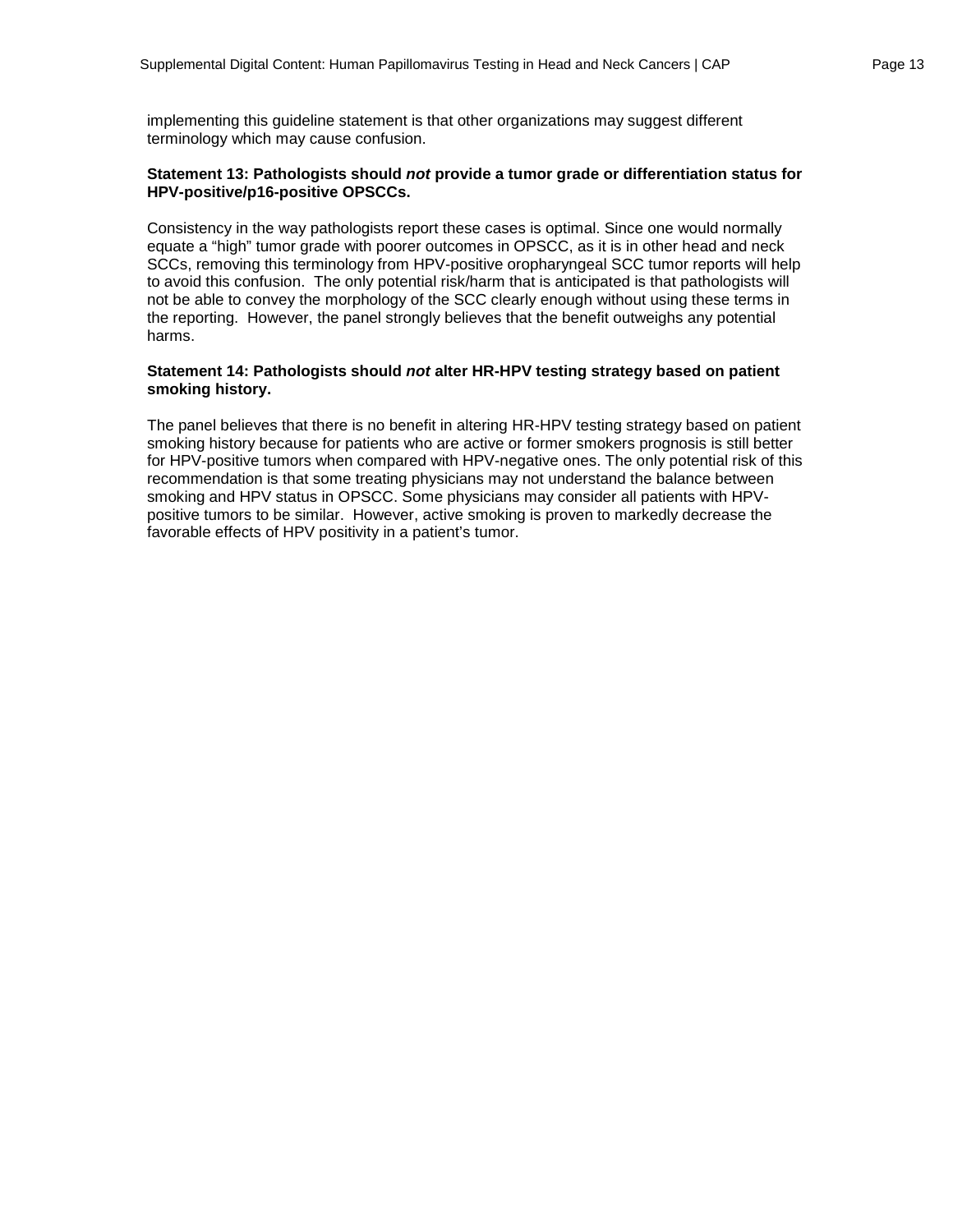| <b>Designation</b> | <b>Description</b>                                                                                                                                                                                                        | <b>Quality of Evidence</b>                                                                                |
|--------------------|---------------------------------------------------------------------------------------------------------------------------------------------------------------------------------------------------------------------------|-----------------------------------------------------------------------------------------------------------|
| Convincing         | High confidence that available evidence<br>reflects true effect. Further research is very<br>unlikely to change the confidence in the<br>estimate of effect.                                                              | High/Intermediate quality evidence                                                                        |
| Adequate           | Moderate confidence that available evidence<br>reflects true effect. Further research is likely to<br>have an important impact on the confidence in<br>estimate of effect and may change the<br>estimate.                 | Intermediate/Low quality of evidence                                                                      |
| Inadequate         | Little confidence that available evidence<br>reflects true effect. Further research is very<br>likely to have an important impact on the<br>confidence in the estimate of effect and is likely<br>to change the estimate. | Low/Insufficient evidence and expert<br>panel uses formal consensus<br>process to reach<br>Recommendation |
| Insufficient       | Evidence is insufficient to discern net effect.<br>Any estimate of effect is very uncertain.                                                                                                                              | Insufficient evidence and expert<br>panel uses formal consensus<br>process to reach<br>Recommendation     |

**Supplemental Table 1. Grades for Strength of Evidence**

Adapted from J Clin Epidemiol, 64(4), Balshem H, Helfand M, Schunemann HJ, et al. GRADE guidelines: 3. Rating the quality of evidence, pages 401-406, copyright 2011, with permission from Elsevier.<sup>5</sup>

#### **Supplemental Table 2 – Quality Assessment for Statement 1 Systematic review and meta-analysis:**

| -,---<br>Aut<br>hor.<br>Yea<br>r.      | A<br>pri<br>ori<br>des<br>ign | <b>Dupli</b><br>cate<br>study<br>selec<br>tion<br>&<br>data<br>extra<br>ction | Liter<br>ature<br>searc<br>h. | Grey<br>litera<br>ture<br>used | List<br>inclu<br>ded<br>&<br>excl<br>ude<br>d<br>stud<br>ies | <b>Charact</b><br>eristics<br>οf<br>include<br>d<br>studies<br>provide<br>d | Qualit<br>۷<br>assess<br>ed &<br>docum<br>ented | Quality<br>used<br>approp<br>riately<br>for<br>conclu<br>sion | Metho<br>ds to<br>combi<br>ne<br>used<br>approp<br>riately | <b>Public</b><br>ation<br><b>bias</b><br>asses<br>sed | Conf<br>licts<br>οf<br><b>Inter</b><br>est<br>(COI | <b>AMS</b><br><b>TAR</b><br><b>Scor</b><br>е |
|----------------------------------------|-------------------------------|-------------------------------------------------------------------------------|-------------------------------|--------------------------------|--------------------------------------------------------------|-----------------------------------------------------------------------------|-------------------------------------------------|---------------------------------------------------------------|------------------------------------------------------------|-------------------------------------------------------|----------------------------------------------------|----------------------------------------------|
| O'R<br>orke<br>et<br>al, 6<br>201<br>2 | Yes                           | Yes                                                                           | Yes                           | No.                            | Yes                                                          | Yes                                                                         | No                                              | No.                                                           | Yes                                                        | Yes                                                   | Yes                                                | 7/11                                         |

Assessed for quality by the AMSTAR tool (Bruyère Research Institute, Ottawa, Ontario Canada)

| Author, Year                   | Pre-<br>specified<br>or post<br>hoc<br>analysis | Differences in baseline<br>characteristics between patients with<br>known Human Papillomavirus (HPV)<br>status and those with no HPV status<br>testing | <b>Power</b><br>calculations<br>for subgroup | Overall<br><b>Risk of</b><br>bias<br>(ROB) |
|--------------------------------|-------------------------------------------------|--------------------------------------------------------------------------------------------------------------------------------------------------------|----------------------------------------------|--------------------------------------------|
| Ang et al, 2010<br>(RTOG 0129) | Post hoc                                        | No                                                                                                                                                     | <b>No</b>                                    | Moderate                                   |

## **Randomized Control Trials (RCTs):**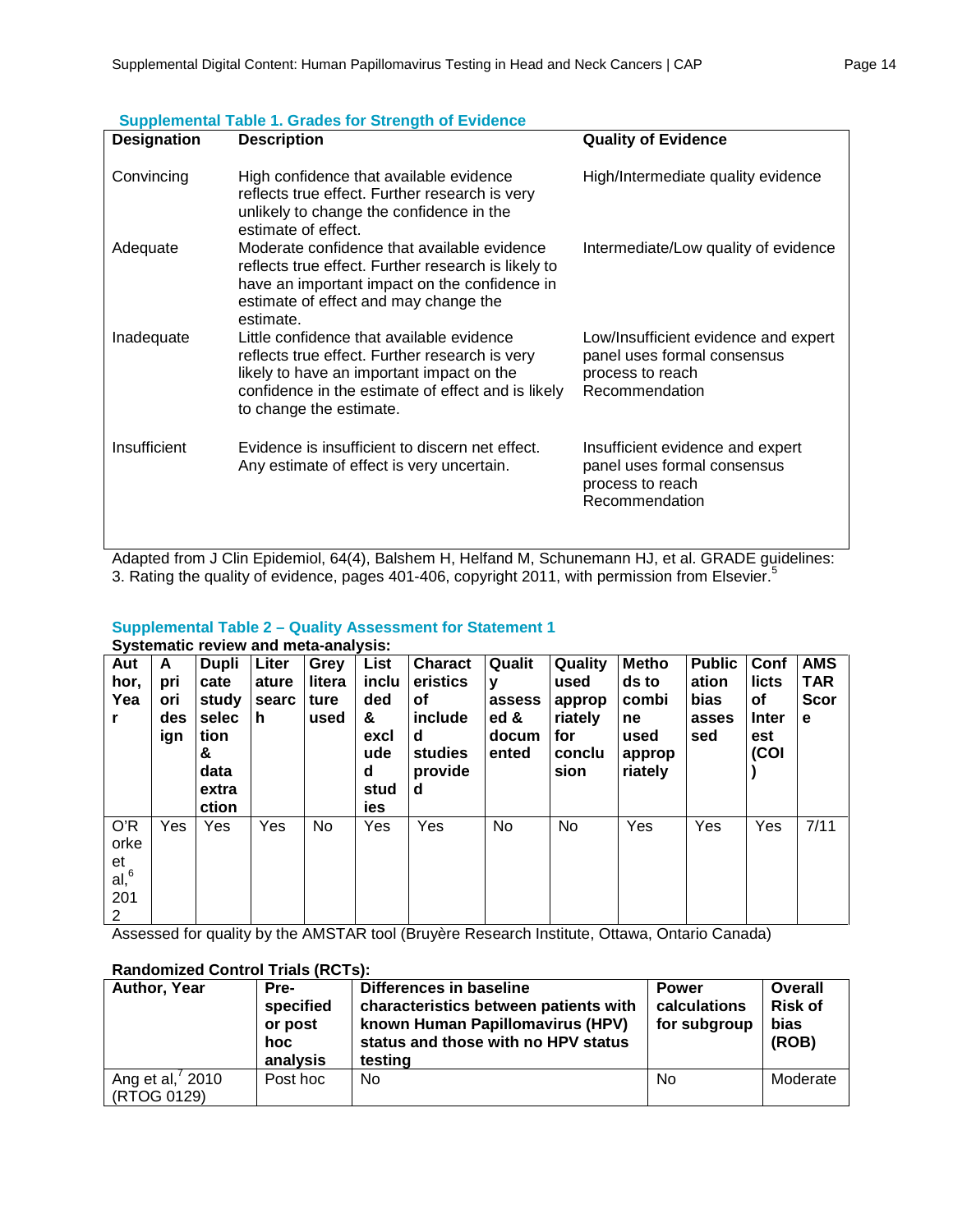| Gillison et al, <sup>8</sup> 2012<br>(RTOG 9003 &<br>0129)           | Post hoc | No                                                                                                                                                       | <b>No</b>            | Moderate |
|----------------------------------------------------------------------|----------|----------------------------------------------------------------------------------------------------------------------------------------------------------|----------------------|----------|
| Kumar et $\overline{al}$ , $\frac{9}{2008}$<br>(UMCC 9921)           | Post hoc | No                                                                                                                                                       | Unclear              | Moderate |
| Posner et al, <sup>10</sup><br>2011 (TAX 324)                        | Post hoc | Yes, no-HPV status patients more likely<br>to have unresectable and low-curability<br>tumors                                                             | No                   | Moderate |
| Rischin et al, <sup>11</sup><br>2010 (TROG<br>02.02)                 | Post hoc | Yes, know HPV status patients had<br>better PS, lower T category, higher<br>haemoglobin, and were less likely to be<br>current smokers                   | Not Reported<br>(NR) | Moderate |
| Wu et al, <sup>12</sup> 2012<br>(TAX 324)                            | Post hoc | No.                                                                                                                                                      | No                   | Moderate |
| Lassen et $\overline{al}$ , <sup>13</sup><br>2013 (DAHANCA 5<br>8,7) | Post hoc | Yes, p16-positive tumors were<br>significantly smaller in T-size and were<br>more likely to present with nodal spread<br>compared to p16-negative tumors | <b>No</b>            | Moderate |
| Fakhry et al, <sup>14</sup> 2014<br>(RTOG 0129 &<br>0522)            | Post hoc | No.                                                                                                                                                      | No.                  | Moderate |

## **Observational Studies:**

| <b>Author</b><br>, Year            | <b>Study</b><br><b>Design</b> | <b>Data</b><br><b>Collecti</b><br>on | <b>Blinding</b><br>(Yes/No) | <b>Sampling</b><br>(Consecutive/othe<br>r) | <b>Funding Source</b> | <b>Overall Risk of</b><br>Bias (ROB) |
|------------------------------------|-------------------------------|--------------------------------------|-----------------------------|--------------------------------------------|-----------------------|--------------------------------------|
| Gao et                             |                               |                                      | Not                         |                                            |                       | Moderate                             |
| $al,$ <sup>15</sup>                | Retrosp                       | Prospe                               | Reported                    |                                            |                       |                                      |
| 2013                               | ective                        | ctive                                | (NR)                        | <b>NR</b>                                  | Non-industry          |                                      |
| Holzing                            |                               |                                      |                             |                                            |                       | Low-Moderate                         |
| er et                              |                               |                                      |                             |                                            |                       |                                      |
| $al, ^{16}$                        | Retrosp                       | Prospe                               |                             |                                            |                       |                                      |
| 2012<br>Isayev                     | ective                        | ctive                                | Yes                         | <b>NR</b>                                  | Non-industry          | Low                                  |
| a et                               |                               |                                      |                             |                                            |                       |                                      |
| al, <sup>17</sup>                  | Retrosp                       | Prospe                               |                             |                                            |                       |                                      |
| 2014                               | ective                        | ctive                                | Yes                         | Consecutive                                | Non-industry          |                                      |
| Rietber                            |                               |                                      |                             |                                            |                       |                                      |
| gen et                             | Retrosp                       | Prospe                               | <b>NR</b>                   | <b>NR</b>                                  | Non-industry          | Moderate                             |
| $al, ^{18}$                        | ective                        | ctive                                |                             |                                            |                       |                                      |
| 2013                               |                               |                                      |                             |                                            |                       |                                      |
| Scantle                            | Retrosp                       | Prospe                               |                             |                                            |                       |                                      |
| bury et<br>al, <sup>19</sup>       | ective                        | ctive                                | <b>NR</b>                   | <b>NR</b>                                  | Non-industry          | Moderate                             |
| 2013                               |                               |                                      |                             |                                            |                       |                                      |
| Schach                             |                               |                                      |                             |                                            |                       | Moderate                             |
| $\frac{e}{a}$ et al, <sup>20</sup> |                               |                                      |                             |                                            |                       |                                      |
|                                    | Retrosp                       | Prospe                               |                             |                                            |                       |                                      |
| 2013                               | ective                        | ctive                                | <b>NR</b>                   | <b>NR</b>                                  | Non-industry          |                                      |
| Shi et<br>$al, ^{21}$              |                               |                                      |                             |                                            |                       | Low                                  |
| 2009                               | Retrosp<br>ective             | Prospe<br>ctive                      | Yes                         | All patients in<br>database                | Non-industry          |                                      |
| Ukpo                               |                               |                                      |                             |                                            |                       | Moderate                             |
| et al, $^{22}$                     | Retrosp                       | Prospe                               |                             |                                            |                       |                                      |
| 2011                               | ective                        | ctive                                | <b>NR</b>                   | <b>NR</b>                                  | Non-industry          |                                      |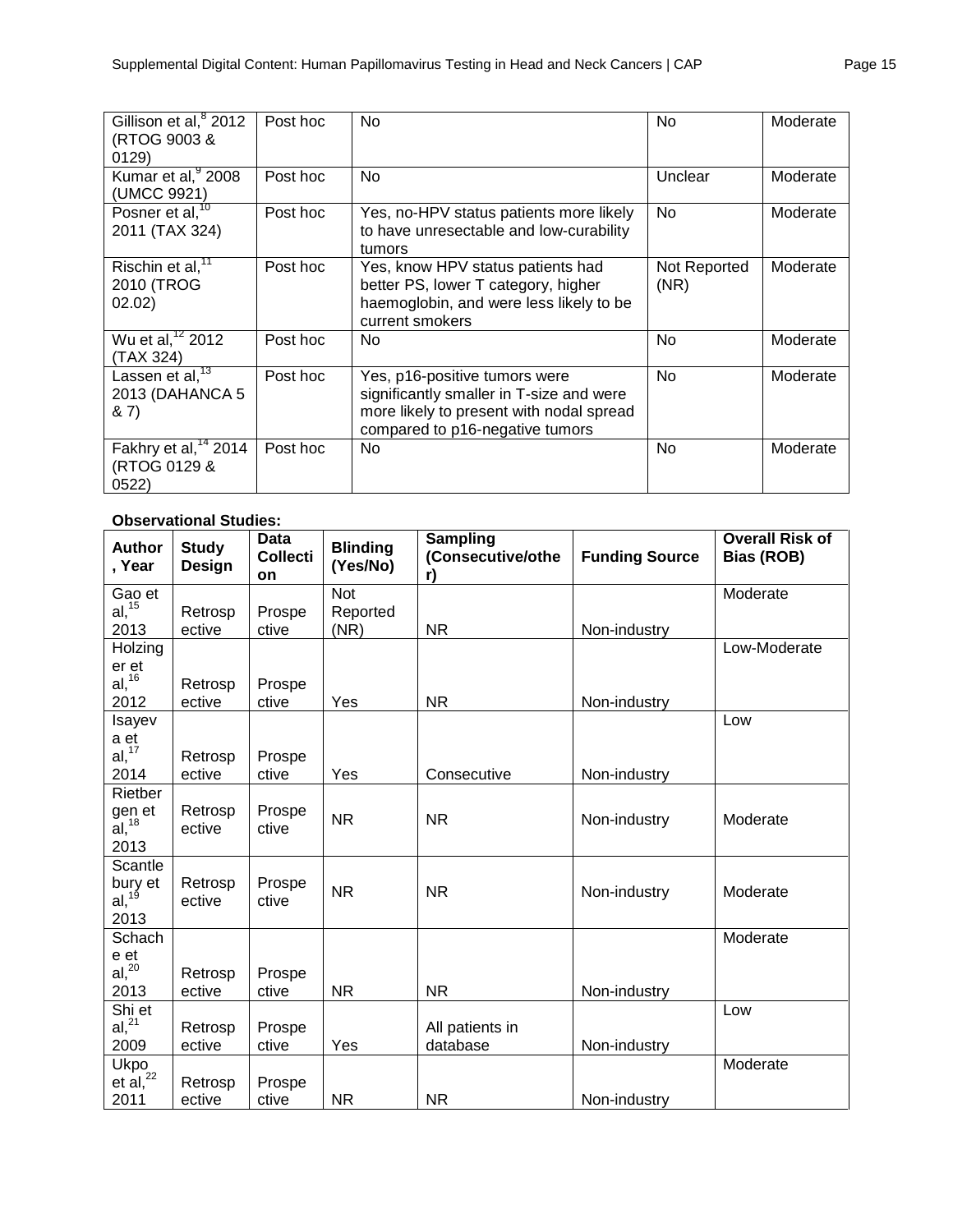| <b>Author</b><br>, Year                                 | <b>Study</b><br>Design | <b>Data</b><br><b>Collecti</b><br>on | <b>Blinding</b><br>(Yes/No) | Sampling<br>(Consecutive/othe<br>r)       | <b>Funding Source</b>             | <b>Overall Risk of</b><br>Bias (ROB) |
|---------------------------------------------------------|------------------------|--------------------------------------|-----------------------------|-------------------------------------------|-----------------------------------|--------------------------------------|
| Al-                                                     |                        |                                      |                             |                                           |                                   | Low                                  |
| Swiahb<br>et al, $^{23}$<br>2010                        | Retrosp<br>ective      | Prospe<br>ctive                      | Yes                         | All patients in<br>database               | Non-industry                      |                                      |
| Chatur<br>vedi et                                       |                        |                                      |                             |                                           |                                   | High                                 |
| $al, ^{24}$<br>2011                                     | Retrosp<br>ective      | Retrosp<br>ective                    | <b>NR</b>                   | <b>NR</b>                                 | Industry                          |                                      |
| Cooper<br>et al, <sup>25</sup><br>2013                  | Retrosp<br>ective      | Prospe<br>ctive                      | Yes                         | <b>NR</b>                                 | NR but report no<br>COIs          | Low-Moderate                         |
| EI-                                                     |                        |                                      |                             |                                           |                                   | Moderate                             |
| Mofty<br>et al, <sup>26</sup><br>2006                   | Retrosp<br>ective      | Prospe<br>ctive                      | <b>NR</b>                   | All patients in<br>database               | <b>NR</b>                         |                                      |
| Holzing<br>$\frac{er}{al}$ , $\frac{27}{l}$<br>2013     | Retrosp<br>ective      | Prospe<br>ctive                      | Yes                         | All qualifying<br>patients at hospital    | Non-industry                      | Low                                  |
| Hong et al, $^{28}$<br>2013                             | Retrosp<br>ective      | Prospe<br>ctive                      | Yes                         | All qualifying<br>patients in<br>database | Non-industry                      | Low                                  |
| Jordan<br>et al, $^{29}$<br>2012                        | Retrosp<br>ective      | Prospe<br>ctive                      | <b>NR</b>                   | Consecutive                               | Both industry and<br>Non-industry | Moderate                             |
| Licitra<br>et al, $30$<br>2006                          | Retrosp<br>ective      | Prospe<br>ctive                      | <b>NR</b>                   | Consecutive                               | NR but report no<br>COIs          | Moderate                             |
| Lin et<br>al, <sup>31</sup><br>2013                     | Retrosp<br>ective      | Prospe<br>ctive                      | <b>NR</b>                   | All qualifying<br>patients                | Non-industry                      | Low-Moderate                         |
| <b>Marklu</b><br>$nd$ <sub>et</sub><br>al, $32$<br>2012 | Retrosp<br>ective      | Prospe<br>ctive                      | <b>NR</b>                   | All patients in<br>database               | Non-industry                      | Low-Moderate                         |
| Maxwe<br>II et<br>$al,$ $33$<br>2010                    | Prospec<br>tive        | Prospe<br>ctive                      | Yes                         | Consecutive                               | Non-industry                      | Low                                  |
| Mills et<br>$al,$ <sup>34</sup><br>2012                 | Retrosp<br>ective      | Prospe<br>ctive                      | Yes                         | <b>NR</b>                                 | Non-industry                      | Low-Moderate                         |
| Nasma<br>n et<br>$al,$ <sup>35</sup><br>2013            | Retrosp<br>ective      | Prospe<br>ctive                      | Yes                         | All patients in<br>database               | Non-industry                      | Low                                  |
| Nasma<br>n et<br>$al,$ $36$<br>2013                     | Retrosp<br>ective      | Prospe<br>ctive                      | Yes                         | All patients in<br>database               | Non-industry                      | Low                                  |
| Nichols<br>et al. <sup>37</sup>                         | Retrosp<br>ective      | Prospe<br>ctive                      | Yes                         | All patients in<br>database               | Non-industry                      | Low                                  |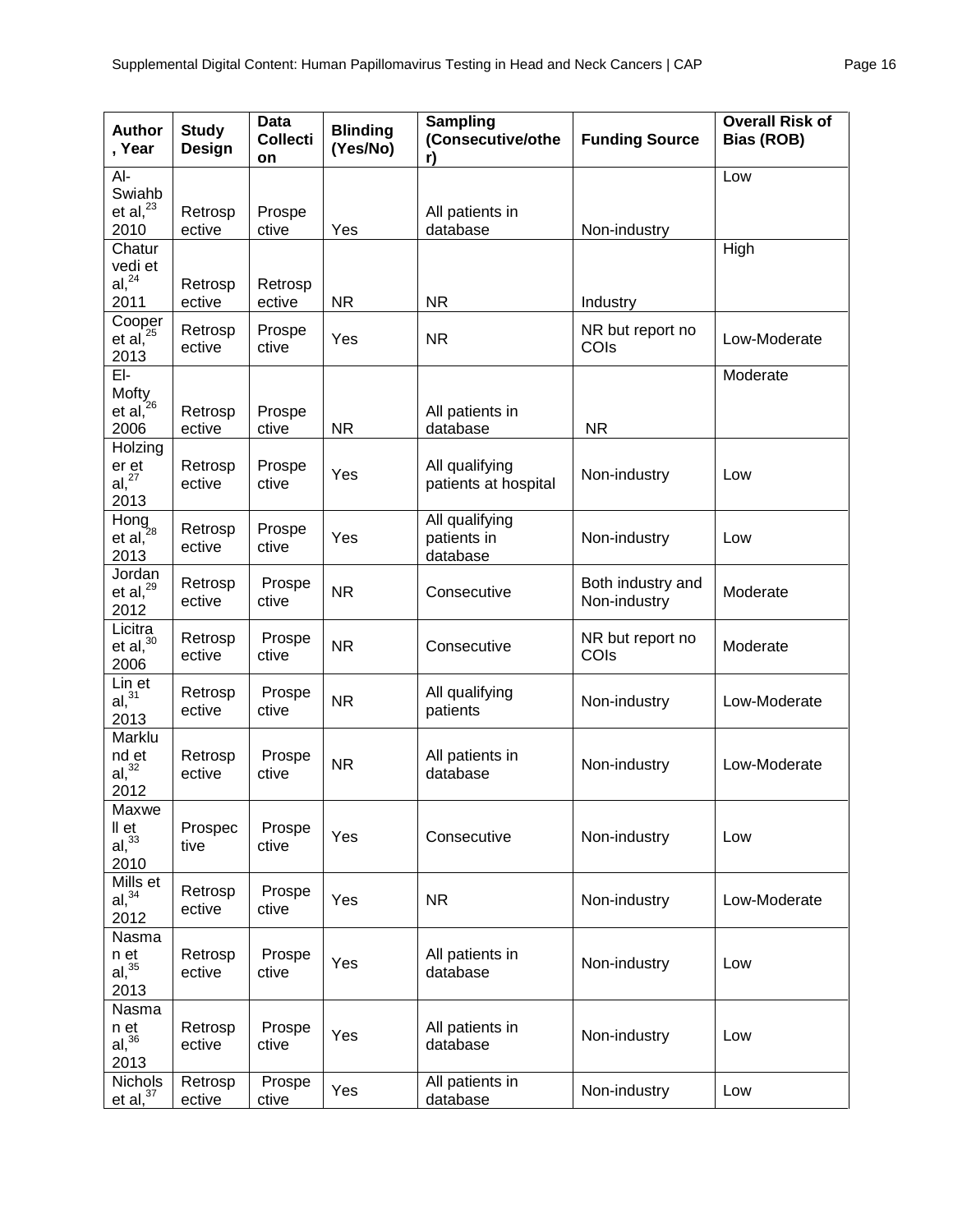| <b>Author</b><br>, Year                                                                                   | <b>Study</b><br>Design | Data<br><b>Collecti</b><br>on | <b>Blinding</b><br>(Yes/No) | Sampling<br>(Consecutive/othe<br>r) | <b>Funding Source</b>    | <b>Overall Risk of</b><br><b>Bias (ROB)</b> |
|-----------------------------------------------------------------------------------------------------------|------------------------|-------------------------------|-----------------------------|-------------------------------------|--------------------------|---------------------------------------------|
| 2010                                                                                                      |                        |                               |                             |                                     |                          |                                             |
| Preuss<br>et al, $38$<br>2008                                                                             | Retrosp<br>ective      | Prospe<br>ctive               | Yes                         | Consecutive                         | Non-industry             | Low                                         |
| Reimer<br>s et<br>$al, ^{39}$<br>2007                                                                     | Retrosp<br>ective      | Prospe<br>ctive               | Yes                         | Consecutive                         | Non-industry             | Low                                         |
| Rietber<br>gen et<br>$\tilde{a}$ l, $40$<br>2013<br>and<br>Rietber<br>gen et<br>al, <sup>41</sup><br>2014 | Retrosp<br>ective      | Prospe<br>ctive               | <b>NR</b>                   | All qualifying<br>patients          | Non-industry             | Low-Moderate                                |
| Rotnag<br>lova et<br>$al, ^{42}$<br>2011                                                                  | Prospec<br>tive        | Prospe<br>ctive               | <b>NR</b>                   | <b>NR</b>                           | Non-industry             | Low-Moderate                                |
| Semra<br>u et<br>$al, ^{43}$<br>2013                                                                      | Retrosp<br>ective      | Prospe<br>ctive               | <b>NR</b>                   | all patients treated<br>by protocol | NR but report no<br>COIs | Low-Moderate                                |
| Tahtali<br>et al, $44$<br>2013                                                                            | Retrosp<br>ective      | Prospe<br>ctive               | <b>NR</b>                   | All qualifying<br>patients          | <b>NR</b>                | Low-Moderate                                |
| Thavar<br>aj et<br>al, <sup>45</sup><br>2011                                                              | Retrosp<br>ective      | Prospe<br>ctive               | <b>NR</b>                   | Consecutive                         | <b>NR</b>                | Moderate                                    |
| Weinb<br>erger<br>$et$ al, $46$<br>2006                                                                   | Retrosp<br>ective      | Prospe<br>ctive               | <b>NR</b>                   | All qualifying<br>patients          | Non-industry             | Low-Moderate                                |
| Weinb<br>erger<br>et al, $47$<br>2009                                                                     | Retrosp<br>ective      | Prospe<br>ctive               | <b>NR</b>                   | <b>NR</b>                           | Non-industry             | Moderate                                    |
| <b>Bledso</b><br>e et<br>$al, ^{48}$<br>2013                                                              | Retrosp<br>ective      | Prospe<br>ctive               | <b>NR</b>                   | All qualifying<br>patients          | NR but report no<br>COIs | Low-Moderate                                |
| Fujima<br>ki et<br>$al, ^{49}$<br>2013                                                                    | Retrosp<br>ective      | Prospe<br>ctive               | Yes                         | <b>NR</b>                           | NR but report no<br>COIs | Low-Moderate                                |
| Song<br>et al, <sup>50</sup><br>2012                                                                      | Retrosp<br>ective      | Prospe<br>ctive               | <b>NR</b>                   | All qualifying<br>patients          | NR but report no<br>COIs | Low-Moderate                                |
| Specto                                                                                                    | Retrosp                | Prospe                        | Yes                         | All qualifying                      | Non-industry             | Low                                         |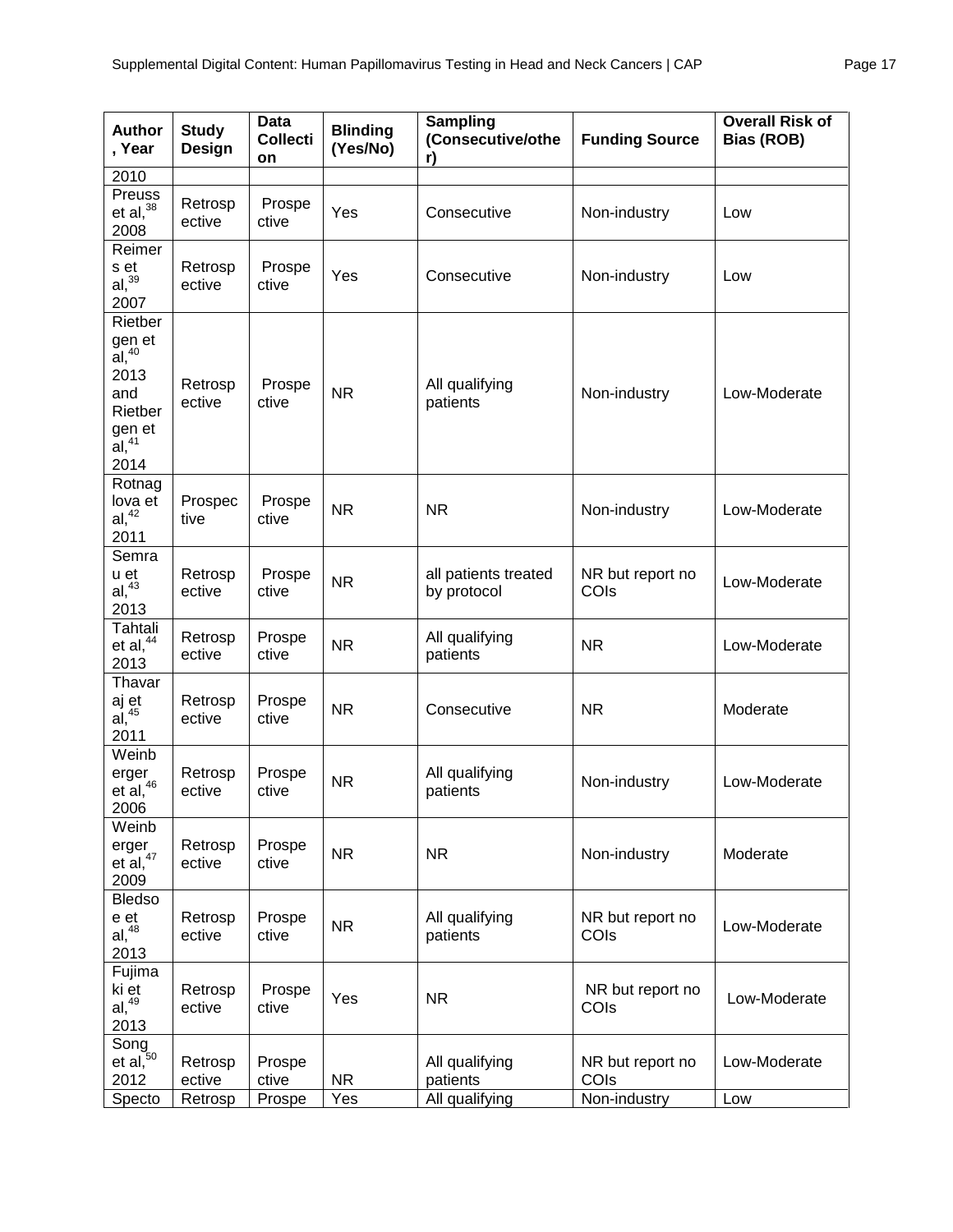| <b>Author</b><br>, Year                            | <b>Study</b><br><b>Design</b> | <b>Data</b><br><b>Collecti</b><br>on | <b>Blinding</b><br>(Yes/No) | Sampling<br>(Consecutive/othe<br>r) | <b>Funding Source</b>    | <b>Overall Risk of</b><br><b>Bias (ROB)</b> |
|----------------------------------------------------|-------------------------------|--------------------------------------|-----------------------------|-------------------------------------|--------------------------|---------------------------------------------|
| r et<br>al, 51<br>2013                             | ective                        | ctive                                |                             | patients                            |                          |                                             |
| Vainsht<br>ein et<br>$al,$ <sup>52</sup>           | Retrosp                       | Prospe                               |                             |                                     |                          | Low-Moderate                                |
| 2014                                               | ective                        | ctive                                | <b>NR</b>                   | Consecutive                         | Non-industry             |                                             |
| Attner<br>et al. <sup>53</sup><br>2011             | Retrosp<br>ective             | prospec<br>tive                      | <b>NR</b>                   | All qualifying<br>patients          | Non-industry             | Low-Moderate                                |
| Cerezo<br>et al, $54$<br>2014                      | Retrosp<br>ective             | retrosp<br>ective                    | Yes                         | All qualifying<br>patients          | Non-industry             | Moderate                                    |
| Cheng<br>et al, $55$<br>2012                       | Retrosp<br>ective             | prospec<br>tive                      | Yes                         | All qualifying<br>patients          | Non-industry             | Low                                         |
| Cohen<br>et al, $56$<br>2011                       | Retrosp<br>ective             | prospec<br>tive                      | <b>NR</b>                   | All qualifying<br>patients          | <b>NR</b>                | Moderate                                    |
| Granat<br>a et<br>al, <sup>57</sup><br>2012        | Retrosp<br>ective             | prospec<br>tive                      | <b>NR</b>                   | Consecutive                         | NR but report no<br>COIs | Low-Moderate                                |
| $\overline{\text{Hong}}$<br>et al, $^{58}$<br>2013 | Retrosp<br>ective             | Prospe<br>ctive                      | Yes                         | Consecutive                         | Non-industry             | Low                                         |
| Hong<br>$\frac{1}{2}$ 59<br>et al,<br>2013         | Retrosp<br>ective             | Prospe<br>ctive                      | Yes                         | Consecutive                         | Non-industry             | Low                                         |
| Lewis<br>et al, $60$<br>2010                       | Retrosp<br>ective             | Prospe<br>ctive                      | Yes                         | All qualifying<br>patients          | Non-industry             | Low                                         |
| Lindel<br>et al, $61$<br>2001                      | Retrosp<br>ective             | Prospe<br>ctive                      | <b>NR</b>                   | All qualifying<br>patients          | Non-industry             | Low-Moderate                                |
| Mizum<br>achi et<br>$al,$ <sup>62</sup><br>2013    | Retrosp<br>ective             | Prospe<br>ctive                      | <b>NR</b>                   | <b>NR</b>                           | Non-industry             | Moderate                                    |
| <b>Nichols</b><br>et al, $63$<br>2013              | Retrosp<br>ective             | Prospe<br>ctive                      | <b>NR</b>                   | All qualifying<br>patients          | Industry                 | High                                        |
| O'Sulli<br>van et<br>$aI,$ <sup>64</sup><br>2012   | Retrosp<br>ective             | Prospe<br>ctive                      | <b>NR</b>                   | All qualifying<br>patients          | Non-industry             | Low-Moderate                                |
| O'Sulli<br>van et<br>$aI,$ <sup>65</sup><br>2013   | Retrosp<br>ective             | Prospe<br>ctive                      | Yes                         | All qualifying<br>patients          | Non-industry             | Low                                         |
| Park et<br>al, 66                                  | Retrosp<br>ective             | Prospe<br>ctive                      | <b>NR</b>                   | All qualifying<br>patients          | Non-industry             | Low-Moderate                                |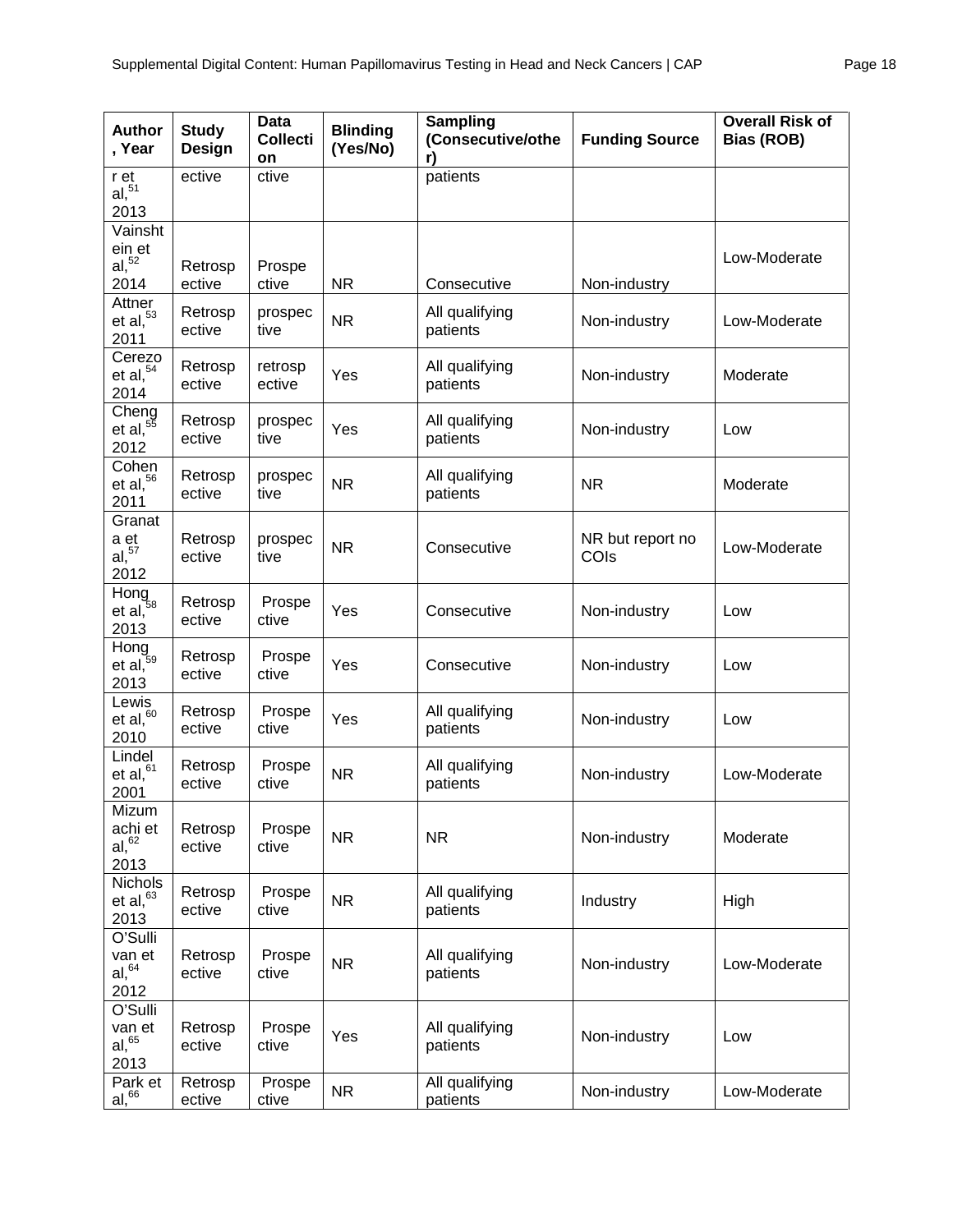| <b>Author</b><br>, Year                         | <b>Study</b><br>Design | <b>Data</b><br><b>Collecti</b><br>on | <b>Blinding</b><br>(Yes/No) | Sampling<br>(Consecutive/othe<br>r) | <b>Funding Source</b>    | <b>Overall Risk of</b><br>Bias (ROB) |
|-------------------------------------------------|------------------------|--------------------------------------|-----------------------------|-------------------------------------|--------------------------|--------------------------------------|
| 2013                                            |                        |                                      |                             |                                     |                          |                                      |
| Psycho<br>gios et<br>$aI, ^{67}20$<br>12        | Retrosp<br>ective      | Prospe<br>ctive                      | <b>NR</b>                   | All qualifying<br>patients          | NR but report no<br>COIs | Low-Moderate                         |
| Rodrig<br>o et<br>al, <sup>68</sup><br>2014     | Retrosp<br>ective      | Prospe<br>ctive                      | <b>NR</b>                   | Consecutive                         | Non-industry             | Low-Moderate                         |
| Sedag<br>hat et<br>al, <sup>69</sup><br>2009    | Retrosp<br>ective      | Prospe<br>ctive                      | Yes                         | All qualifying<br>patients          | Non-industry             | Low                                  |
| <b>Straet</b><br>mans<br>et al, $^{70}$<br>2009 | Retrosp<br>ective      | Prospe<br>ctive                      | <b>NR</b>                   | All qualifying<br>patients          | <b>NR</b>                | Moderate                             |
| Tural<br>$35$ al, $^{71}$<br>2013               | Retrosp<br>ective      | Prospe<br>ctive                      | <b>NR</b>                   | All qualifying<br>patients          | NR but report no<br>COIs | Low-Moderate                         |
| Ukpo<br>et al, $^{72}$<br>2009                  | Retrosp<br>ective      | Prospe<br>ctive                      | <b>NR</b>                   | All qualifying<br>patients          | <b>NR</b>                | Moderate                             |
| Worde<br>n et<br>$al, ^{73}$<br>2008            | Prospec<br>tive        | Prospe<br>ctive                      | <b>NR</b>                   | All qualifying<br>patients          | Non-industry             | Low-Moderate                         |
| Worsh<br>am et<br>al, 74<br>2013                | Retrosp<br>ective      | Prospe<br>ctive                      | <b>NR</b>                   | All qualifying<br>patients          | Non-industry             | Low-Moderate                         |
| Ali et<br>$al, ^{75}$<br>2008                   | Retrosp<br>ective      | Prospe<br>ctive                      | <b>NR</b>                   | All qualifying<br>patients          | Non-industry             | Low-Moderate                         |
| Cerezo<br>et al, $^{76}$<br>2014                | Retrosp<br>ective      | Prospe<br>ctive                      | Yes                         | All qualifying<br>patients          | Non-industry             | Low                                  |
| Habbo<br>us et<br>al, 77<br>2014                | Retrosp<br>ective      | Prospe<br>ctive                      | <b>NR</b>                   | All qualifying<br>patients          | Non-industry             | Low-Moderate                         |
| Hess<br>et al, $^{78}$<br>2014                  | Retrosp<br>ective      | Prospe<br>ctive                      | <b>NR</b>                   | Consecutive                         | Non-industry             | Low-Moderate                         |
| Nichols<br>et al, $^{79}$<br>2013               | Retrosp<br>ective      | Prospe<br>ctive                      | Yes                         | <b>NR</b>                           | Industry                 | Moderate                             |
| Chien<br>et al, $^{80}$<br>2008                 | Retrosp<br>ective      | Prospe<br>ctive                      | <b>NR</b>                   | <b>NR</b>                           | Non-industry             | Moderate                             |
| Hannis                                          | Retrosp                | Prospe                               | <b>NR</b>                   | All qualifying                      | Non-industry             | Low-Moderate                         |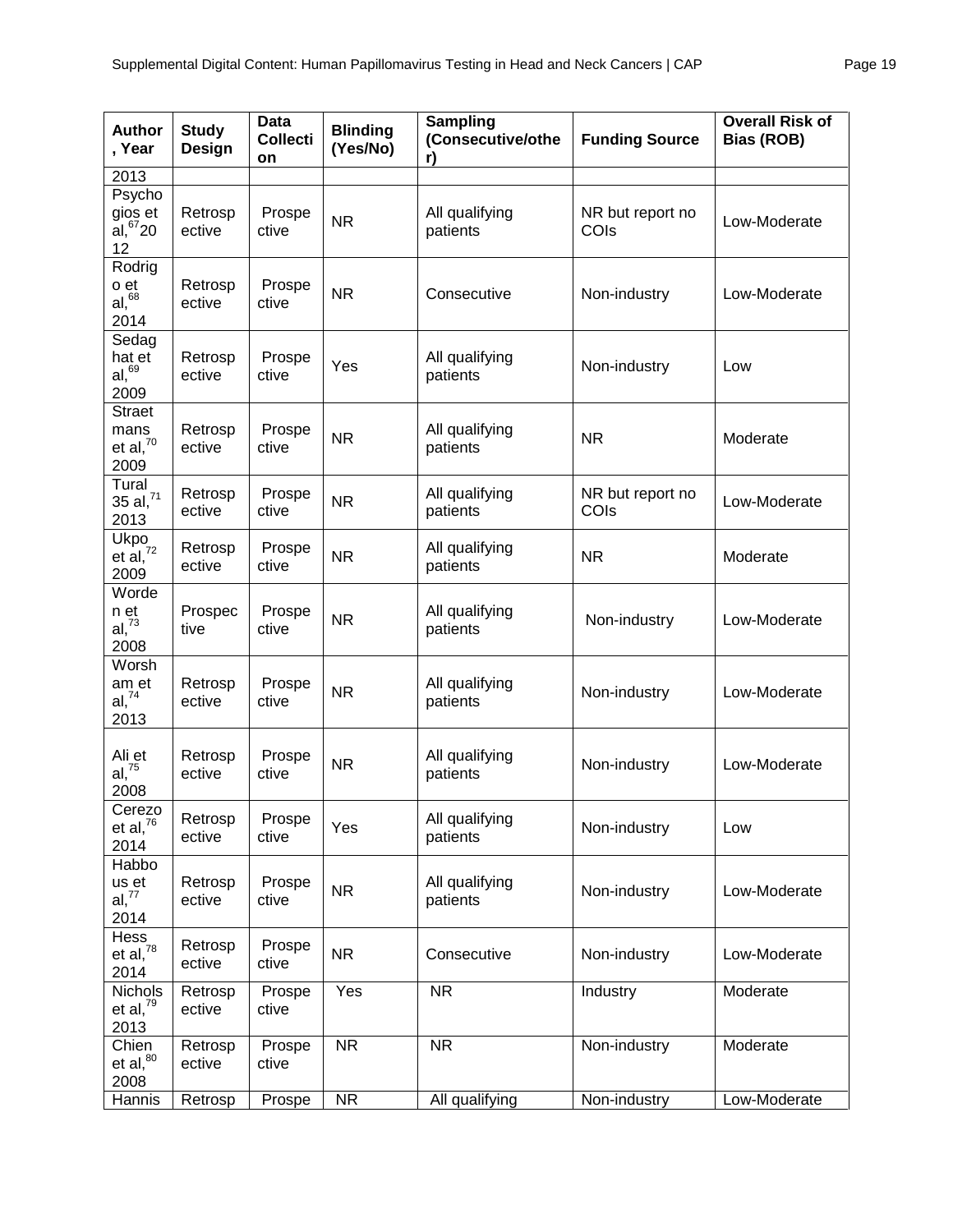| <b>Author</b><br>, Year                                                    | <b>Study</b><br>Design | <b>Data</b><br><b>Collecti</b><br>on | <b>Blinding</b><br>(Yes/No) | <b>Sampling</b><br>(Consecutive/othe<br>r) | <b>Funding Source</b>    | <b>Overall Risk of</b><br>Bias (ROB) |
|----------------------------------------------------------------------------|------------------------|--------------------------------------|-----------------------------|--------------------------------------------|--------------------------|--------------------------------------|
| dal et<br>al <sup>81</sup><br>2010                                         | ective                 | ctive                                |                             | patients                                   |                          |                                      |
| Kuo et<br>al, <sup>82</sup><br>2008                                        | Retrosp<br>ective      | Prospe<br>ctive                      | <b>NR</b>                   | <b>NR</b>                                  | Non-industry             | Moderate                             |
| Moore<br>n et<br>al, <sup>83</sup><br>2013                                 | Retrosp<br>ective      | Prospe<br>ctive                      | <b>NR</b>                   | <b>NR</b>                                  | Non-industry             | Moderate                             |
| Ogueji<br>ofor et<br>al, <sup>84</sup><br>2013                             | Retrosp<br>ective      | Prospe<br>ctive                      | <b>NR</b>                   | All qualifying<br>patients                 | Non-industry             | Low-Moderate                         |
| <b>Bussu</b><br>et al, $^{85}$<br>2014                                     | Prospec<br>tive        | Prospe<br>ctive                      | Yes                         | All qualifying<br>patients                 | Non-industry             | Low                                  |
| Cai et<br>$al,$ <sup>86</sup><br>2014                                      | Retrosp<br>ective      | Prospe<br>ctive                      | <b>NR</b>                   | All qualifying<br>patients                 | NR but report no<br>COIs | Low-Moderate                         |
| Trosm<br>an et<br>$al,$ <sup>87</sup><br>2015                              | Retrosp<br>ective      | Prospe<br>ctive                      | <b>NR</b>                   | All qualifying<br>patients                 | NR but report no<br>COIs | Low-Moderate                         |
| Hatake<br>yama<br>$_{\rm et}^{\prime}$ al, $_{\rm ^{88}}^{\prime}$<br>2014 | Retrosp<br>ective      | Prospe<br>ctive                      | <b>NR</b>                   | All qualifying<br>patients                 | <b>NR</b>                | Moderate                             |
| <b>Barasc</b><br>h et<br>$al,$ <sup>89</sup><br>2016                       | Retrosp<br>ective      | Prospe<br>ctive                      | $\overline{\text{NR}}$      | Consecutive                                | Non-industry             | Low-Moderate                         |
| Liu et<br>al, <sup>90</sup><br>2015                                        | Retrosp<br>ective      | Prospe<br>ctive                      | Yes                         | All qualifying<br>patients                 | NR but report no<br>COIs | Low                                  |
| Rios<br>Velazq<br>uez et<br>$al, ^{91}$<br>2014                            | Retrosp<br>ective      | Prospe<br>ctive                      | $\overline{\text{NR}}$      | Consecutive                                | Non-industry             | Low-Moderate                         |
| <b>Driess</b><br>en et<br>$al, \frac{92}{3}$<br>2016                       | Retrosp<br>ective      | Prospe<br>ctive                      | <b>NR</b>                   | All qualifying<br>patients                 | <b>NR</b>                | Moderate                             |

| Dunlap et al, $93$ 2014          |
|----------------------------------|
| Lorch et al, $94$ 2012           |
| Austin et al, <sup>95</sup> 2012 |
| Hasegawa et al, 96 2011          |
| Guihard et al, 97 2011           |
| Lorch et al, <sup>98</sup> 2012  |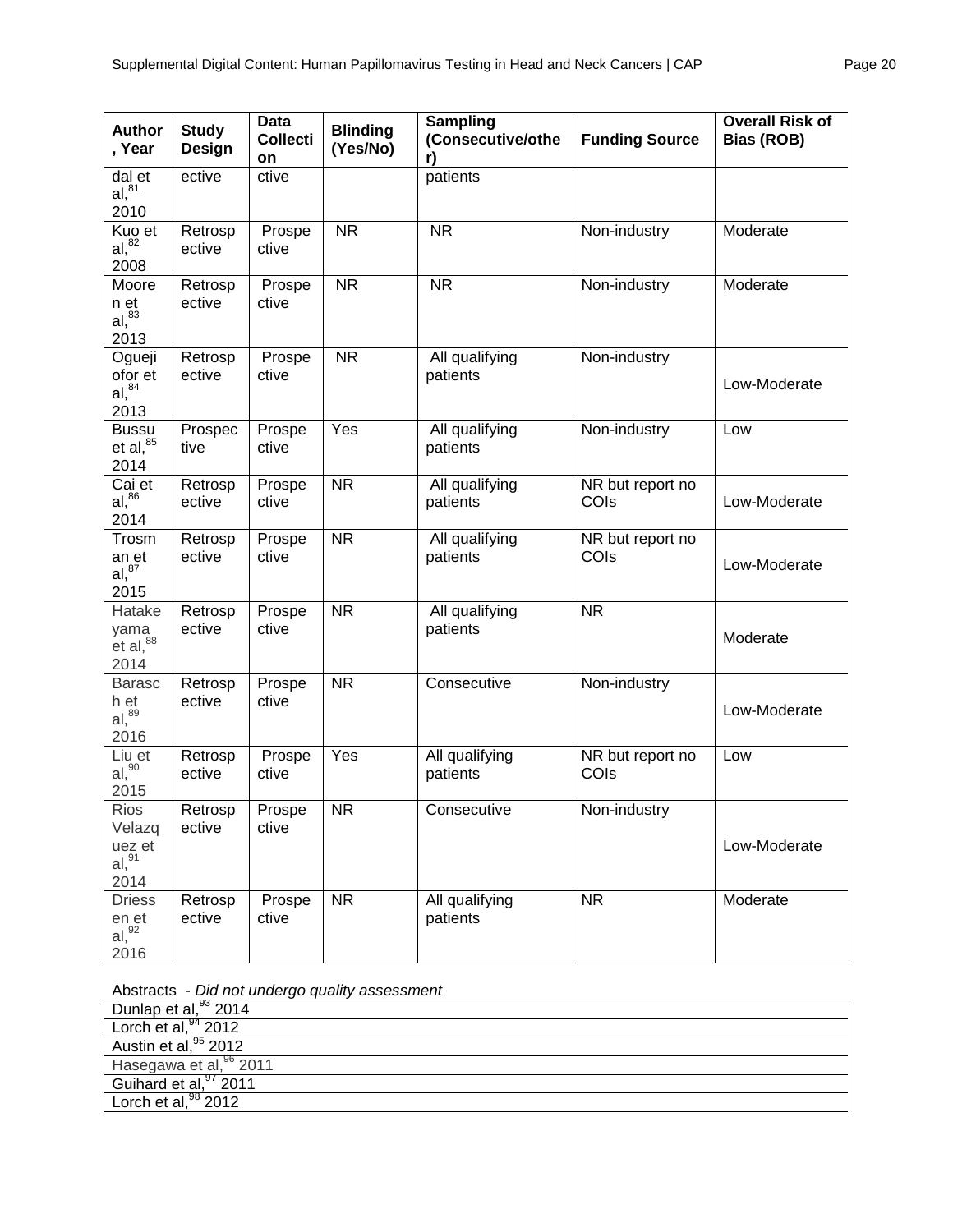| Saraiya et al, 99 2012              |
|-------------------------------------|
| Maxwell et al, $100$ 2011           |
| $Xu$ et al, $101$ 2013              |
| Shaw et al, <sup>102</sup> 2012     |
| Bahl et al, <sup>103</sup> 2012     |
| Broglie et al, <sup>104</sup> 2012  |
| Zandberg et al, <sup>105</sup> 2014 |
| Ang et al, <sup>106</sup> 2012      |
| Knoedler et al, <sup>107</sup> 2011 |
| Smith et al, <sup>108</sup> 2014    |
| Xu et al, $109$ 2012                |
| Rakusic et al, <sup>110</sup> 2012  |
| Brookes et al, <sup>111</sup> 2014  |
| Valduga et al, <sup>112</sup> 2012  |
| Upile et al, <sup>113</sup> 2012    |
| Broglie et al, <sup>114</sup> 2011  |
| Lassen et al, <sup>115</sup> 2012   |
| Sweeney et al, <sup>116</sup> 2013  |

## **Supplemental Table 3 – Quality Assessment for Statement 2**

| <b>Randomized Control Trials (RCTs):</b>                             |                                                 |                                                                                                                                                             |                                              |                                                   |  |  |  |  |  |
|----------------------------------------------------------------------|-------------------------------------------------|-------------------------------------------------------------------------------------------------------------------------------------------------------------|----------------------------------------------|---------------------------------------------------|--|--|--|--|--|
| Author, Year                                                         | Pre-<br>specified<br>or post<br>hoc<br>analysis | Differences in baseline<br>characteristics between patients with<br>known Human Papillomavirus (HPV)<br>status and those with no HPV status<br>testing      | <b>Power</b><br>calculations<br>for subgroup | Overall<br><b>Risk of</b><br><b>bias</b><br>(ROB) |  |  |  |  |  |
| Ang et al, 2010<br>(RTOG 0129)                                       | Post hoc                                        | No.                                                                                                                                                         | No                                           | Moderate                                          |  |  |  |  |  |
| Gillison et al, <sup>8</sup> 2012<br>(RTOG 9003 &<br>0129)           | Post hoc                                        | <b>No</b>                                                                                                                                                   | <b>No</b>                                    | Moderate                                          |  |  |  |  |  |
| Rischin et al, <sup>11</sup><br>2010 (TROG<br>02.02)                 | Post hoc                                        | Yes, known HPV status patients had<br>better prognostic significance, lower T<br>category, higher hemoglobin, and were<br>less likely to be current smokers | Not Reported<br>(NR)                         | Moderate                                          |  |  |  |  |  |
| Lassen et $\overline{al}$ , <sup>13</sup><br>2013 (DAHANCA 5<br>& 7) | Post hoc                                        | Yes, p16-positive tumors were<br>significantly smaller in T-size and were<br>more likely to present with nodal spread<br>compared to p16-negative tumors    | No                                           | Moderate                                          |  |  |  |  |  |
| Fakhry et al, <sup>14</sup> 2014<br>(RTOG 0129 &<br>0522)            | Post hoc                                        | No                                                                                                                                                          | No                                           | Moderate                                          |  |  |  |  |  |

## **Observational Studies:**

| Autho                       | <b>Study</b> | <b>Data</b>    | <b>Blinding</b> | Sampling         | <b>Funding Source</b> | <b>Overall Risk</b> |
|-----------------------------|--------------|----------------|-----------------|------------------|-----------------------|---------------------|
| r,                          | Design       | <b>Collect</b> | (Yes/No)        | (Consecutive/oth |                       | of Bias (ROB)       |
| Year                        |              | ion            |                 | er)              |                       |                     |
| Gao                         | Retrosp      | Prospe         | <b>Not</b>      | NR.              | Non-industry          | Moderate            |
| et al, $15$                 | ective       | ctive          | Reported        |                  |                       |                     |
| 2013                        |              |                | (NR)            |                  |                       |                     |
| Holzin                      | Retrosp      | Prospe         | Yes             | NR.              | Non-industry          | Low-Moderate        |
|                             | ective       | ctive          |                 |                  |                       |                     |
| ger et<br>al, <sup>16</sup> |              |                |                 |                  |                       |                     |
| 2012                        |              |                |                 |                  |                       |                     |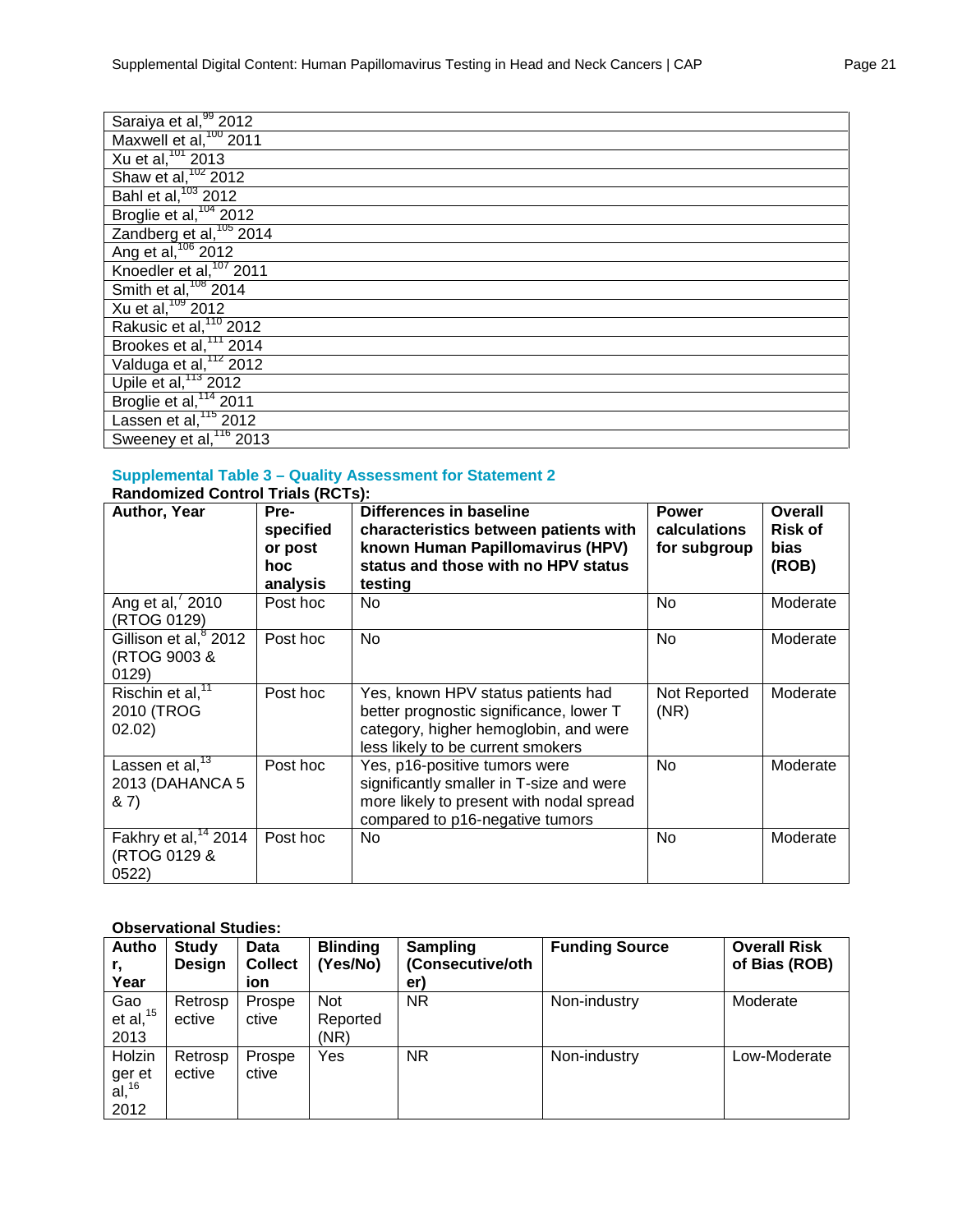| Autho<br>r,<br>Year                               | <b>Study</b><br>Design | <b>Data</b><br><b>Collect</b><br>ion | <b>Blinding</b><br>(Yes/No) | Sampling<br>(Consecutive/oth<br>er)       | <b>Funding Source</b>                                      | <b>Overall Risk</b><br>of Bias (ROB) |
|---------------------------------------------------|------------------------|--------------------------------------|-----------------------------|-------------------------------------------|------------------------------------------------------------|--------------------------------------|
| Isayev<br>a et<br>al, <sup>17</sup><br>2014       | Retrosp<br>ective      | Prospe<br>ctive                      | Yes                         | Consecutive                               | Non-industry                                               | Low                                  |
| Rietbe<br>rgen<br>$et$ al, $18$<br>2013           | Retrosp<br>ective      | Prospe<br>ctive                      | <b>NR</b>                   | <b>NR</b>                                 | Non-industry                                               | Moderate                             |
| Scantl<br>ebury<br>et al, <sup>19</sup><br>2013   | Retrosp<br>ective      | Prospe<br>ctive                      | <b>NR</b>                   | <b>NR</b>                                 | Non-industry                                               | Moderate                             |
| Schac<br>he et<br>al <sup>20</sup><br>2013        | Retrosp<br>ective      | Prospe<br>ctive                      | <b>NR</b>                   | <b>NR</b>                                 | Non-industry                                               | Moderate                             |
| Shi et<br>$al, ^{21}$<br>2009                     | Retrosp<br>ective      | Prospe<br>ctive                      | Yes                         | All patients in<br>database               | Non-industry                                               | Low                                  |
| Ukpo<br>et al <sup>22</sup><br>2011               | Retrosp<br>ective      | Prospe<br>ctive                      | <b>NR</b>                   | <b>NR</b>                                 | Non-industry                                               | Moderate                             |
| $Al-$<br>Swiah<br>$b$ et al, $23$<br>2010         | Retrosp<br>ective      | Prospe<br>ctive                      | Yes                         | All patients in<br>database               | Non-industry                                               | Low                                  |
| Chatu<br>rvedi<br>et al, $^{24}$<br>2011          | Retrosp<br>ective      | Retros<br>pective                    | <b>NR</b>                   | <b>NR</b>                                 | Industry                                                   | High                                 |
| Coop<br>$\frac{er}{al}$ , $\frac{25}{3}$<br>2013  | Retrosp<br>ective      | Prospe<br>ctive                      | Yes                         | <b>NR</b>                                 | NR but report no<br><b>Conflicts of Interest</b><br>(COIs) | Low-Moderate                         |
| EI-<br>Mofty<br>et al, <sup>26</sup><br>2006      | Retrosp<br>ective      | Prospe<br>ctive                      | <b>NR</b>                   | All patients in<br>database               | <b>NR</b>                                                  | Moderate                             |
| Holzin<br>ger et<br>$\tilde{a}$ , $^{27}$<br>2013 | Retrosp<br>ective      | Prospe<br>ctive                      | Yes                         | All qualifying<br>patients at<br>hospital | Non-industry                                               | Low                                  |
| Hong<br>et al, $^{28}$<br>2013                    | Retrosp<br>ective      | Prospe<br>ctive                      | Yes                         | All qualifying<br>patients in<br>database | Non-industry                                               | Low                                  |
| Jorda<br>n et<br>$al, ^{29}$<br>2012              | Retrosp<br>ective      | Prospe<br>ctive                      | <b>NR</b>                   | Consecutive                               | Both industry and Non-<br>industry                         | Moderate                             |
| Licitra<br>et al <sup>30</sup>                    | Retrosp<br>ective      | Prospe<br>ctive                      | <b>NR</b>                   | Consecutive                               | NR but report no COIs                                      | Moderate                             |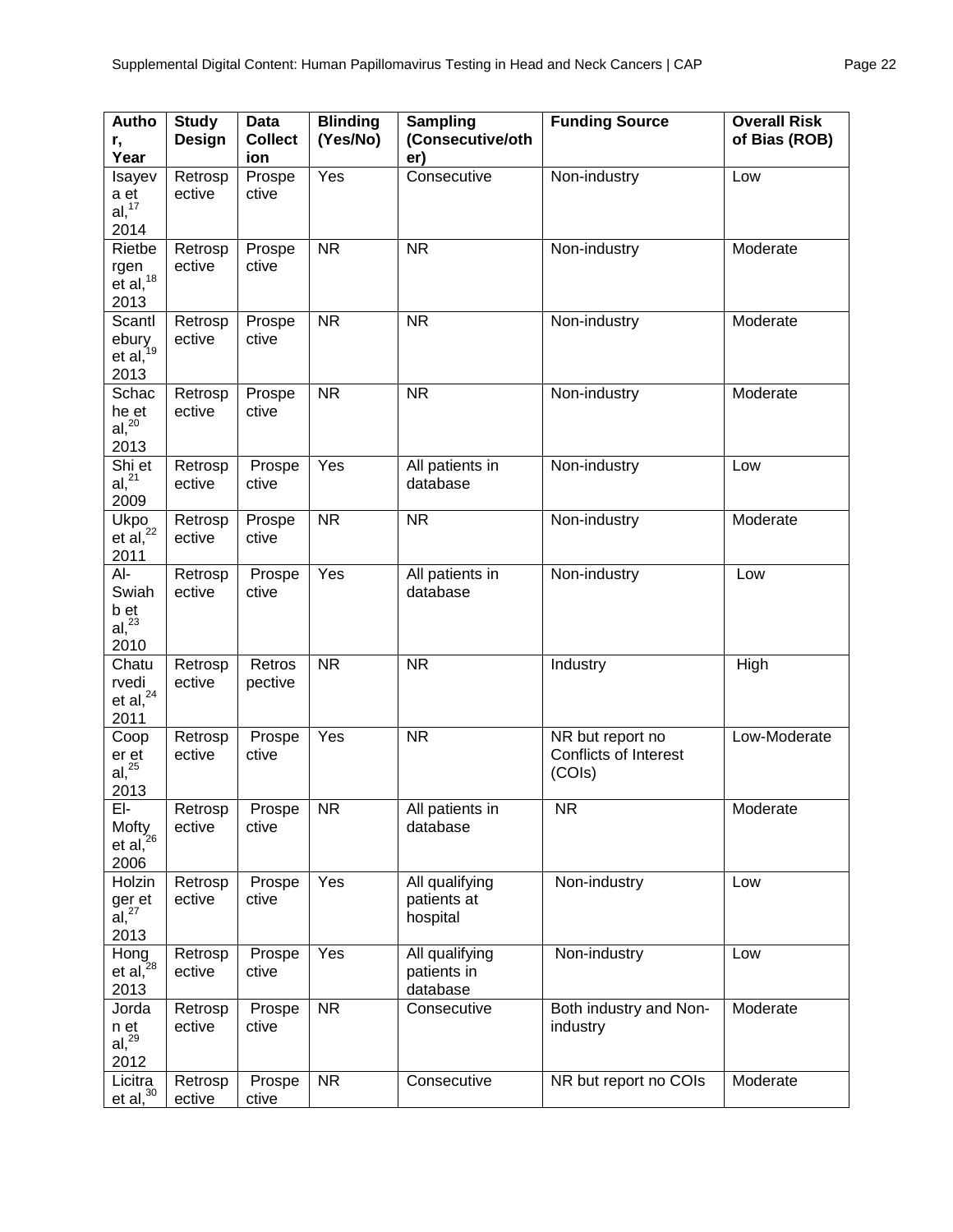| Autho<br>r,<br>Year                                                                          | <b>Study</b><br><b>Design</b> | <b>Data</b><br><b>Collect</b><br>ion | <b>Blinding</b><br>(Yes/No) | <b>Sampling</b><br>(Consecutive/oth<br>er) | <b>Funding Source</b> | <b>Overall Risk</b><br>of Bias (ROB) |
|----------------------------------------------------------------------------------------------|-------------------------------|--------------------------------------|-----------------------------|--------------------------------------------|-----------------------|--------------------------------------|
| 2006                                                                                         |                               |                                      |                             |                                            |                       |                                      |
| Lin et<br>al, <sup>31</sup><br>2013                                                          | Retrosp<br>ective             | Prospe<br>ctive                      | <b>NR</b>                   | All qualifying<br>patients                 | Non-industry          | Low-Moderate                         |
| Markl<br>und et<br>$al,$ $32$<br>2012                                                        | Retrosp<br>ective             | Prospe<br>ctive                      | <b>NR</b>                   | All patients in<br>database                | Non-industry          | Low-Moderate                         |
| Nasm<br>an et<br>al, <sup>35</sup><br>2013                                                   | Retrosp<br>ective             | Prospe<br>ctive                      | yes                         | All patients in<br>database                | Non-industry          | Low                                  |
| Nasm<br>an et<br>$al,$ $36$<br>2013                                                          | Retrosp<br>ective             | Prospe<br>ctive                      | yes                         | All patients in<br>database                | Non-industry          | Low                                  |
| Nichol<br>s et<br>al, <sup>37</sup><br>2010                                                  | Retrosp<br>ective             | Prospe<br>ctive                      | yes                         | All patients in<br>database                | Non-industry          | Low                                  |
| Preus<br>s et<br>$al,$ $38$<br>2008                                                          | Retrosp<br>ective             | Prospe<br>ctive                      | yes                         | Consecutive                                | Non-industry          | Low                                  |
| Reime<br>rs et<br>$al,$ <sup>39</sup><br>2007                                                | Retrosp<br>ective             | Prospe<br>ctive                      | yes                         | Consecutive                                | Non-industry          | Low                                  |
| Rietbe<br>rgen<br>$et$ al, $40$<br>2013<br>and<br>Rietbe<br>rgen<br>$e^{t}$ al, $41$<br>2014 | Retrosp<br>ective             | Prospe<br>ctive                      | <b>NR</b>                   | All qualifying<br>patients                 | Non-industry          | Low-Moderate                         |
| Semr<br>au et<br>$al, ^{43}$<br>2013                                                         | Retrosp<br>ective             | Prospe<br>ctive                      | <b>NR</b>                   | All patients<br>treated by<br>protocol     | NR but report no COIs | Low-Moderate                         |
| Weinb<br>erger<br>$et$ al, $46$<br>2006                                                      | Retrosp<br>ective             | Prospe<br>ctive                      | <b>NR</b>                   | All qualifying<br>patients                 | Non-industry          | Low-Moderate                         |
| Weinb<br>erger<br>et $al, ^{47}$<br>2009                                                     | Retrosp<br>ective             | Prospe<br>ctive                      | <b>NR</b>                   | <b>NR</b>                                  | Non-industry          | Moderate                             |
| <b>Bleds</b><br>oe et<br>$al, ^{48}$                                                         | Retrosp<br>ective             | Prospe<br>ctive                      | <b>NR</b>                   | All qualifying<br>patients                 | NR but report no COIs | Low-Moderate                         |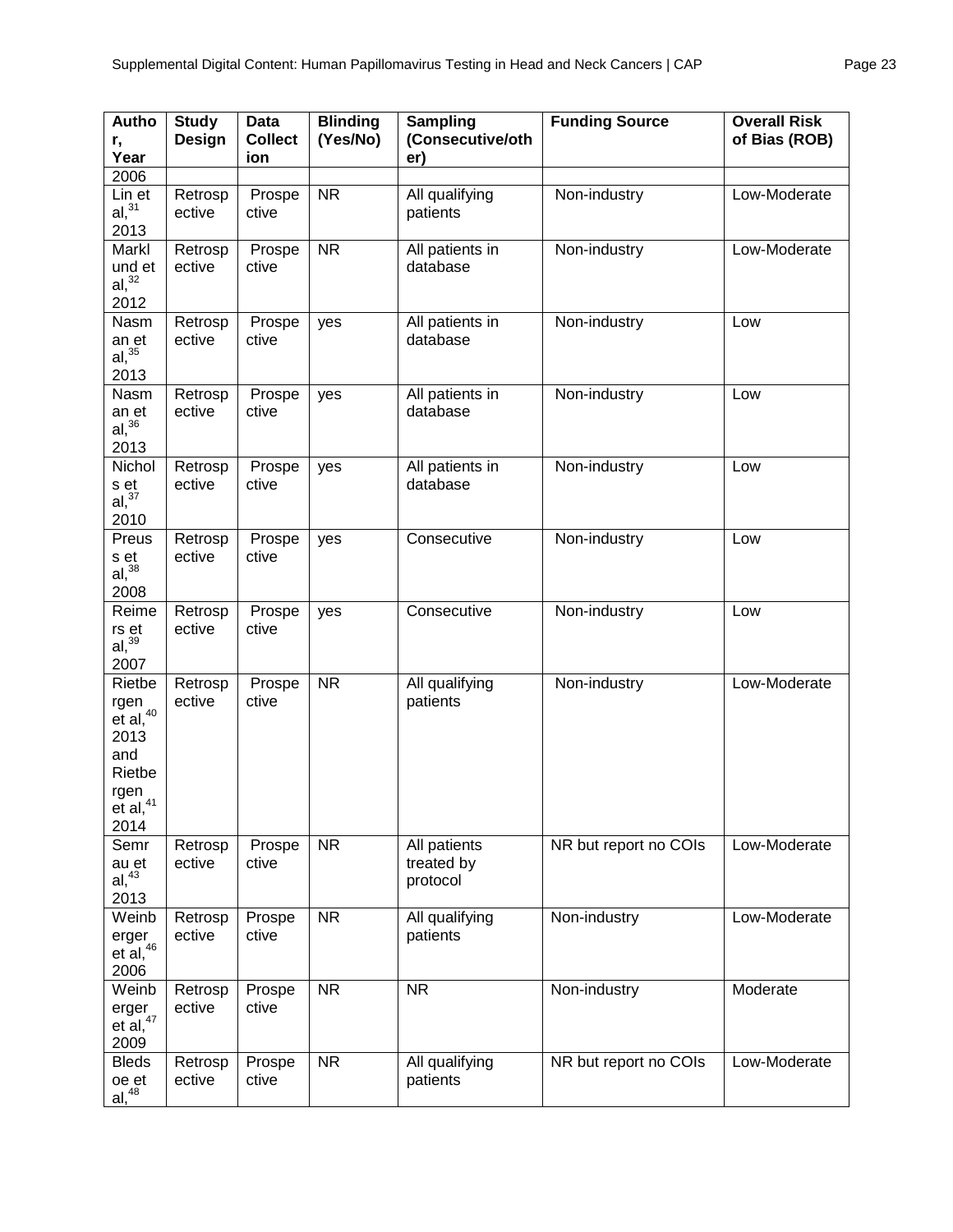| Autho<br>r,<br>Year                                         | <b>Study</b><br>Design | <b>Data</b><br><b>Collect</b><br>ion | <b>Blinding</b><br>(Yes/No) | <b>Sampling</b><br>(Consecutive/oth<br>er) | <b>Funding Source</b> | <b>Overall Risk</b><br>of Bias (ROB) |
|-------------------------------------------------------------|------------------------|--------------------------------------|-----------------------------|--------------------------------------------|-----------------------|--------------------------------------|
| 2013                                                        |                        |                                      |                             |                                            |                       |                                      |
| Fujim<br>aki et<br>$al, ^{49}$<br>2013                      | Retrosp<br>ective      |                                      | Yes                         | <b>NR</b>                                  |                       |                                      |
| Song<br>et al, <sup>50</sup><br>2012                        | Retrosp<br>ective      | Prospe<br>ctive                      | <b>NR</b>                   | All qualifying<br>patients                 | NR but report no COIs | Low-Moderate                         |
| Cerez<br>o et<br>$al,$ <sup>54</sup><br>2014                | Retrosp<br>ective      | retrosp<br>ective                    | Yes                         | All qualifying<br>patients                 | Non-industry          | Moderate                             |
| O'Sulli<br>van et<br>aI, 65<br>2013                         | Retrosp<br>ective      | Prospe<br>ctive                      | Yes                         | All qualifying<br>patients                 | Non-industry          | Low                                  |
| Park<br>et al, $66$<br>2013                                 | Retrosp<br>ective      | Prospe<br>ctive                      | <b>NR</b>                   | All qualifying<br>patients                 | Non-industry          | Low-Moderate                         |
| Psych<br>ogios<br>$e\bar{t}$ al, $67$<br>2013               | Retrosp<br>ective      | Prospe<br>ctive                      | <b>NR</b>                   | All qualifying<br>patients                 | NR but report no COIs | Low-Moderate                         |
| Rodri<br>go et<br>$\overline{a}$ l, $\overline{68}$<br>2014 | Retrosp<br>ective      | Prospe<br>ctive                      | <b>NR</b>                   | Consecutive                                | Non-industry          | Low-Moderate                         |
| Habb<br>ous et<br>al, 77<br>2014                            | Retrosp<br>ective      | Prospe<br>ctive                      | <b>NR</b>                   | All qualifying<br>patients                 | Non-industry          | Low-Moderate                         |
| Hess<br>et al, $^{78}$<br>2014                              | Retrosp<br>ective      | Prospe<br>ctive                      | <b>NR</b>                   | Consecutive                                | Non-industry          | Low-Moderate                         |
| Kuo et<br>al, <sup>82</sup><br>2008                         | Retrosp<br>ective      | Prospe<br>ctive                      | <b>NR</b>                   | <b>NR</b>                                  | Non-industry          | Moderate                             |
| Ogueji<br>ofor et<br>al, <sup>84</sup><br>2013              | Retrosp<br>ective      | Prospe<br>ctive                      | <b>NR</b>                   | All qualifying<br>patients                 | Non-industry          | Low-Moderate                         |
| Thava<br>raj et<br>al, <sup>45</sup><br>2011                | Retrosp<br>ective      | Prospe<br>ctive                      | <b>NR</b>                   | Consecutive                                | <b>NR</b>             | Moderate                             |
| Cerez<br>o et<br>al <sup>76</sup><br>2014                   | Retrosp<br>ective      | Prospe<br>ctive                      | Yes                         | All qualifying<br>patients                 | Non-industry          | Low                                  |
| Hong<br>et al, $58$<br>2013                                 | Retrosp<br>ective      | Prospe<br>ctive                      | Yes                         | Consecutive                                | Non-industry          | Low                                  |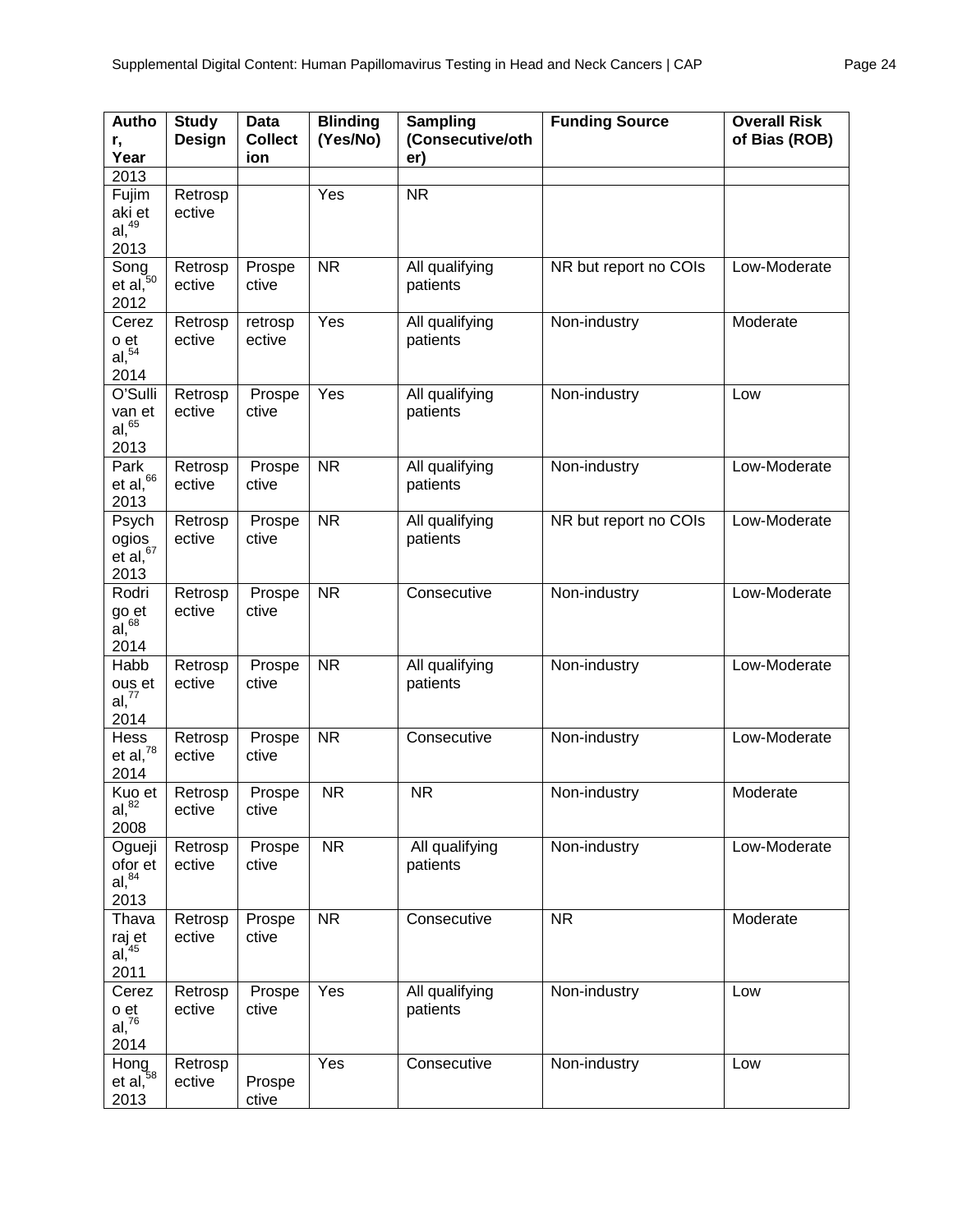| Autho<br>r,<br>Year                                | <b>Study</b><br>Design | Data<br><b>Collect</b><br>ion | <b>Blinding</b><br>(Yes/No) | <b>Sampling</b><br>(Consecutive/oth<br>er) | <b>Funding Source</b> | <b>Overall Risk</b><br>of Bias (ROB) |
|----------------------------------------------------|------------------------|-------------------------------|-----------------------------|--------------------------------------------|-----------------------|--------------------------------------|
| Hong<br>et al, <sup>59</sup><br>2013               | Retrosp<br>ective      | Prospe<br>ctive               | Yes                         | Consecutive                                | Non-industry          | Low                                  |
| Trosm<br>an et<br>al <sup>87</sup><br>2015         | Retrosp<br>ective      | Prospe<br>ctive               | NR.                         | All qualifying<br>patients                 | NR but report no COIs | Low-Moderate                         |
| <b>Baras</b><br>ch et<br>al, <sup>89</sup><br>2016 | Retrosp<br>ective      | Prospe<br>ctive               | <b>NR</b>                   | Consecutive                                | Non-industry          | Low-Moderate                         |
| Liu et<br>al <sub>1</sub> <sup>90</sup><br>2015    | Retrosp<br>ective      | Prospe<br>ctive               | Yes                         | All qualifying<br>patients                 | NR but report no COIs | Low                                  |
| <b>Bussu</b><br>et al, $^{85}$<br>2014             | Prospe<br>ctive        | Prospe<br>ctive               | Yes                         | Consecutive                                | Non-industry          | Low                                  |
| <b>Driess</b><br>en et<br>al <sup>92</sup><br>2016 | Retrosp<br>ective      | Prospe<br>ctive               | <b>NR</b>                   | All qualifying<br>patients                 | <b>NR</b>             | Moderate                             |

Abstracts - *Did not undergo quality assessment*

| Dunlap et al, 33 2014              |
|------------------------------------|
| Austin et al, <sup>95</sup> 2012   |
| Guihard et al, 97 2011             |
| Broglie et al, <sup>104</sup> 2012 |
| Ang et al, <sup>106</sup> 2012     |
| Knoedler et al, $\frac{107}{2011}$ |
| Smith et al, <sup>108</sup> 2014   |
| Rakusic et al, <sup>110</sup> 2012 |
| Brookes et al, <sup>111</sup> 2014 |
| Valduga et al, <sup>112</sup> 2012 |
| Broglie et al, <sup>114</sup> 2011 |
| Lassen et al, <sup>115</sup> 2012  |
| Maxwell et al, $100$ 2011          |
| Xu et al, 101 2013                 |

## **Supplemental Table 4 – Quality Assessment for Statement 4**

| <b>Randomized Control Trials (RCTs):</b>                   |                                                  |                                                                                                                                                        |                                              |                                                   |
|------------------------------------------------------------|--------------------------------------------------|--------------------------------------------------------------------------------------------------------------------------------------------------------|----------------------------------------------|---------------------------------------------------|
| Author, Year                                               | Pre-<br>specified<br>or post<br>hoc.<br>analysis | Differences in baseline<br>characteristics between patients with<br>known Human Papillomavirus (HPV)<br>status and those with no HPV status<br>testing | <b>Power</b><br>calculations<br>for subgroup | <b>Overall</b><br><b>Risk of</b><br>bias<br>(ROB) |
| Chung et al, $177$<br>2014<br>(RTOG 0129 &<br>0234 & 0522) | Post hoc                                         | No                                                                                                                                                     | N <sub>0</sub>                               | Moderate                                          |

**Observational Studies:**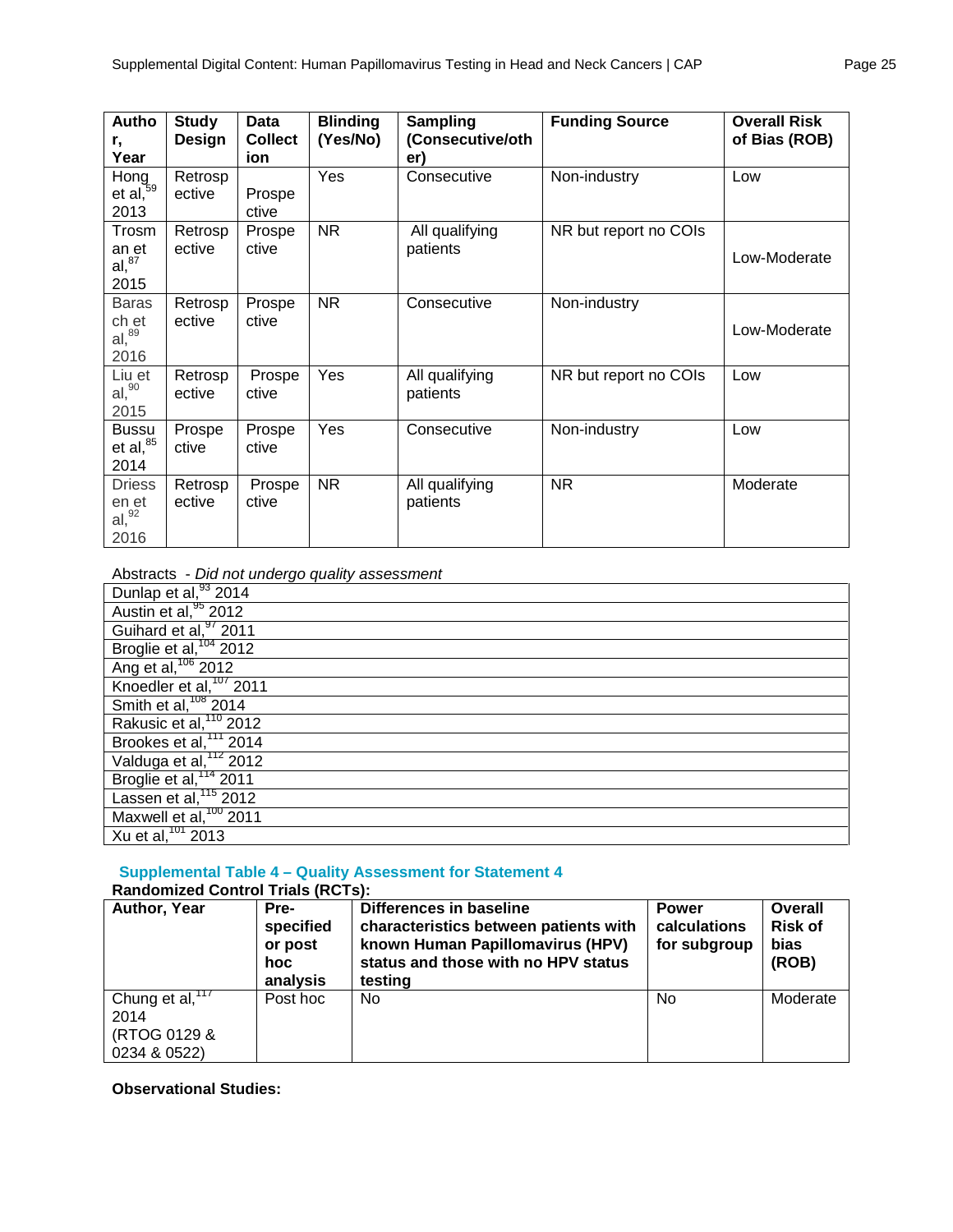| Author, Year                               | Study<br>Design             | Data<br>Colle<br>ction | Blinding                          | Sampling<br>(Consecutive/other)                     | <b>Funding Source</b>           | <b>Risk</b><br>of<br><b>Bias</b> |
|--------------------------------------------|-----------------------------|------------------------|-----------------------------------|-----------------------------------------------------|---------------------------------|----------------------------------|
| Lingen et al, <sup>118</sup><br>2013       | Retrospe<br>ctive<br>cohort | Pros<br>pecti<br>ve    | Yes                               | Consecutive                                         | Non-industry                    | Low                              |
| Lewis et al, $^{119}$<br>2012              | Cross<br>sectional          | Pros<br>pecti<br>ve    | Yes                               | Not consecutive, but<br>reports no bias<br>apparent | Industry                        | High                             |
| Laco et al, $^{120}$<br>2008               | Retrospe<br>ctive<br>cohort | Pros<br>pecti<br>ve    | <b>Not</b><br>Reporte<br>$d$ (NR) | <b>NR</b>                                           | Non-industry                    | Moder<br>ate                     |
| Alos et al, <sup>121</sup><br>2009         | Retrospe<br>ctive<br>cohort | Pros<br>pecti<br>ve    | Yes                               | All patients with<br>sinonasal carcinoma            | Non-industry                    | Low                              |
| Elango et al, <sup>122</sup><br>2011       | Case<br>control             | Pros<br>pecti<br>ve    | Yes                               | Consecutive                                         | Non-industry                    | Low                              |
| Larque et al, <sup>123</sup><br>2014       | Retrospe<br>ctive<br>cohort | Pros<br>pecti<br>ve    | <b>NR</b>                         | All qualifying patients                             | Non-industry                    | Low-<br>Moder<br>ate             |
| Duncan et<br>al, 124 2013                  | Retrospe<br>ctive<br>cohort | Pros<br>pecti<br>ve    | <b>NR</b>                         | Consecutive                                         | Non-industry                    | Low-<br>Moder<br>ate             |
| Kaminagakura<br>et al, <sup>125</sup> 2012 | Retrospe<br>ctive<br>cohort | Pros<br>pecti<br>ve    | <b>NR</b>                         | <b>NR</b>                                           | Non-industry                    | Moder<br>ate                     |
| Wendt et al, <sup>126</sup><br>2014        | Retrospe<br>ctive<br>cohort | Pros<br>pecti<br>ve    | Yes                               | All qualifying patients                             | Non-industry                    | Low                              |
| Duray et al, <sup>127</sup><br>2012        | Retrospe<br>ctive<br>cohort | Pros<br>pecti<br>ve    | <b>NR</b>                         | <b>NR</b>                                           | Non-industry                    | Moder<br>ate                     |
| Reuschenbach<br>et al, $128$ 2013          | Retrospe<br>ctive<br>cohort | Pros<br>pecti<br>ve    | NR.                               | <b>NR</b>                                           | Both industry & non<br>industry | High                             |
| Chaudhary et<br>al, $129$ 2010             | Retrospe<br>ctive<br>cohort | Pros<br>pecti<br>ve    | Yes                               | Random sample                                       | Non-industry                    | Low                              |
| Skalova et<br>al, $130$ 2013               | Retrospe<br>ctive<br>cohort | Pros<br>pecti<br>ve    | <b>NR</b>                         | <b>NR</b>                                           | <b>NR</b>                       | High                             |
| Nichols et al, <sup>79</sup><br>2013       | Retrospe<br>ctive<br>cohort | Pros<br>pecti<br>ve    | Yes                               | <b>NR</b>                                           | Industry                        | High                             |
| Zhao et al, $^{131}$<br>2009               | Retrospe<br>ctive<br>cohort | Pros<br>pecti<br>ve    | <b>NR</b>                         | $\overline{\text{NR}}$                              | Non-industry                    | Moder<br>ate                     |
| Sugiyama et<br>al, $132$ 2007              | Retrospe<br>ctive<br>cohort | Pros<br>pecti<br>ve    | <b>NR</b>                         | <b>NR</b>                                           | Non-industry                    | Moder<br>ate                     |
| Duray et al, <sup>133</sup><br>2011        | Retrospe<br>ctive<br>cohort | Pros<br>pecti<br>ve    | Yes                               | <b>NR</b>                                           | Non-industry                    | Low-<br>Moder<br>ate             |
| Robinson et                                | Retrospe                    | Pros                   | <b>NR</b>                         | All qualifying patients                             | NR, but no conflicts            | Low-                             |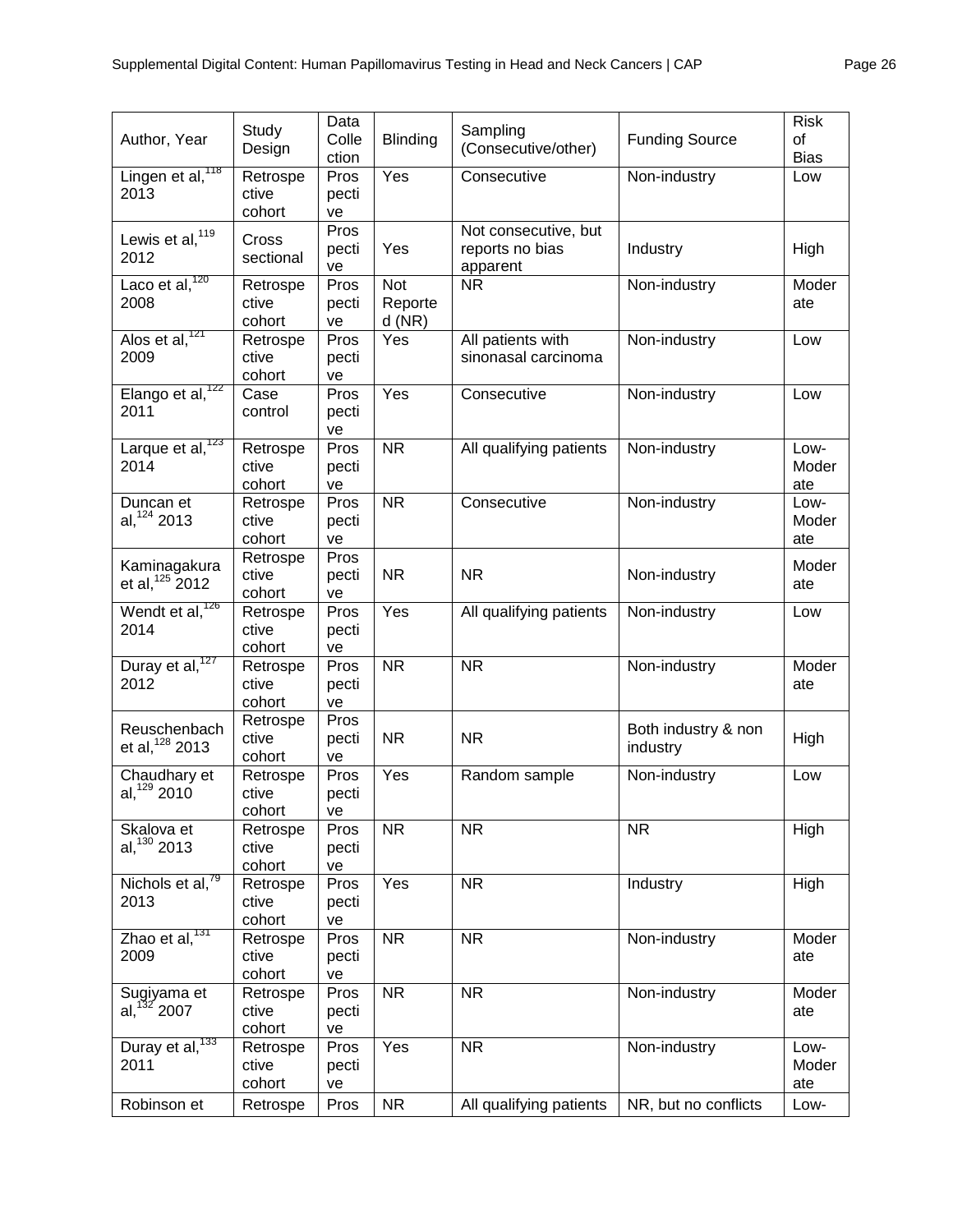| al, $134$ 2013                            | ctive<br>cohort             | pecti<br>ve                |           |                         | of interest (COI)<br>reported | Moder<br>ate         |
|-------------------------------------------|-----------------------------|----------------------------|-----------|-------------------------|-------------------------------|----------------------|
| Jiang et al, <sup>135</sup><br>2013       | Retrospe<br>ctive<br>cohort | <b>Pros</b><br>pecti<br>ve | <b>NR</b> | <b>NR</b>               | None & no COI                 | Moder<br>ate         |
| Ernoux-<br>Neufcoeur et<br>al, $136$ 2011 | Retrospe<br>ctive<br>cohort | Pros<br>pecti<br>ve        | Yes       | <b>NR</b>               | Non-industry                  | Low-<br>Moder<br>ate |
| Nemes et al, <sup>137</sup><br>2006       | Retrospe<br>ctive<br>cohort | <b>Pros</b><br>pecti<br>ve | <b>NR</b> | <b>NR</b>               | Non-industry                  | Moder<br>ate         |
| Stephen et<br>al, $138$ 2012              | Retrospe<br>ctive<br>cohort | Pros<br>pecti<br>ve        | <b>NR</b> | <b>NR</b>               | Non-industry                  | Moder<br>ate         |
| Morshed et<br>al, $139$ 2008              | Retrospe<br>ctive<br>cohort | Pros<br>pecti<br>ve        | <b>NR</b> | Consecutive             | NR, but no COI                | Low-<br>Moder<br>ate |
| Huang et al, <sup>140</sup><br>2012       | Prospecti<br>ve cohort      | Pros<br>pecti<br>ve        | <b>NR</b> | <b>NR</b>               | Non-industry                  | Moder<br>ate         |
| Bishop et al, <sup>141</sup><br>2013      | Retrospe<br>ctive<br>cohort | Pros<br>pecti<br>ve        | <b>NR</b> | Consecutive             | Non-industry                  | Low-<br>Moder<br>ate |
| Chernock et<br>al, $142$ 2013             | Retrospe<br>ctive<br>cohort | Pros<br>pecti<br>ve        | <b>NR</b> | All qualifying patients | Non-industry                  | Low-<br>Moder<br>ate |

Abstracts - *Did not undergo quality assessment*

Kirby et al, $^{143}$  2014

Stenmark et al,<sup>144</sup> 2013

## **Supplemental Table 5 – Quality Assessment for Statement 5**

| Aut<br>hor,<br>Yea                             | <b>Study</b><br><b>Design</b> | <b>Data</b><br><b>Colle</b><br>ction | <b>Blinding</b>         | <b>Sampling</b><br>(Consecutive/<br>other) | <b>Covariates</b><br><b>Accounted or</b><br><b>Adjusted</b> | <b>Funding Source</b>                          | <b>Risk</b><br>of<br><b>Bias</b> |
|------------------------------------------------|-------------------------------|--------------------------------------|-------------------------|--------------------------------------------|-------------------------------------------------------------|------------------------------------------------|----------------------------------|
| Co<br>mpt<br>on<br>et<br>al, 14<br>201         | Retrospe<br>ctive<br>cohort   | Pros<br>pecti<br>ve                  | Not<br>Reporte<br>d(NR) | All patients in<br>database                | Yes                                                         | None                                           | Low-<br>Moder<br>ate             |
| Tribi<br><b>us</b><br>et<br>al, 14<br>201<br>2 | Retrospe<br>ctive<br>cohort   | Pros<br>pecti<br>ve                  | Yes                     | All patients in<br>database                | Yes                                                         | NR but reported<br>no conflicts of<br>interest | Low                              |
| Ven<br>t et<br>$\frac{a}{7}$ <sup>14</sup>     | Retrospe<br>ctive<br>cohort   | Pros<br>pecti<br>ve                  | <b>NR</b>               | All patients in<br>registry                | No                                                          | Non-industry                                   | Low-<br>Moder<br>ate             |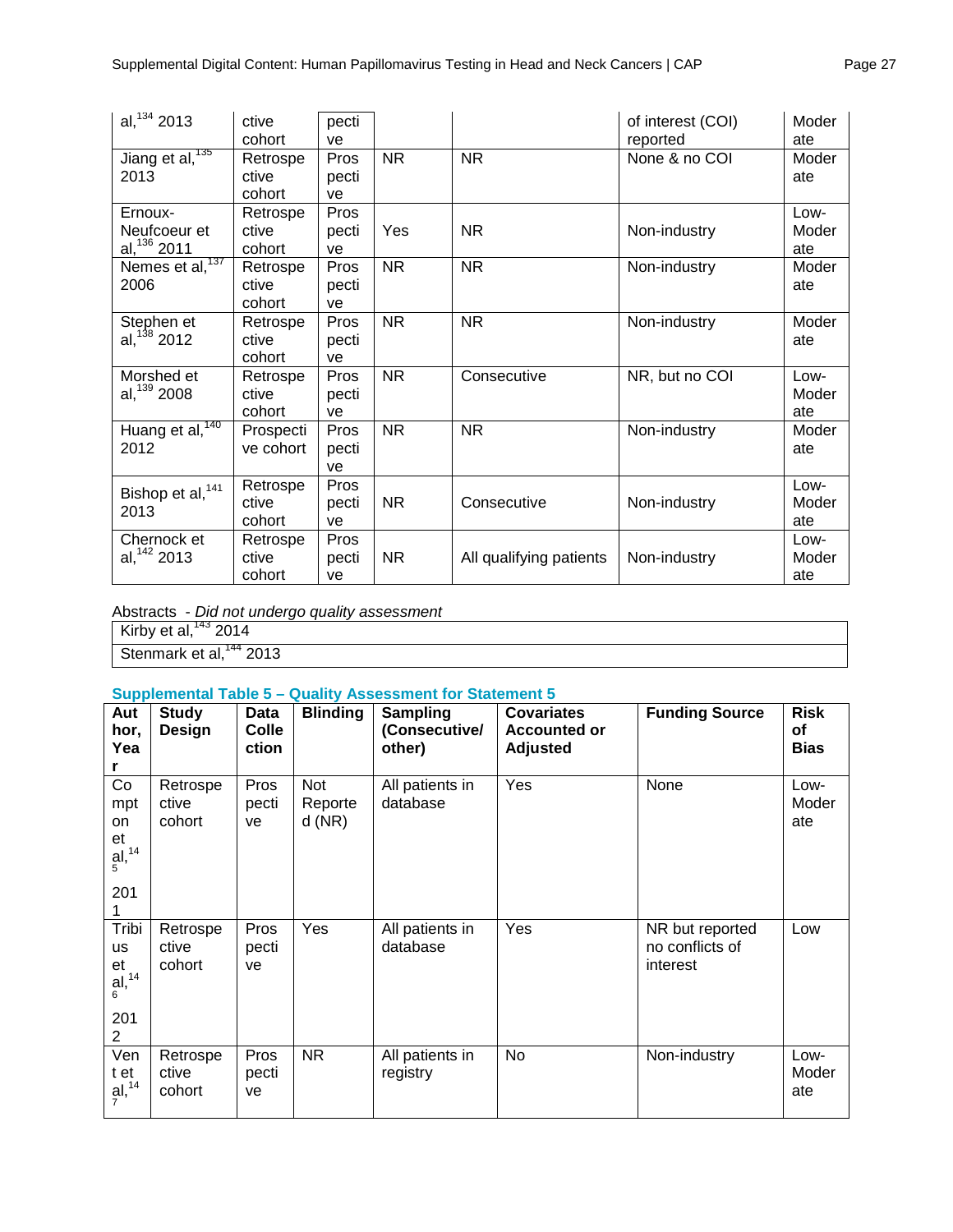| 201<br>ົ                      |                             |                     |     |                             |     |              |     |
|-------------------------------|-----------------------------|---------------------|-----|-----------------------------|-----|--------------|-----|
| Siva<br>$rs$ et al, $14$<br>8 | Retrospe<br>ctive<br>cohort | Pros<br>pecti<br>ve | Yes | All patients in<br>database | Yes | Non-industry | Low |
| 201                           |                             |                     |     |                             |     |              |     |

## **Supplemental Table 6 – Quality Assessment for Statement 7**

| Author, Year                                                          | <b>Study</b><br><b>Design</b> | <b>Data</b><br><b>Collectio</b><br>n | <b>Blinding</b>         | <b>Sampling</b><br>(Consecutive/other) | <b>Funding Source</b>                                                               | <b>ROB</b>       |
|-----------------------------------------------------------------------|-------------------------------|--------------------------------------|-------------------------|----------------------------------------|-------------------------------------------------------------------------------------|------------------|
| Begum et al, <sup>149</sup><br>2007                                   | Retrospecti<br>ve cohort      | Prospecti<br>ve                      | Not<br>Reported<br>(NR) | Consecutive                            | <b>NR</b>                                                                           | Moderate         |
| Bishop et al, <sup>150</sup><br>2012                                  | Retrospecti<br>ve cohort      | Prospecti<br>ve                      | <b>NR</b>               | Consecutive                            | Non-Industry                                                                        | Low-<br>Moderate |
| Guo et al, $151$<br>2014                                              | Retrospecti<br>ve cohort      | Prospecti<br>ve                      | <b>NR</b>               | <b>NR</b>                              | Non-Industry                                                                        | Moderate         |
| Lastra et al, <sup>152</sup><br>2013                                  | Retrospecti<br>ve cohort      | Prospecti<br>ve                      | <b>NR</b>               | All patients in database               | <b>NR</b>                                                                           | Moderate         |
| $\sqrt{\text{ent et al.}}^{147}$<br>2013                              | Retrospecti<br>ve cohort      | Prospecti<br>ve                      | <b>NR</b>               | <b>NR</b>                              | Non-Industry                                                                        | Moderate         |
| Jakscha et<br>al, 153 2013                                            | Cross<br>sectional<br>study   | Prospecti<br>ve                      | Yes                     | All qualifying cases                   | <b>NR</b>                                                                           | Low-<br>Moderate |
| Jannapureddy<br>et al, $154$ 2010                                     | Retrospecti<br>ve cohort      | Prospecti<br>ve                      | <b>NR</b>               | All qualifying cases                   | <b>NR</b>                                                                           | Moderate         |
| Baldassarri et<br>al, 155 2015                                        | Retrospecti<br>ve cohort      | Prospecti<br>ve                      | <b>NR</b>               | <b>NR</b>                              | <b>NR</b>                                                                           | High             |
| Holmes et<br>$\frac{\text{al}^{156}_{15}}{\text{Jalaly et al}^{157}}$ | Retrospecti<br>ve cohort      | Prospecti<br>ve                      | <b>NR</b>               | All qualifying cases                   | Non-Industry                                                                        | Low-<br>Moderate |
| 2015                                                                  | Retrospecti<br>ve cohort      | Prospecti<br>ve                      | Yes                     | Consecutive                            | Both industry and<br>non-industry                                                   | Low-<br>Moderate |
| Kerr et al, <sup>158</sup><br>2014                                    | Retrospecti<br>ve cohort      | Prospecti<br>ve                      | <b>NR</b>               | Consecutive                            | No specific<br>funding was<br>disclosed but<br>some conflicts of<br>Interest (COIs) | Moderate         |

Abstracts - *Did not undergo quality assessment*

| Smith et al, $2014^{159}$         |
|-----------------------------------|
| Fowler et al, $160$ 2012          |
| Davis et al, $161$ 2014           |
| Fatima et al, <sup>162</sup> 2012 |
| Inohara et al, $163$ 2012         |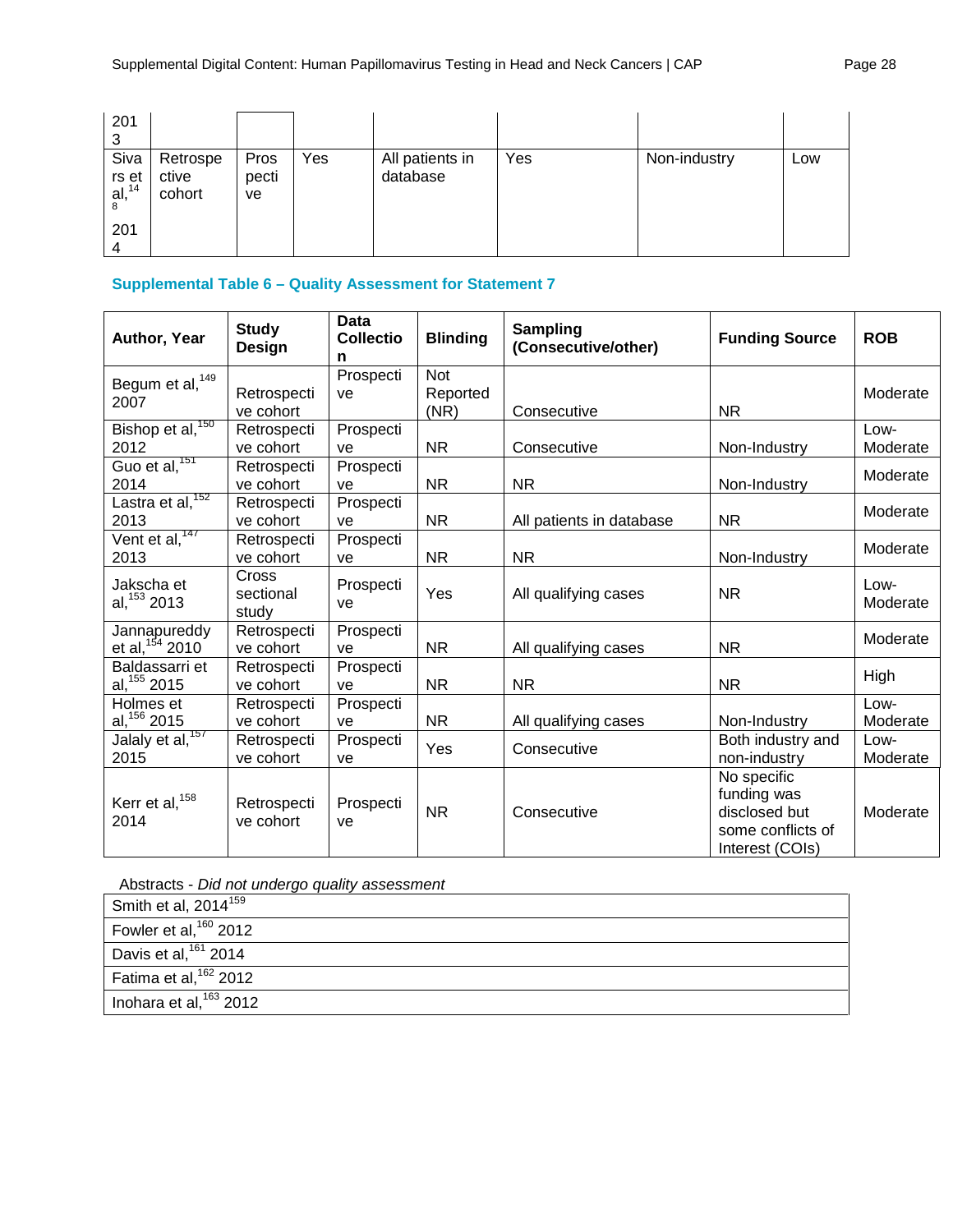## **Supplemental Figure 1. Literature Review Flow Diagram**



 \*Excluded based on expert opinion, did not address the project scope or key questions or meet inclusion criteria (1301) \*\*Excluded based on expert opinion, did not meet inclusion criteria (414)

\*\*\*Excluded based on expert opinion, presented incomplete data or data that were not in useable formats (318)

 # Excluded based on expert opinion, did not provide unique information or evidence to either refute or upgrade the strength of recommendations (585)<br>
# #Excluded based on duplicate data or did not report data for outcomes of interest (13)

Adapted from Moher D, Liberati A, Tetzlaff J, Altman DG; The PRISMA Group. Preferred reporting items for systematic reviews and meta-analyses: the PRISMA statement. PLoS Med. 2009;6(6):e1000097<sup>164</sup> doi:10.1371/journal.pmed1000097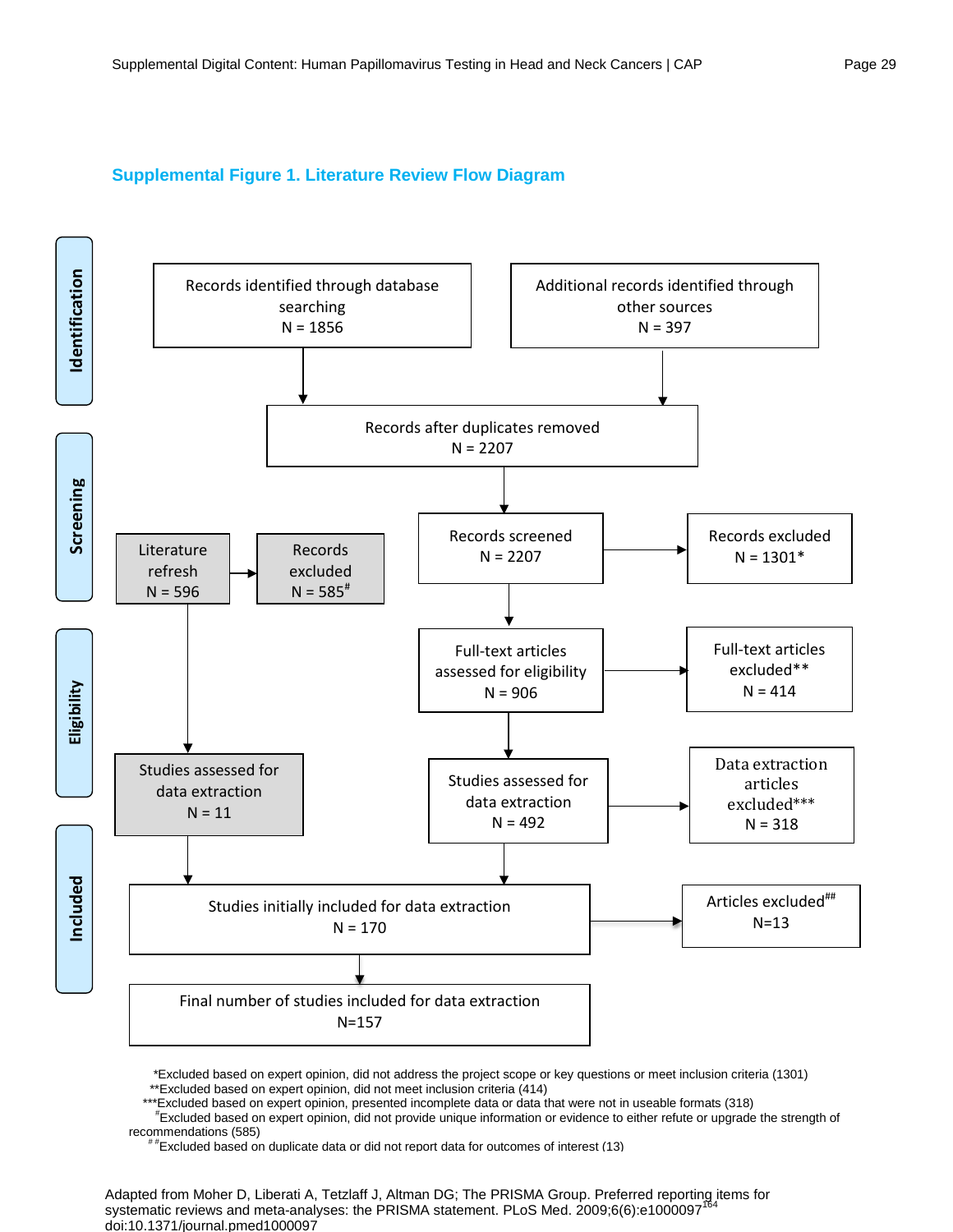#### **Supplemental Figure 2: Human Papillomavirus Testing in Head and Neck Cancers Ovid Search Strings**

Database: Ovid MEDLINE(R) In-Process & Other Non-Indexed Citations and Ovid MEDLINE(R) <1946 to Present>, Ovid

MEDLINE(R) Daily Update <February 28, 2014> Search Strategy: --------------------------------------------------------------------------------

- 1 larynx/ (13110)
- 2 glottis/ (4571)
- 3 epiglottis/ (2073)
- 4 laryngeal mucosa/ (759)
- 5 exp mouth/ (230875)
- 6 exp jaw/ (83249)
- 7 pharynx/ (14204)
- 8 exp hypopharynx/ (1527)
- 9 exp nasopharynx/ (9031)
- 10 oropharynx/ (3190)
- 11 exp nasal mucosa/ (20687)
- 12 nasal cavity/ (8343)
- 13 exp salivary glands/ (32821)
- 14 exp paranasal sinuses/ (19364)
- 15 or/1-14 (354276)
- 16 exp "head and neck neoplasms"/ (235360)
- 17 HNSCC.ti,ab. (3657)
- 18 or/16-17 (235769)
- 19 exp "neoplasms, glandular and epithelial"/ (643550)
- 20 carcinoma, adenosquamous/ (1467)
- 21 neuroendocrine carcinoma/ (1860)
- 22 or/19-21 (643550)
- 23 (oropharyn\$ or mouth or "oral cavity" or salivary or parotid or submandibular or laryn\$ or
- hypopharyn\$ or pharyn\$ or nasal or sinus or sinonasal or tongue or head or neck).ti,ab. (661572)
- 24 (carcinoma? or malignan\$ or neoplas\$ or cancer? or tumo?r? or metastatic or metastas?s).ti,ab. (2179000)
- 25 lymph nodes/ (66561)
- 26 neck/ (22086)
- 27 25 and 26 (2244)
- 28 ("cervical lymph node?" or (neck and node)).ti,ab. (11544)
- 29 neoplasms, unknown primary/ (2745)
- 30 ("unknown primar?" or CUP).ti,ab. (14052)
- 31 or/29-30 (15601)
- 32 or/27-28 (12674)
- 33 15 or 23 (902767)
- 34 22 or 24 (2312553)
- 35 33 and 34 (148643)
- 
- 36 31 and 32 (380) 37 18 or 35 or 36 (293791)
- 38 Papillomavirus infections/ (15099)
- 39 papillomaviridae/ (18891)
- 40 exp alphapapillomavirus/ (4286)
- 41 papillomavirus e7 proteins/ (1902)
- 42 oncogene proteins, viral/ (6352)
- 43 dna virus infections/ (1158)
- 
- 44 (HPV or papillomavir\$).ti,ab. (32166)<br>45 ((E6 or E7) and (oncoprotein\$ or prot ((E6 or E7) and (oncoprotein\$ or protein\$)).ti,ab. (4797)
- 46 or/38-45 (41061)
- 47 immunohistochemistry/ (241626)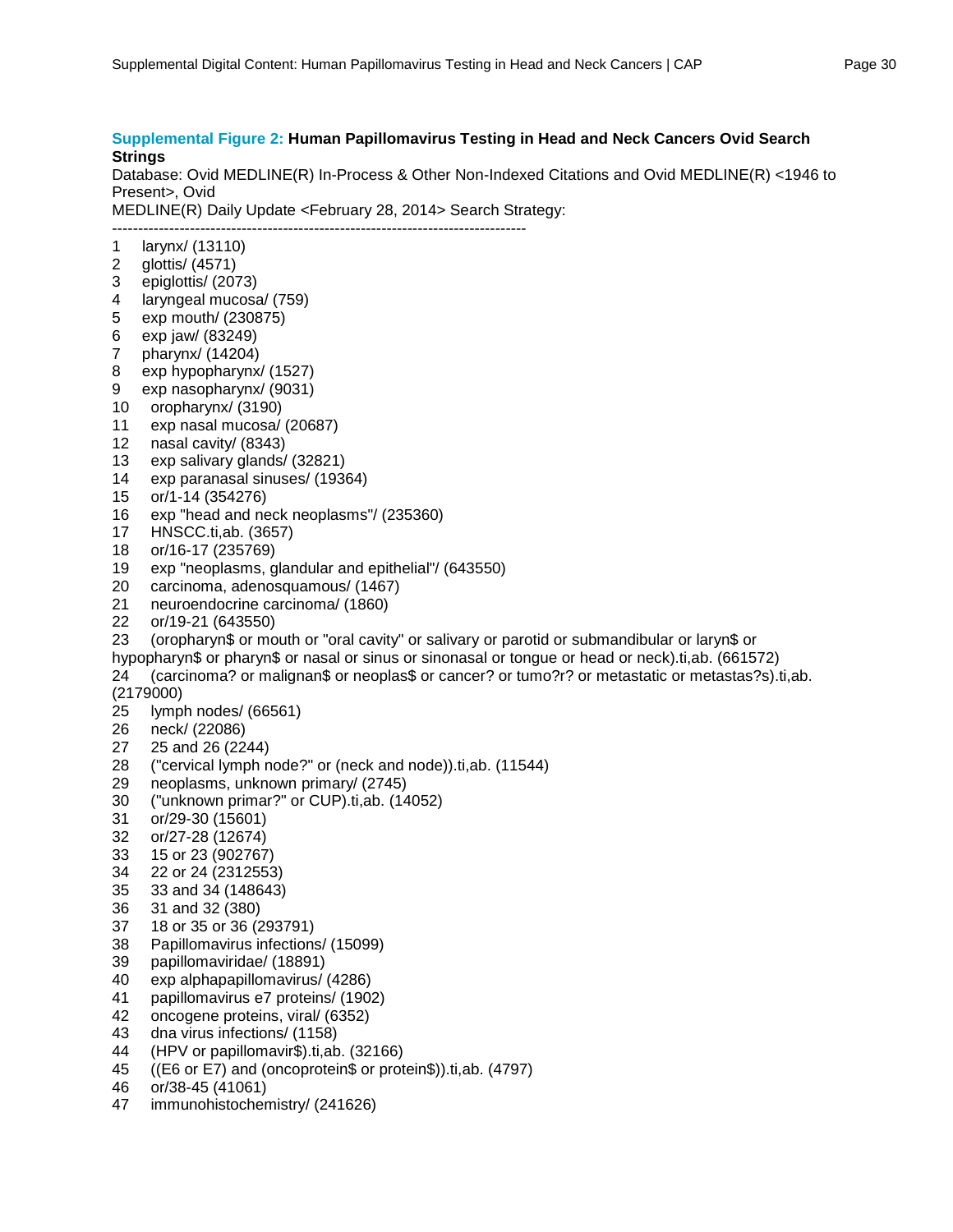- 48 human papillomavirus dna tests/ (88)
- 49 fixatives/ (4858)
- tissue array analysis/ (4411)
- 51 tissue fixation/ (5183)
- 52 formaldehyde/ (17337)
- 53 paraffin embedding/ (5129)
- 54 gene expression regulation, viral/ (12319)
- 55 polymerase chain reaction/ (209591)
- 56 reverse transcriptase polymerase chain reaction/ (131686)
- 57 real-time polymerase chain reaction/ (18054)
- 58 repressor proteins/ (37051)
- 59 in situ hybridization/ (46443)
- 60 nucleic acid probes/ (492)
- 61 dna probes, hpv/ (1033)
- 62 blotting, southern/ (29765)
- 63 molecular diagnostic techniques/ (5143)
- 64 cyclin-dependent kinase inhibitor p16/ (5499)
- 65 tumor markers, biological/ (82274)
- 66 tumor suppressor protein p53/ (38343)
- 67 receptor, epidermal growth factor/ (27389)
- 68 transcription, genetic/ (146782)
- 69 oligonucleotide array sequence analysis/ (54752)
- 70 Genes, p16/ (1918)
- 71 exp "microarray analysis"/ (71474)
- 72 p16\$.ti,ab. (11429)
- 73 (IHC or ICC or immunohistochemi\$ or immunocytochemi\$ or immunoenzyme\$).ti,ab. (308856)
- 74 (PCR or ?ISH or RT?PCR).ti,ab. (327287)
- 75 (polymerase adj2 chain adj2 reaction).ti,ab. (164400)
- 76 (in adj2 situ adj2 hybridization).ti,ab. (77492)
- 77 (hybrid adj2 capture).ti,ab. (1230)
- 78 ((HPV or papillomavirus or microarray\$ or lab\$ or test\$) adj2 (method\$ or platform\$ or

assay\$)).ti,ab. (62877)

- 79 ("molecular probe\$" or immunostain\$).ti,ab. (50979)
- 80 ("formalin?fix\$" or "paraffin?embedded" or FFPE).ti,ab. (1253)
- 81 "fixation time".ti,ab. (529)
- 82 ((alcohol?fixed or air?dried) and smear?).ti,ab. (3)
- 83 (cell block or liquid?based or fine?needle or FNA).ti,ab. (7043)
- 84 (cytopathol\$ or histopathol\$ or "surgical patholog\$" or cytolog?).ti,ab. (185545)
- 85 ("Roche cobas" or Aptima or "Hybrid capture II" or "Hybrid capture 2" or Cervista or ProX?c or RNAscope).ti,ab.(1282)
- 
- 86 or/47-85 (1517217) predictive value of tests/ (137511)
- 88 prognosis/ (349649)
- 89 "sensitivity and specificity"/ (271240)
- 90 chi-square distribution/ (59803)
- 91 disease-free survival/ (40924)
- 92 false positive reactions/ (23883)
- 93 risk factors/ (544479)
- 94 observer variation/ (30765)
- 95 reproducibility of results/ (264771)
- 96 analysis of variance/ (191062)
- 97 cluster analysis/ (39228)
- 98 decision support techniques/ (11672)<br>99 diagnosis, differential/ (374192)
- diagnosis, differential/ (374192)
- 100 disease progression/ (98469)
- 101 exp early diagnosis/ (19288)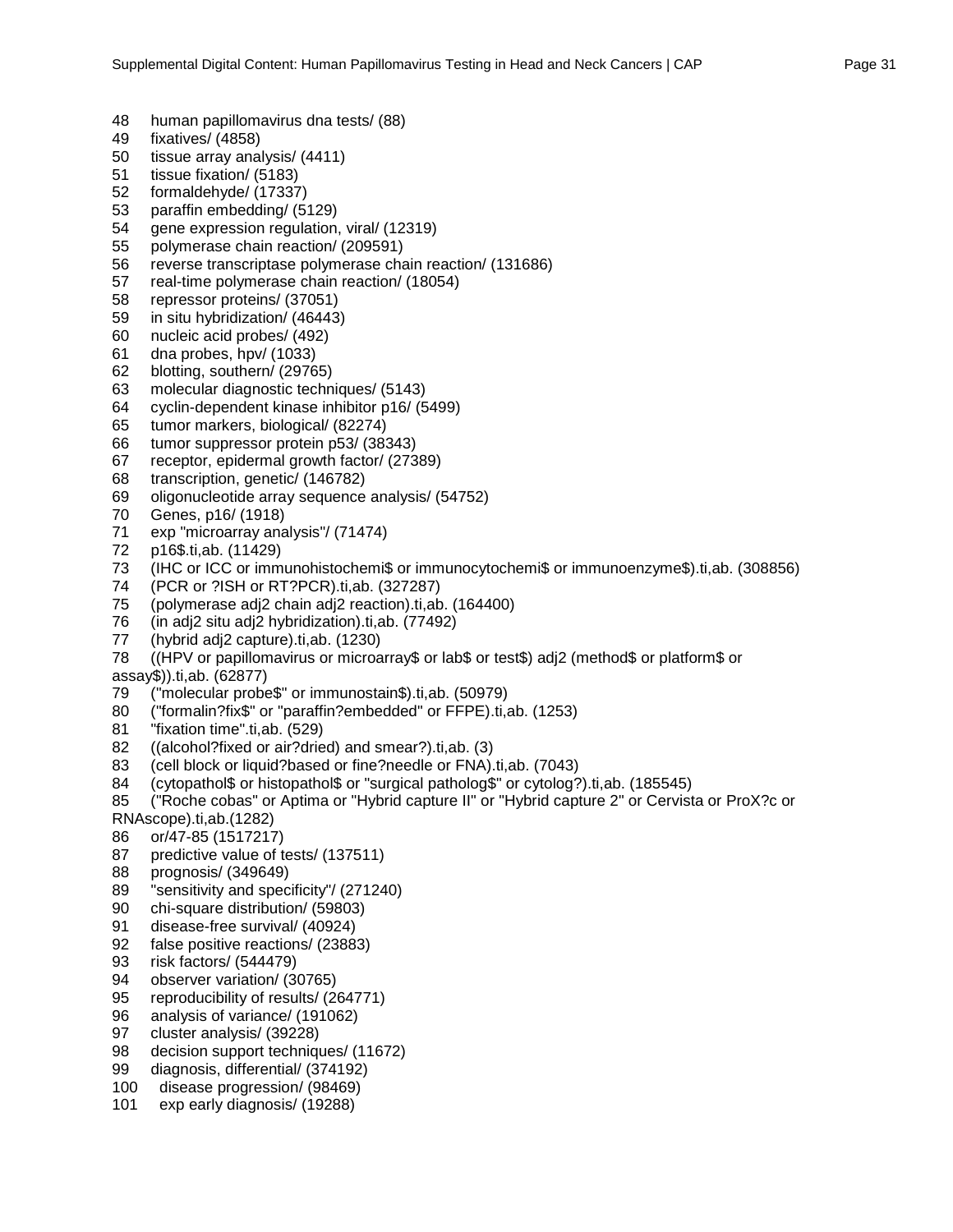- 102 kaplan-meier estimate/ (27405)
- 103 multivariate analysis/ (81150)
- 104 predictive value of tests/ (137511)
- 105 risk assessment/ (168898)
- 106 exp survival analysis/ (177162)
- 107 survival rate/ (121996)
- 108 exp treatment outcome/ (627762)
- 109 quality of life/ (113308)
- 110 ((improve\$ or overall or disease\$ or time or rate\$) and survival).ti,ab. (399138)
- 111 ((prognos\$ or predict\$ or therap\$ or treatment) and (marker\$ or value or respons\$ or
- factor\$)).ti,ab. (1553346)
- 112 ((progression\$ or recurrence\$) adj3 (rate\$ or time or survival)).ti,ab. (75462)
- 113 (response rate or non?respon\$).ti,ab. (71115)
- 114 (clinical usefulness or (prediction adj3 ability) or predictability).ti,ab. (16282)
- 115 (statistical\$ adj3 significan\$).ti,ab. (309566)
- 116 prognos\$.ab. /freq=2 (98457)
- 117 prevalence.ab. /freq=2 (131125)
- 118 ("confidence interval" or concordance).ab. (200900)
- 119 (de?escalation or deintensification).ti,ab. (76)
- 120 or/87-119 (4340970)
- 37 and 46 and 86 (2306)
- 122 37 and 46 and 120 (1968)
- 123 121 or 122 (3099)
- 124 limit 123 to (english language and yr="1995 -Current") (2472)
- 125 ("in vitro" or animal or mice or mouse).tw. (1865564)
- 126 "cell line\$".ti. (65689)
- 127 125 or 126 (1909516)
- 128 124 not 127 (2271)
- 129 Meta-Analysis as Topic/ (13247)
- 130 meta analysis.pt. (44479)
- meta?analy\$.tw. (1288)
- 132 (pooled analy\$ or statistical pooling or mathematical pooling or statistical summar\$ or mathematical summar\$ or quantitative synthes?s or quantitative overview).tw. (4752)
- 133 (systematic adj (review\$ or overview?)).tw. (50300)
- 134 or/129-133 (96823)
- 135 exp Review Literature as topic/ or review.pt. (1842343)
- 136 (systematic or selection criteria or data extraction or quality assessment or jadad scale or methodological quality).tw. (187488)
- 137 (study adj selection).ab. (7899)
- 138 136 or 137 (188983)
- 
- 139 135 and 138 (67804)<br>140 (clinical trial or clinica 140 (clinical trial or clinical trial, phase II or controlled clinical trial).pt. (511253)
- 141 (randomized controlled trial or clinical trial, phase III or clinical trial, phase IV).pt. (365903)
- 142 random allocation/ or double blind method/ or single blind method/ (210273)
- 143 exp clinical trial/ or exp clinical trials as topic/ (939003)
- 144 (randomi\$ control\$ trial? or rct or phase?I or phase?II or phase?III or phase?IV or phase?1 or phase?2 or
- phase?3 or phase?4).tw. (81848)
- 145 or/140-144 (1027414)
- 146 ((singl\$ or doubl\$ or treb\$ or tripl\$) adj3 (blind\$ or mask\$ or dummy)).tw. (127848)
- 147 (allocated adj3 random).tw. (758)
- 148 (clinic\$ adj3 trial\$1).tw. (218310)
- 149 or/146-148 (328792)
- \*practice guidelines/ (25568)
- 151 (practice adj3 guideline?).tw. (16612)
- 152 practice guideline.pt. (18653)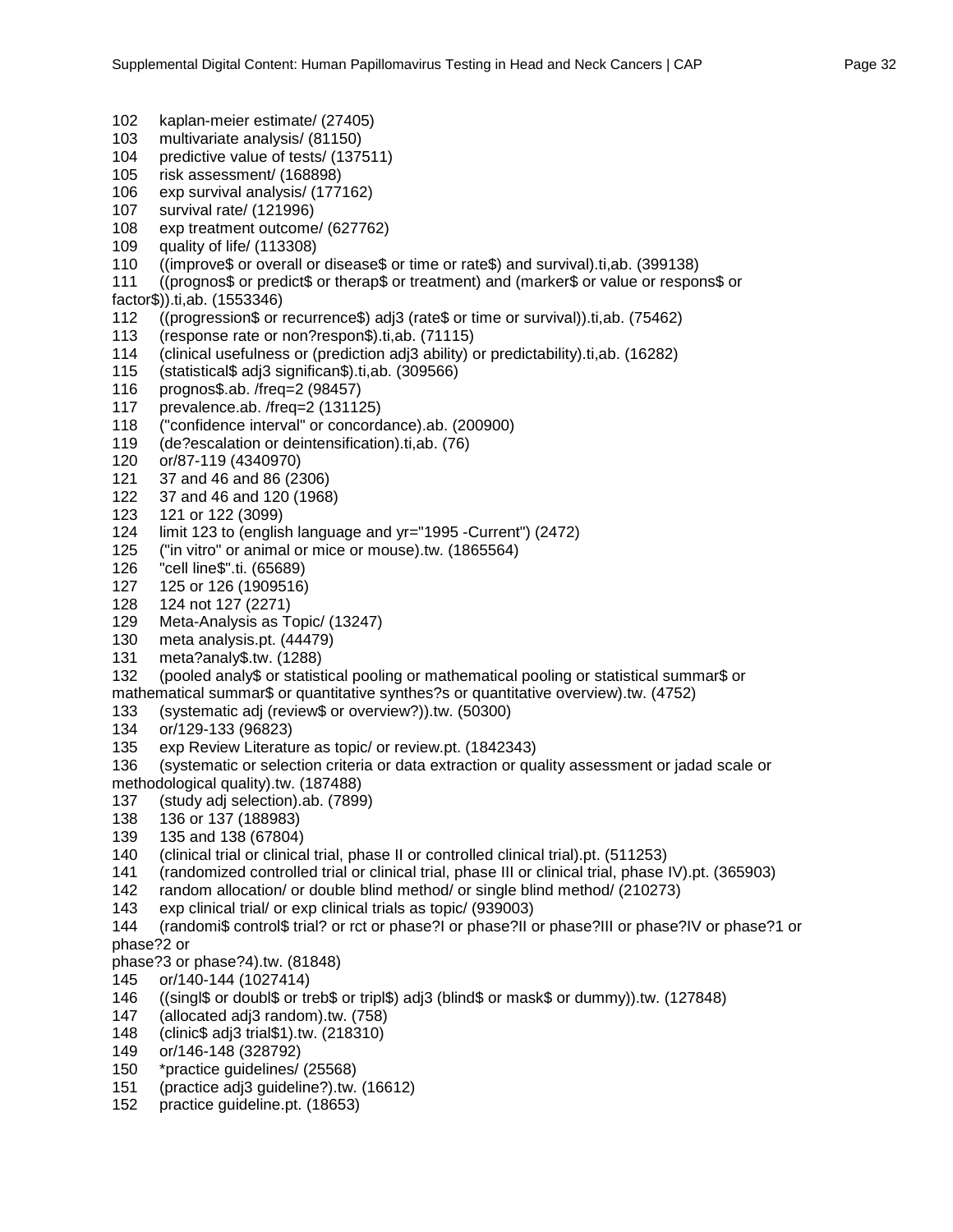- 153 or/150-152 (53859)
- 154 evaluation studies.pt. (188738)
- 155 consensus development conference.pt. (8790)
- 156 consensus development conference, nih.pt. (722)
- 157 or/154-156 (197737)
- 158 research support, nih, extramural.pt. (755471)
- 159 research support, nih, intramural.pt. (35998)
- 160 research support, non us gov't.pt. (5561325)
- 161 research support, us gov't, non phs.pt. (672037)<br>162 research support, us gov't, phs.pt. (1452452)
- research support, us gov't, phs.pt. (1452452)
- 163 or/158-162 (6961843)

164 (cohort or case?control or non?randomized or longitudinal or cross?sectional or observational or retrospective\$ or prospective\$ or consecutive\$ or multivariate).tw. (1357657)

- 165 comparative study.pt. (1657022)
- 166 prospective studies/ (355462)
- 167 retrospective studies/ (476896)
- 168 cohort studies/ (157745)
- 169 case-control studies/ (174099)
- 170 follow-up studies/ (483687)
- 171 risk factors/ (544479)<br>172 epidemiologic studies
- epidemiologic studies/ (5794)
- 173 or/164-172 (3675751)
- 174 134 or 139 or 145 or 149 or 153 or 157 or 163 or 173 (9703576)

175 (comment or interview or letter or editorial or note or erratum or short survey or news or newspaper article or patient education handout or case reports or in vitro or historical article).pt. (3627967)

176 174 not 175 (9040746)

177 128 and 176 (1566)

178 remove duplicates from 177 (1541)

## **REFERENCES**

1. Verkerk K, Van Veenendaal H, Severens JL, Hendriks EJ, Burgers JS. Considered judgement in evidence-based guideline development. *Int J Qual Health Care*. 2006;18(5):365-369.

2. Institute of Medicine (IOM). *Clinical Practice Guidelines We Can Trust*. Washington, DC: National Academies Press; 2011.

3. Shea BJ, Grimshaw JM, Wells GA, et al. Development of AMSTAR: a measurement tool to assess the methodological quality of systematic reviews. *BMC Med Res Methodol*. 2007;7:10. doi: 10.1186/1471-2288-7-10

4. Wells G, Shea B, O'Connell D, et al.The Newcastle-Ottawa Scale (NOS) for assessing the quality of nonrandomised studies in meta-analyses. The Ottawa Hospital Research Institute website. http://www.ohri.ca/programs/clinical\_epidemiology/oxford.asp. Accessed June 6, 2017.

5. Balshem H, Helfand M, Schunemann HJ, et al. GRADE guidelines: 3. Rating the quality of evidence. *J Clin Epidemiol*. 2011;64(4):401-406.

6. O'Rorke MA, Ellison MV, Murray LJ, Moran M, James J, Anderson LA. Human papillomavirus related head and neck cancer survival: a systematic review and meta-analysis. *Oral Oncology*. 2012;48(12):1191-1201.

7. Ang KK, Harris J, Wheeler R, et al. Human papillomavirus and survival of patients with oropharyngeal cancer. *N Engl J Med*. 2010;363(1):24-35.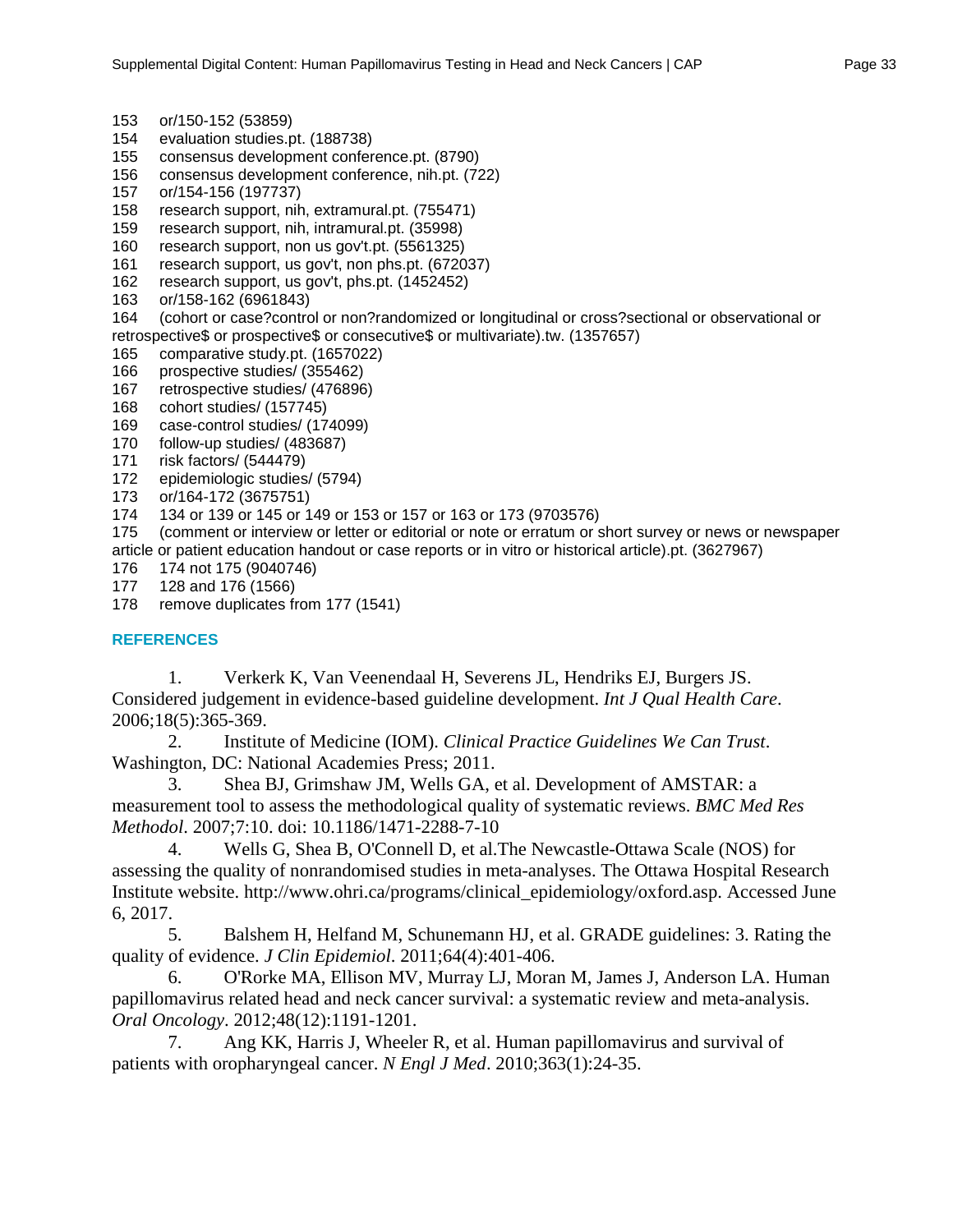8. Gillison ML, Zhang Q, Jordan R, et al. Tobacco smoking and increased risk of death and progression for patients with p16-positive and p16-negative oropharyngeal cancer. *J Clin Oncol*. 2012;30(17):2102-2111.

9. Kumar B, Cordell KG, Lee JS, et al. EGFR, p16, HPV Titer, Bcl-xL and p53, sex, and smoking as indicators of response to therapy and survival in oropharyngeal cancer. *J Clin Oncol*. 2008;26(19):3128-3137.

10. Posner MR, Lorch JH, Goloubeva O, et al. Survival and human papillomavirus in oropharynx cancer in TAX 324: a subset analysis from an international phase III trial. *Ann Oncol*. 2011;22(5):1071-1077.

11. Rischin D, Young RJ, Fisher R, et al. Prognostic significance of p16INK4A and human papillomavirus in patients with oropharyngeal cancer treated on TROG 02.02 phase III trial. *J Clin Oncol*. 2010;28(27):4142-4148.

12. Wu Y, Posner MR, Schumaker LM, et al. Novel biomarker panel predicts prognosis in human papillomavirus-negative oropharyngeal cancer: an analysis of the TAX 324 trial. *Cancer*. 2012;118(7):1811-1817.

13. Lassen P, Overgaard J, Eriksen JG. Expression of EGFR and HPV-associated p16 in oropharyngeal carcinoma: correlation and influence on prognosis after radiotherapy in the randomized DAHANCA 5 and 7 trials. *Radiother Oncol*. 2013;108(3):489-494.

14. Fakhry C, Zhang Q, Nguyen-Tan PF, et al. Human papillomavirus and overall survival after progression of oropharyngeal squamous cell carcinoma. *J Clin Oncol*. 2014;32(30):3365-3373.

15. Gao G, Chernock RD, Gay HA, et al. A novel RT-PCR method for quantification of human papillomavirus transcripts in archived tissues and its application in oropharyngeal cancer prognosis. *Int J Cancer*. 2013;132(4):882-890.

16. Holzinger D, Schmitt M, Dyckhoff G, Benner A, Pawlita M, Bosch FX. Viral RNA patterns and high viral load reliably define oropharynx carcinomas with active HPV16 involvement. *Cancer Res*. 2012;72(19):4993-5003.

17. Isayeva T, Xu J, Dai Q, et al. African Americans with oropharyngeal carcinoma have significantly poorer outcomes despite similar rates of human papillomavirus-mediated carcinogenesis. *Hum Pathol*. 2014;45(2):310-319.

18. Rietbergen MM, Leemans CR, Bloemena E, et al. Increasing prevalence rates of HPV attributable oropharyngeal squamous cell carcinomas in the Netherlands as assessed by a validated test algorithm. *Int J Cancer*. 2013;132(7):1565-1571.

19. Scantlebury JB, Luo J, Thorstad WL, El-Mofty SK, Lewis JS Jr. Cyclin D1-a prognostic marker in oropharyngeal squamous cell carcinoma that is tightly associated with highrisk human papillomavirus status. *Hum Pathol*. 2013;44(8):1672-1680.

20. Schache AG, Liloglou T, Risk JM, et al. Validation of a novel diagnostic standard in HPV-positive oropharyngeal squamous cell carcinoma. *Br J Cancer*. 2013;108(6):1332-1339.

21. Shi W, Kato H, Perez-Ordonez B, et al. Comparative prognostic value of HPV16 E6 mRNA compared with in situ hybridization for human oropharyngeal squamous carcinoma. *J Clin Oncol*. 2009;27(36):6213-6221.

22. Ukpo OC, Flanagan JJ, Ma X-J, Luo Y, Thorstad WL, Lewis JS Jr. High-risk human papillomavirus E6/E7 mRNA detection by a novel in situ hybridization assay strongly correlates with p16 expression and patient outcomes in oropharyngeal squamous cell carcinoma. *Am J Surg Pathol*. 2011;35(9):1343-1350.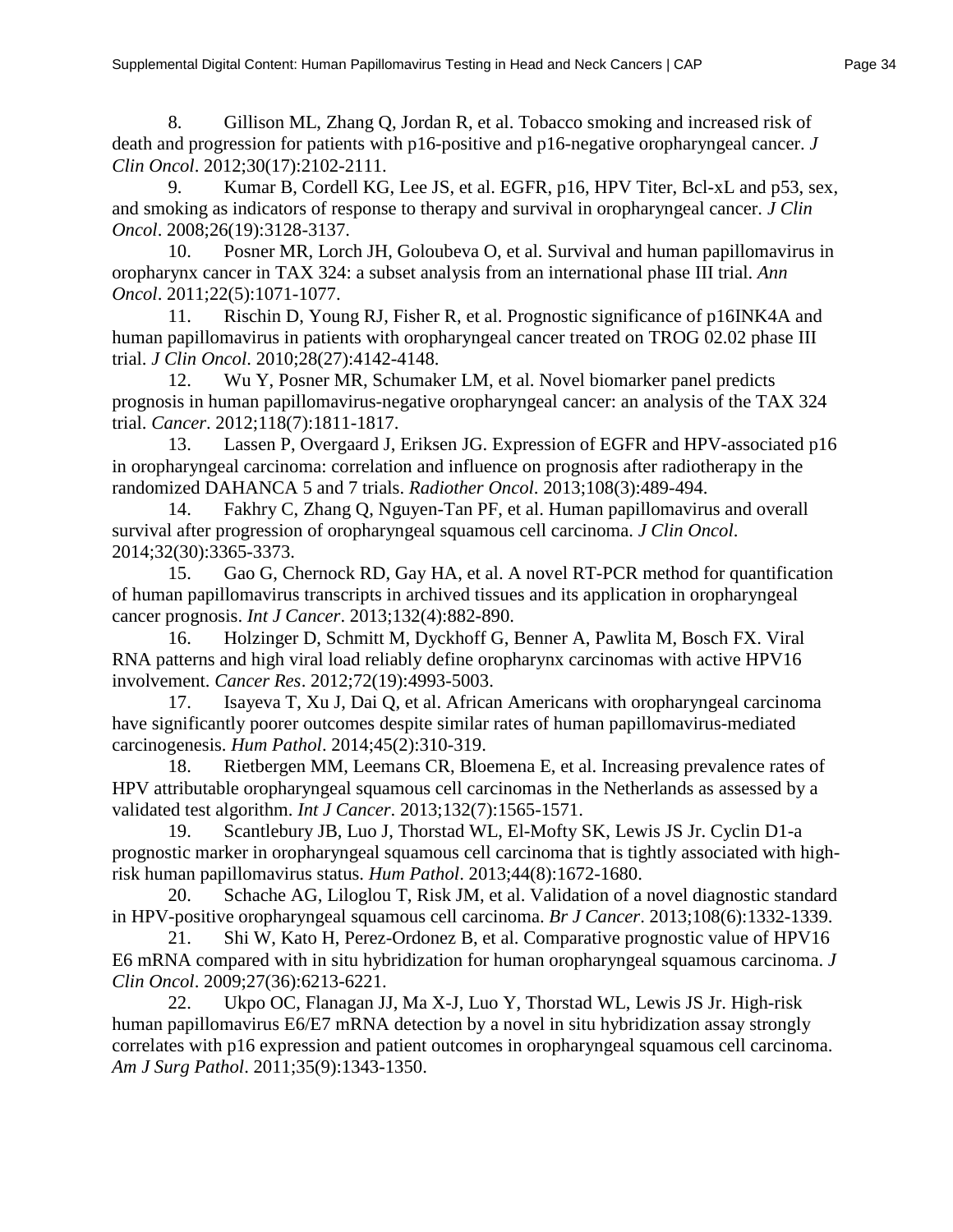23. Al-Swiahb JN, Huang C-C, Fang F-M, et al. Prognostic impact of p16, p53, epidermal growth factor receptor, and human papillomavirus in oropharyngeal cancer in a betel nut-chewing area. *Arch Otolaryngol Head Neck Surg*. 2010;136(5):502-508.

24. Chaturvedi AK, Engels EA, Pfeiffer RM, et al. Human papillomavirus and rising oropharyngeal cancer incidence in the United States. *J Clin Oncol*. 2011;29(32):4294-4301.

25. Cooper T, Biron V, Adam B, Klimowicz AC, Puttagunta L, Seikaly H. Prognostic utility of basaloid differentiation in oropharyngeal cancer. *J Otolaryngol Head Neck Surg*. 2013;42:57. doi: 10.1186/1916-0216-42-57

26. El-Mofty SK, Patil S. Human papillomavirus (HPV)-related oropharyngeal nonkeratinizing squamous cell carcinoma: characterization of a distinct phenotype. *Oral Surg Oral Med Oral Pathol Oral Radiol Endod*. 2006;101(3):339-345.

27. Holzinger D, Flechtenmacher C, Henfling N, et al. Identification of oropharyngeal squamous cell carcinomas with active HPV16 involvement by immunohistochemical analysis of the retinoblastoma protein pathway. *Int J Cancer*. 2013;133(6):1389-1399.

28. Hong A, Jones D, Chatfield M, et al. HPV status of oropharyngeal cancer by combination HPV DNA/p16 testing: biological relevance of discordant results. *Ann Surg Oncol*. 2013;20(Suppl 3):S450-458.

29. Jordan RC, Lingen MW, Perez-Ordonez B, et al. Validation of methods for oropharyngeal cancer HPV status determination in US cooperative group trials. *Am J Surg Pathol*. 2012;36(7):945-954.

30. Licitra L, Perrone F, Bossi P, et al. High-risk human papillomavirus affects prognosis in patients with surgically treated oropharyngeal squamous cell carcinoma. *J Clin Oncol*. 2006;24(36):5630-5636.

31. Lin RJ, Lubpairee T, Liu KY, Anderson DW, Durham S, Poh CF. Cyclin D1 overexpression is associated with poor prognosis in oropharyngeal cancer. *J Otolaryngol Head Neck Surg*. 2013;42:23. doi: 10.1186/1916-0216-42-23

32. Marklund L, Nasman A, Ramqvist T, Dalianis T, Munck-Wikland E, Hammarstedt L. Prevalence of human papillomavirus and survival in oropharyngeal cancer other than tonsil or base of tongue cancer. *Cancer Med*. 2012;1(1):82-88.

33. Maxwell JH, Kumar B, Feng FY, et al. Tobacco use in human papillomaviruspositive advanced oropharynx cancer patients related to increased risk of distant metastases and tumor recurrence. *Clin Cancer Res*. 2010;16(4):1226-1235.

34. Mills AM, Beck AH, Pourmand N, Le QT, Kong CS. Evaluation of ProExC as a prognostic marker in oropharyngeal squamous cell carcinomas. *Am J Surg Pathol*. 2012;36(8):1158-1164.

35. Nasman A, Andersson E, Marklund L, et al. HLA class I and II expression in oropharyngeal squamous cell carcinoma in relation to tumor HPV status and clinical outcome. *PLoS One*. 2013;8(10):e77025. doi: 10.1371/journal.pone.0077025

36. Nasman A, Nordfors C, Grun N, et al. Absent/weak CD44 intensity and positive human papillomavirus (HPV) status in oropharyngeal squamous cell carcinoma indicates a very high survival. *Cancer Med*. 2013;2(4):507-518.

37. Nichols AC, Finkelstein DM, Faquin WC, et al. Bcl2 and human papilloma virus 16 as predictors of outcome following concurrent chemoradiation for advanced oropharyngeal cancer. *Clin Cancer Res*. 2010;16(7):2138-2146.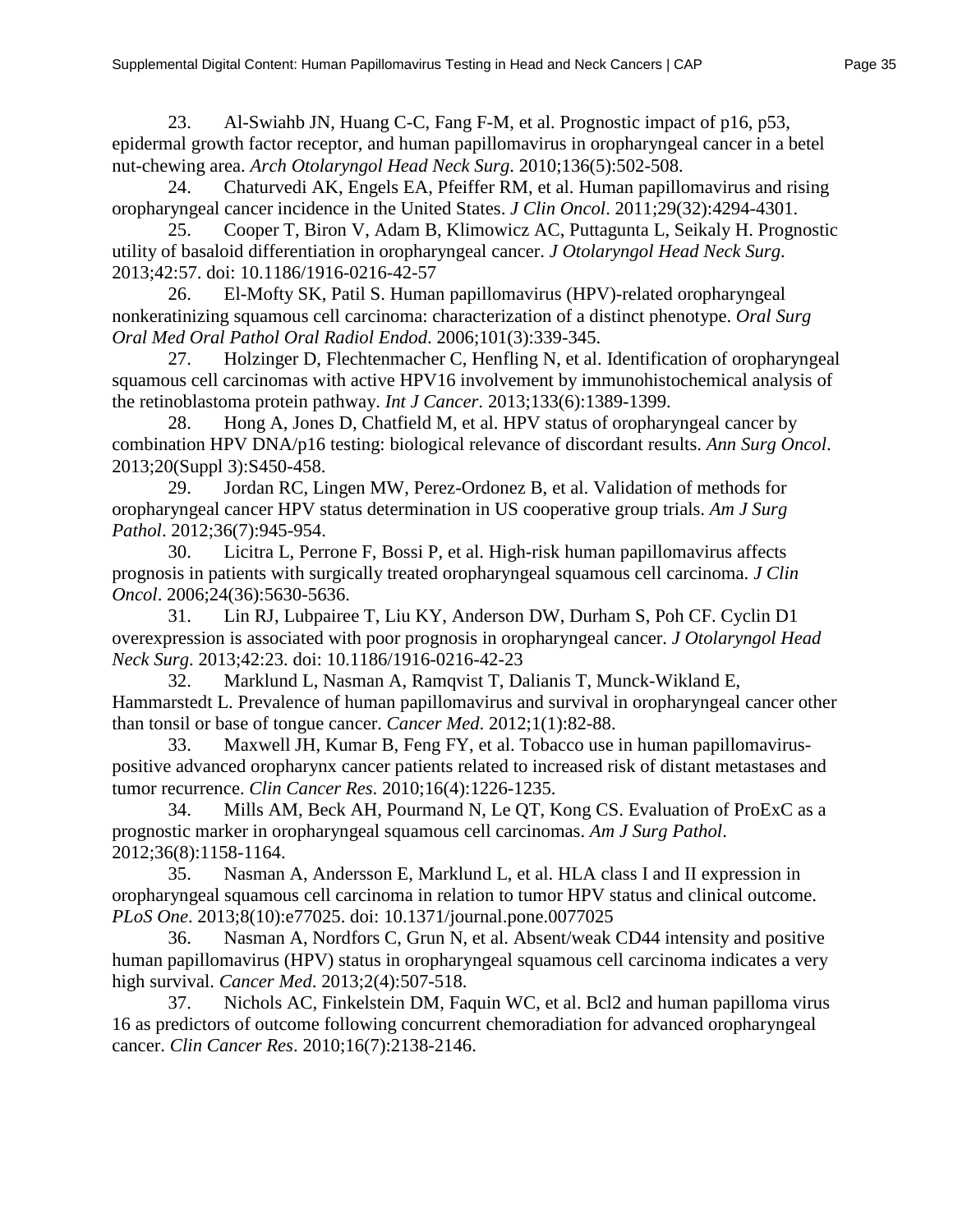39. Reimers N, Kasper HU, Weissenborn SJ, et al. Combined analysis of HPV-DNA, p16 and EGFR expression to predict prognosis in oropharyngeal cancer. *Int J Cancer*. 2007;120(8):1731-1738.

40. Rietbergen MM, Brakenhoff RH, Bloemena E, et al. Human papillomavirus detection and comorbidity: critical issues in selection of patients with oropharyngeal cancer for treatment De-escalation trials. *Ann Oncol*. 2013;24(11):2740-2745.

41. Rietbergen MM, Snijders PJ, Beekzada D, et al. Molecular characterization of p16-immunopositive but HPV DNA-negative oropharyngeal carcinomas. *Int J Cancer*. 2014;134(10):2366-2372.

42. Rotnaglova E, Tachezy R, Salakova M, et al. HPV involvement in tonsillar cancer: prognostic significance and clinically relevant markers. *Int J Cancer*. 2011;129(1):101- 110.

43. Semrau R, Duerbaum H, Temming S, et al. Prognostic impact of human papillomavirus status, survivin, and epidermal growth factor receptor expression on survival in patients treated with radiochemotherapy for very advanced nonresectable oropharyngeal cancer. *Head Neck*. 2013;35(9):1339-1344.

44. Tahtali A, Hey C, Geissler C, et al. HPV status and overall survival of patients with oropharyngeal squamous cell carcinoma--a retrospective study of a German head and neck cancer center. *Anticancer Res*. 2013;33(8):3481-3485.

45. Thavaraj S, Stokes A, Guerra E, et al. Evaluation of human papillomavirus testing for squamous cell carcinoma of the tonsil in clinical practice. *J Clin Pathol*. 2011;64(4):308-312.

46. Weinberger PM, Yu Z, Haffty BG, et al. Molecular classification identifies a subset of human papillomavirus--associated oropharyngeal cancers with favorable prognosis. *J Clin Oncol*. 2006;24(5):736-747.

47. Weinberger PM, Yu Z, Kountourakis P, et al. Defining molecular phenotypes of human papillomavirus-associated oropharyngeal squamous cell carcinoma: validation of threeclass hypothesis. *Otolaryngol Head Neck Surg*. 2009;141(3):382-389.

48. Bledsoe TJ, Noble AR, Hunter GK, et al. Oropharyngeal squamous cell carcinoma with known human papillomavirus status treated with definitive chemoradiotherapy: patterns of failure and toxicity outcomes. *Radiat Oncol*. 2013;8:174. doi: 10.1186/1748-717X-8- 174

49. Fujimaki M, Fukumura Y, Mitani K, et al. Histological subtypes and characteristic structures of HPV-associated oropharyngeal carcinoma; study with Japanese cases. *Diagn Pathol*. 2013;8(1):211.

50. Song JS, Kim MS, Park JW, Lee YS, Kang CS. Expression of human papillomavirus-related proteins and its clinical implication in tonsillar squamous cell carcinoma. *Korean J Pathol*. 2012;46(2):177-186.

51. Spector ME, Gallagher KK, Bellile E, et al. Patterns of nodal metastasis and prognosis in human papillomavirus-positive oropharyngeal squamous cell carcinoma. *Head Neck*. 2013;36(9):1233-1240.

52. Vainshtein JM, Spector ME, McHugh JB, et al. Refining risk stratification for locoregional failure after chemoradiotherapy in human papillomavirus-associated oropharyngeal cancer. *Oral Oncol*. 2014;50(5):513-519.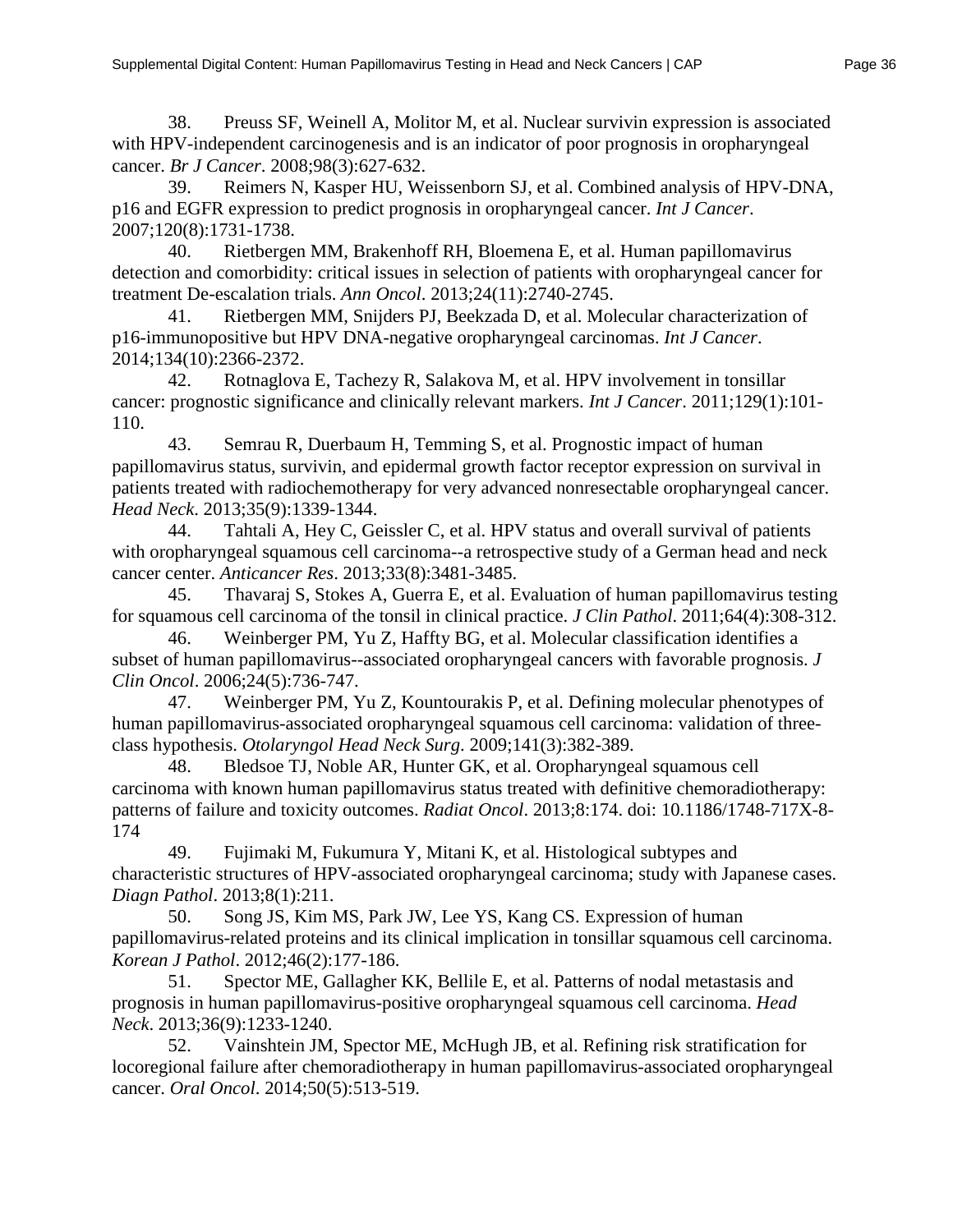53. Attner P, Du J, Nasman A, et al. Human papillomavirus and survival in patients with base of tongue cancer.[Erratum appears in Int J Cancer. 2012 Nov 1;131(9):E1182]. *Int J Cancer*. 2011;128(12):2892-2897.

54. Cerezo L, de la Torre A, Hervas A, et al. Oropharyngeal cancer related to Human Papilloma Virus: incidence and prognosis in Madrid, Spain. *Clin Transl Oncol*. 2014;16(3):301- 306.

55. Cheng N-M, Chang JT-C, Huang C-G, et al. Prognostic value of pretreatment 8F-FDG PET/CT and human papillomavirus type 16 testing in locally advanced oropharyngeal squamous cell carcinoma. *Eur J Nucl Med Mol Imaging*. 2012;39(11):1673-1684.

56. Cohen MA, Weinstein GS, O'Malley BW, Jr., Feldman M, Quon H. Transoral robotic surgery and human papillomavirus status: oncologic results. *Head Neck*. 2011;33(4):573- 580.

57. Granata R, Miceli R, Orlandi E, et al. Tumor stage, human papillomavirus and smoking status affect the survival of patients with oropharyngeal cancer: an Italian validation study. *Ann Oncol*. 2012;23(7):1832-1837.

58. Hong AM, Martin A, Armstrong BK, et al. Human papillomavirus modifies the prognostic significance of T stage and possibly N stage in tonsillar cancer. *Ann Oncol*. 2013;24(1):215-219.

59. Hong AM, Martin A, Chatfield M, et al. Human papillomavirus, smoking status and outcomes in tonsillar squamous cell carcinoma. *Int J Cancer*. 2013;132(12):2748-2754.

60. Lewis JS, Jr., Thorstad WL, Chernock RD, et al. p16 positive oropharyngeal squamous cell carcinoma:an entity with a favorable prognosis regardless of tumor HPV status. *Am J Surg Pathol*. 2010;34(8):1088-1096.

61. Lindel K, Beer KT, Laissue J, Greiner RH, Aebersold DM. Human papillomavirus positive squamous cell carcinoma of the oropharynx: a radiosensitive subgroup of head and neck carcinoma. *Cancer*. 2001;92(4):805-813.

62. Mizumachi T, Kano S, Sakashita T, et al. Improved survival of Japanese patients with human papillomavirus-positive oropharyngeal squamous cell carcinoma. *Int J Clin Oncol*. 2013;18(5):824-828.

63. Nichols AC, Palma DA, Dhaliwal SS, et al. The epidemic of human papillomavirus and oropharyngeal cancer in a Canadian population. *Curr Oncol*. 2013;20(4):212-219.

64. O'Sullivan B, Huang SH, Perez-Ordonez B, et al. Outcomes of HPV-related oropharyngeal cancer patients treated by radiotherapy alone using altered fractionation. *Radiother Oncol*. 2012;103(1):49-56.

65. O'Sullivan B, Huang SH, Siu LL, et al. Deintensification candidate subgroups in human papillomavirus-related oropharyngeal cancer according to minimal risk of distant metastasis. *J Clin Oncol*. 2013;31(5):543-550.

66. Park K, Cho KJ, Lee M, Yoon DH, Kim S-B. Importance of FOXP3 in prognosis and its relationship with p16 in tonsillar squamous cell carcinoma. *Anticancer Res*. 2013;33(12):5667-5673.

67. Psychogios G, Mantsopoulos K, Agaimy A, et al. Prognostic factors in limited (T1-2, N0-1) oropharyngeal carcinoma treated with surgery + adjuvant therapy. *Head Neck*. 2013;35(12):1752-1758.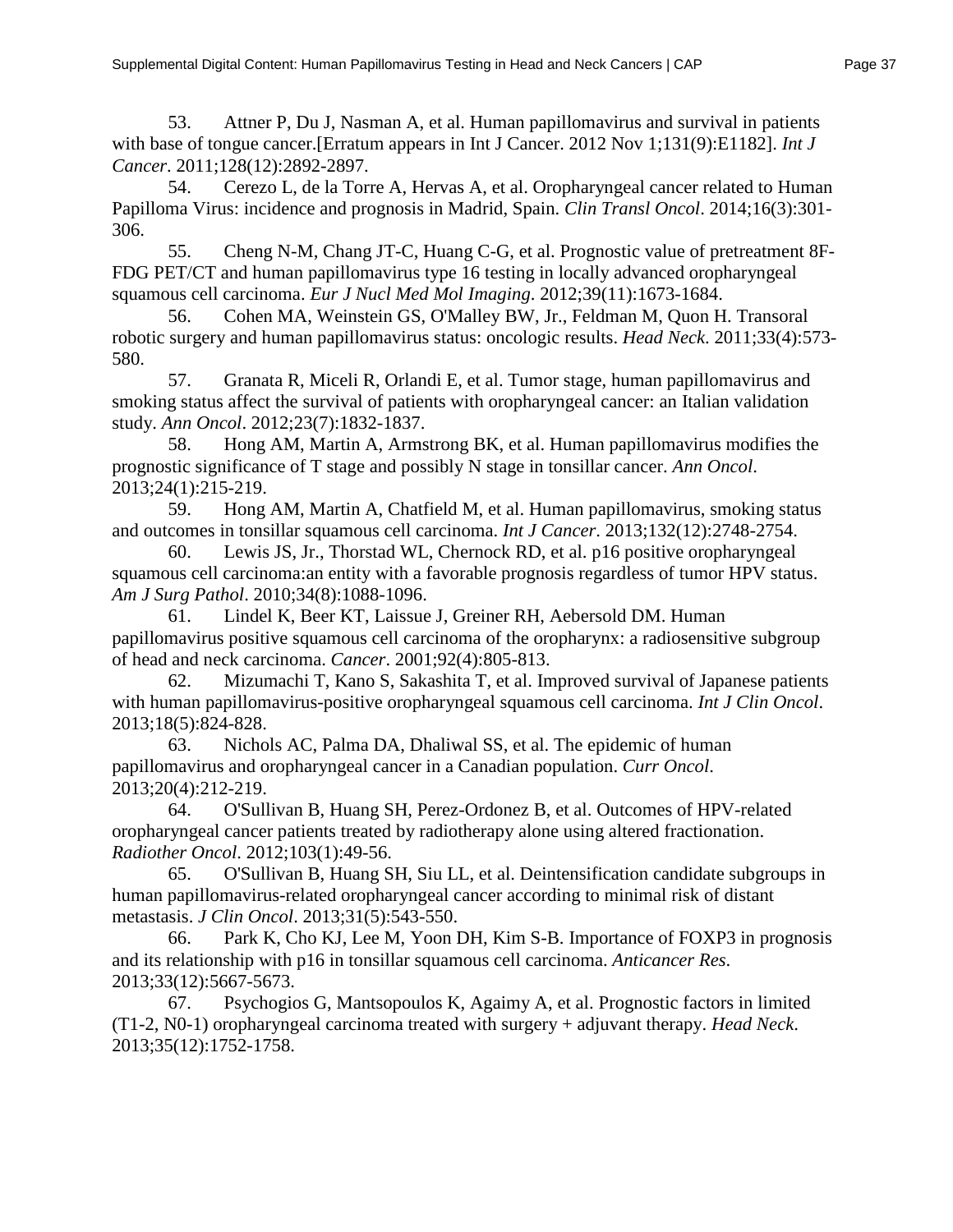68. Rodrigo JP, Heideman DAM, Garcia-Pedrero JM, et al. Time trends in the prevalence of HPV in oropharyngeal squamous cell carcinomas in northern Spain (1990-2009). *Int J Cancer*. 2014;134(2):487-492.

69. Sedaghat AR, Zhang Z, Begum S, et al. Prognostic significance of human papillomavirus in oropharyngeal squamous cell carcinomas. *Laryngoscope*. 2009;119(8):1542- 1549.

70. Straetmans JMJAA, Olthof N, Mooren JJ, de Jong J, Speel E-JM, Kremer B. Human papillomavirus reduces the prognostic value of nodal involvement in tonsillar squamous cell carcinomas. *Laryngoscope*. 2009;119(10):1951-1957.

71. Tural D, Elicin O, Batur S, et al. Human papillomavirus is independent prognostic factor on outcome of oropharyngeal squamous cell carcinoma. *Tumour Biol*. 2013;34(6):3363- 3369.

72. Ukpo OC, Pritchett CV, Lewis JE, Weaver AL, Smith DI, Moore EJ. Human papillomavirus-associated oropharyngeal squamous cell carcinomas: primary tumor burden and survival in surgical patients. *Ann Otol Rhinol Laryngol*. 2009;118(5):368-373.

73. Worden FP, Kumar B, Lee JS, et al. Chemoselection as a strategy for organ preservation in advanced oropharynx cancer: response and survival positively associated with HPV16 copy number. *J Clin Oncol*. 2008;26(19):3138-3146.

74. Worsham MJ, Stephen JK, Chen KM, et al. Improved survival with HPV among African Americans with oropharyngeal cancer. *Clin Cancer Res*. 2013;19(9):2486-2492.

75. Ali SMA, Awan MS, Ghaffar S, et al. Human papillomavirus infection in oral squamous cell carcinomas: correlation with histologic variables and survival outcome in a high risk population. *Oral Surg*. 2008;1(2):111-113.

76. Cerezo L, Lopez C, de la Torre A, et al. Incidence of human papillomavirusrelated oropharyngeal cancer and outcomes after chemoradiation in a population of heavy smokers. *Head Neck*. 2014;36(6):782-786.

77. Habbous S, Harland LT, La Delfa A, et al. Comorbidity and prognosis in head and neck cancers: differences by subsite, stage, and human papillomavirus status. *Head Neck*. 2014;36(6):802-810.

78. Hess CB, Rash DL, Daly ME, et al. Competing causes of death and medical Ccomorbidities among patients with human papillomavirus-positive vs human papillomavirusnegative oropharyngeal carcinoma and impact on adherence to radiotherapy. *JAMA Otolaryngol Head Neck Surg*. 2014;140(4):312-316.

79. Nichols AC, Dhaliwal SS, Palma DA, et al. Does HPV type affect outcome in oropharyngeal cancer? *J Otolaryngol Head Neck Surg*. 2013;429.

80. Chien CY, Su CY, Fang FM, et al. Lower prevalence but favorable survival for human papillomavirus-related squamous cell carcinoma of tonsil in Taiwan. *Oral Oncology*. 2008;44(2):174-179.

81. Hannisdal K, Schjolberg A, De Angelis PM, Boysen M, Clausen OPF. Human papillomavirus (HPV)-positive tonsillar carcinomas are frequent and have a favourable prognosis in males in Norway. *Acta Oto-Laryngologica*. 2010;130(2):293-299.

82. Kuo KT, Hsiao CH, Lin CH, Kuo LT, Huang SH, Lin MC. The biomarkers of human papillomavirus infection in tonsillar squamous cell carcinoma-molecular basis and predicting favorable outcome. *Mod Pathol*. 2008;21(4):376-386.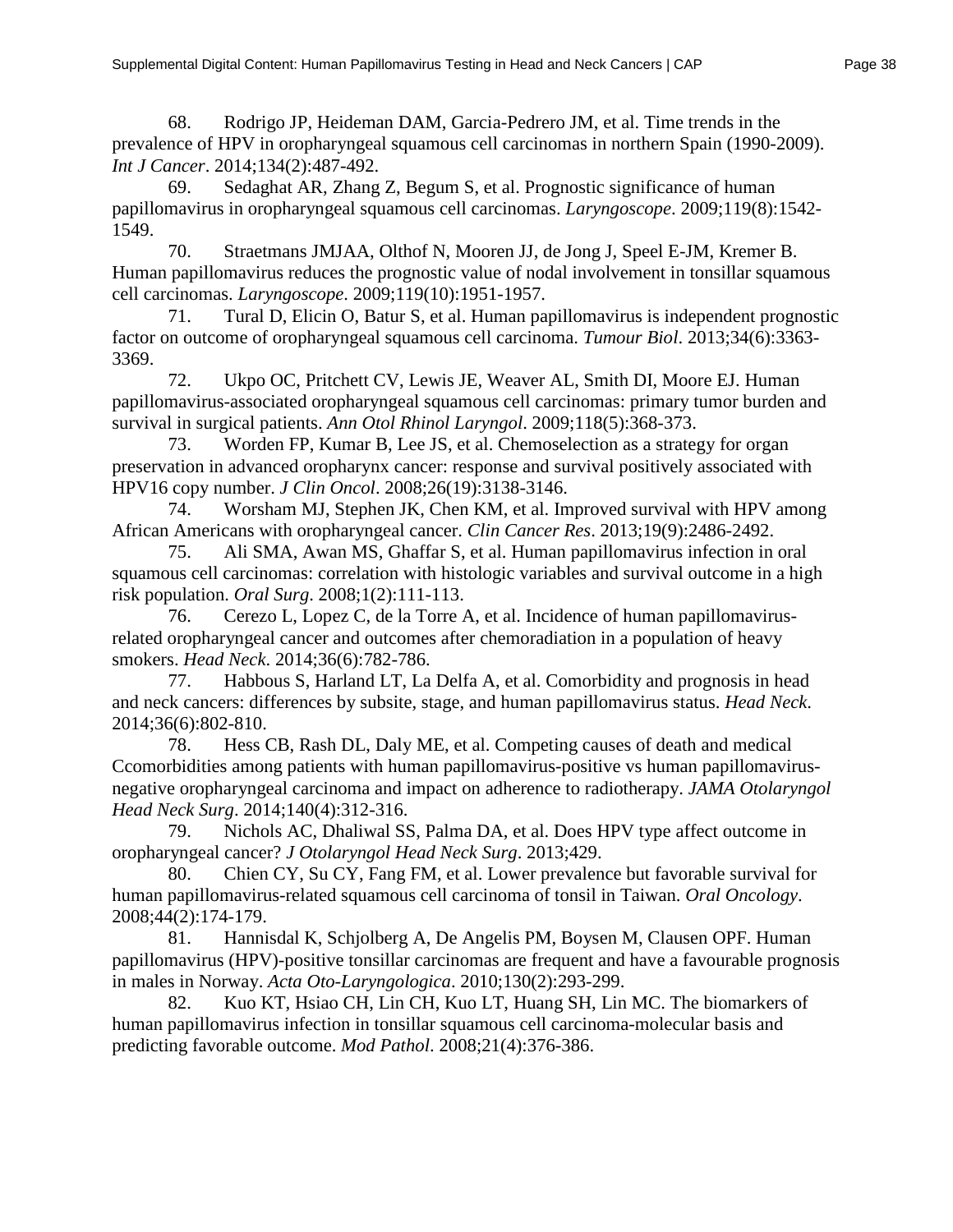83. Mooren JJ, Kremer B, Claessen SMH, et al. Chromosome stability in tonsillar squamous cell carcinoma is associated with HPV16 integration and indicates a favorable prognosis. *Int J Cancer*. 2013;132(8):1781-1789.

84. Oguejiofor KK, Hall JS, Mani N, et al. The prognostic significance of the biomarker p16 in oropharyngeal squamous cell carcinoma. *Clin Oncol (R College Radiol)*. 2013;25(11):630-638.

85. Bussu F, Sali M, Gallus R, et al. Human papillomavirus (HPV) infection in squamous cell carcinomas arising from the oropharynx: detection of HPV DNA and p16 immunohistochemistry as diagnostic and prognostic indicators--a pilot study. *Int J Radiat Oncol Biol Phys*. 2014;89(5):1115-1120.

86. Cai C, Chernock RD, Pittman ME, El-Mofty SK, Thorstad WL, Lewis JS, Jr. Keratinizing-type squamous cell carcinoma of the oropharynx: p16 overexpression is associated with positive high-risk HPV status and improved survival. *Am J Surg Pathol*. 2014;38(6):809- 815.

87. Trosman SJ, Koyfman SA, Ward MC, et al. Effect of human papillomavirus on patterns of distant metastatic failure in oropharyngeal squamous cell carcinoma treated with chemoradiotherapy. *JAMA Otolaryngol Head Neck Surg*. 2015;141(5):457-462.

88. Hatakeyama H, Mizumachi T, Sakashita T, Kano S, Homma A, Fukuda S. Epithelial-mesenchymal transition in human papillomavirus-positive and –negative oropharyngeal squamous cell carcinoma. *Oncol Rep*. 2014;32(6):2673-2679.

89. Barasch S, Mohindra P, Hennrick K, Hartig GK, Harari PM, Yang DT. Assessing p16 status of oropharyngeal squamous cell carcinoma by combined assessment of the number of cells stained and the confluence of p16 staining: a validation by clinical outcomes. *Am J Surg Pathol*. 2016;40(9):1261-1269

90. Liu SZ, Zandberg DP, Schumaker LM, Papadimitriou JC, Cullen KJ. Correlation of p16 expression and HPV type with survival in oropharyngeal squamous cell cancer. *Oral Oncol*. 2015;51(9):862-869.

91. Rios Velazquez E, Hoebers F, Aerts HJ, et al. Externally validated HPV-based prognostic nomogram for oropharyngeal carcinoma patients yields more accurate predictions than TNM staging. *Radiother Oncol*. 2014;113(3):324-330.

92. Driessen CM, Janssens GO, van der Graaf WT, et al. Toxicity and efficacy of accelerated radiotherapy with concurrent weekly cisplatin for locally advanced head and neck carcinoma. *Head Neck*. 2016;38(Suppl 1):E559-565.

93. Dunlap NE, Narayan R, Shaughnessy J, et al. HPV/p16 status and patterns of failure for squamous cell carcinoma of the oropharynx after definitive chemoradiation: establishing a relationship to elective nodal irradiation: definitive management of head-and-neck squamous cell carcinoma. *Int J Radiat Oncol Biol Phys*. 2014;88(2):483-484.

94. Lorch JH, Hanna G, Dai W, et al. HPV and survival in patients with oropharyngeal squamous cell cancer of the head and neck (OPC) treated with induction chemotherapy followed by chemoradiotherapy (ST) versus chemoradiotherapy alone (CRT): the Dana-Farber experience [ASCO abstract 5582]. *J Clin Oncol.* 2012;30(Suppl 15):5582.

95. Austin M, Schmidt R, Parvathaneni U, et al. Expression of p16, ERCC1, and EGFR amplification as predictors of responsiveness of locally advanced squamous cell carcinomas of head and neck (SCCHN) to cisplatin, radiotherapy, and erlotinib: a phase II randomized trial [ASCO abstract 5515]. *J Clin Oncol*. 2012;30(Suppl 15):5515.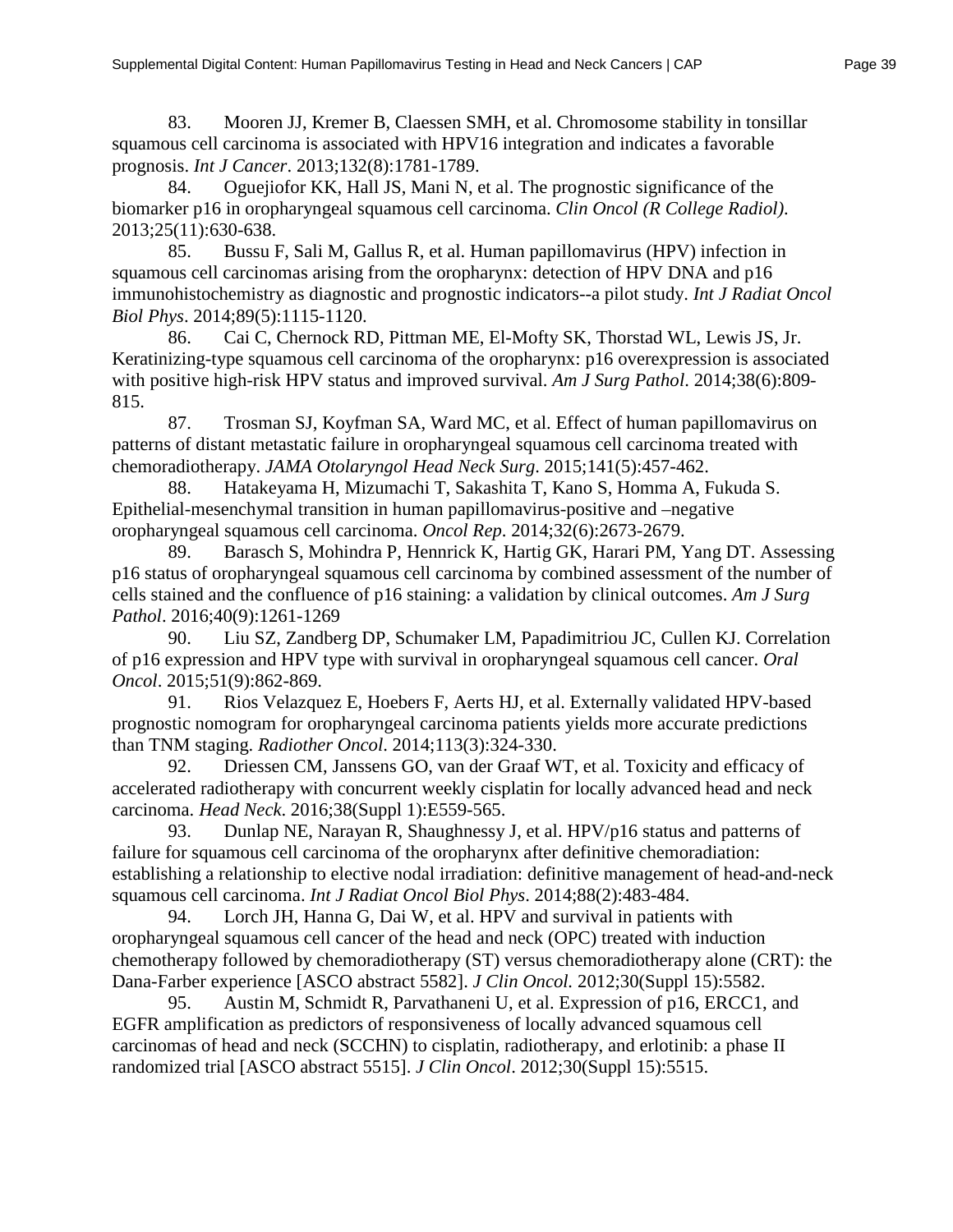96. Hasegawa M, Meda H, Agena S, Suzuki M. HPV E6/E7 mRNA expression in oropharyngeal carcinoma [AAO-AHNS abstract P168]. *Otolaryngol Head Neck Surg*. 2011;145(Suppl 2):P168.

97. Guihard S, Jung AC, Abecassis J, et al. Prognostic value of HPV E6/E7 mRNA expression in a retrospective series of 144 French patients. *Int J Radiat Oncol Biol Phys*. 2011;81(2):S491-S492.

98. Lorch J, Thotakura V, Posner M, et al. HPV and survival in patients with oropharyngeal squamous cell cancer of the head and neck (OPC) treated with induction chemotherapy followed by chemoradiotherapy (ST) versus chemoradiotherapy alone (CRT): a retrospective analysis [ASTRO abstract 145]. Multidisciplinary Head Neck Cancer Symposium, January 26-28, 2012, Phoenix,

AZ. [http://www.abstractsonline.com/Plan/ViewAbstract.aspx?sKey=b1c590bb-c362-40ea-bf96](http://www.abstractsonline.com/Plan/ViewAbstract.aspx?sKey=b1c590bb-c362-40ea-bf96-b8f21b8936d8&cKey=2c0d661a-453a-4dbd-8d42-32fa94f6c890&mKey=82897973-8a41-4f26-bb8e-7e358fc53b94) [b8f21b8936d8&cKey=2c0d661a-453a-4dbd-8d42-32fa94f6c890&mKey=82897973-8a41-4f26](http://www.abstractsonline.com/Plan/ViewAbstract.aspx?sKey=b1c590bb-c362-40ea-bf96-b8f21b8936d8&cKey=2c0d661a-453a-4dbd-8d42-32fa94f6c890&mKey=82897973-8a41-4f26-bb8e-7e358fc53b94) [bb8e-7e358fc53b94.](http://www.abstractsonline.com/Plan/ViewAbstract.aspx?sKey=b1c590bb-c362-40ea-bf96-b8f21b8936d8&cKey=2c0d661a-453a-4dbd-8d42-32fa94f6c890&mKey=82897973-8a41-4f26-bb8e-7e358fc53b94) Accessed June 6, 2017.

99. Saraiya M, Thompson T, Lynch C, et al. HPV genotype -specific survival of orpharyngeal cancers - United States, 1994-2005 [IPS abstract  $315$ ];  $28<sup>th</sup>$  International Papillomavirus Conference, San Juan, Puerto Rico, November 30-December 6, 2012.

100. Maxwell J, Ferris R. Effect of HPV and smoking on survival and recurrence in oropharyngeal cancer patients [AHNS abstract S035]; Annual Meeting of the American Head and Neck Society, April 27-28, 2011, Chicago, IL.

101. Xu J, Isayeva T, Brandwein-Gensler M. p16 overexpression: a better prognostic discriminator than transcriptionally active human papillomavirus 16 [CAP abstract 4]. *Arch Pathol Lab Med.* 2013;137(10):1481.

102. Shaw R, Schache A, Jones T, Risk J, Robinson M, Liloglou L. Smoking may not influence prognosis in HPV-16 mediated oropharyngeal squamous cell carcinoma [AAO-AHNS abstract 1948]; AAO-AHNS 8<sup>th</sup> International Conference on H&N Cancer. Toronto, ON, Canada. 2012.

103. Bahl A, Dar L, Mohanti B, et al. Prevalence, trends, and survival impact of human papillomavirus on oropharyngeal cancer in Indian population [ASCO abstract 5540]. *J Clin Oncol.* 2012;30(Suppl 15):5540.

104. Broglie M, Soltermann A, Pawlita M, Huber G, Studer G, Stoeckli S. Impact of p16, p53, smoking, alcohol and staging on survival in oropharyngeal squamous cell carcinoma [AHNS abstract S220]. 8<sup>th</sup> International Conference on Head & Neck Cancer, July 21-25, 2012, Toronto, ON, Canada.

105. Zandberg DP, Liu SZ, Goloubeva O, Schumaker LM, Cullen KJ. HPV-positive oropharyngeal cancer increased for both black and white patients over time, 1992-2007: epidemiology and prevention [ASTRO abstract 107]. *Int J Rad Oncol Biol Phys*. 2014;88(Suppl 2):494-495.

106. Ang M-K, Ang SH, Krishna SS, et al. Association of smoking status with p16 and cyclin D1 (CCND1) expression with clinical characteristics and overall survival (OS) in oropharyngeal squamous cell carcinoma (OSC) [ASCO abstract 5551]. *J Clin Oncol.* 2012;30(Suppl 15):5551.

107. Knoedler M, Zakarneh A, Zimmermann U, Woelke K, Kaschke O, Keilholz U. Effects of human papillomavirus (HPV) and other potential risk factors on survival in patients with oropharyngeal cancer [ASCO abstract 5577]. *J Clin Oncol.* 2011;29(Suppl 15):5577.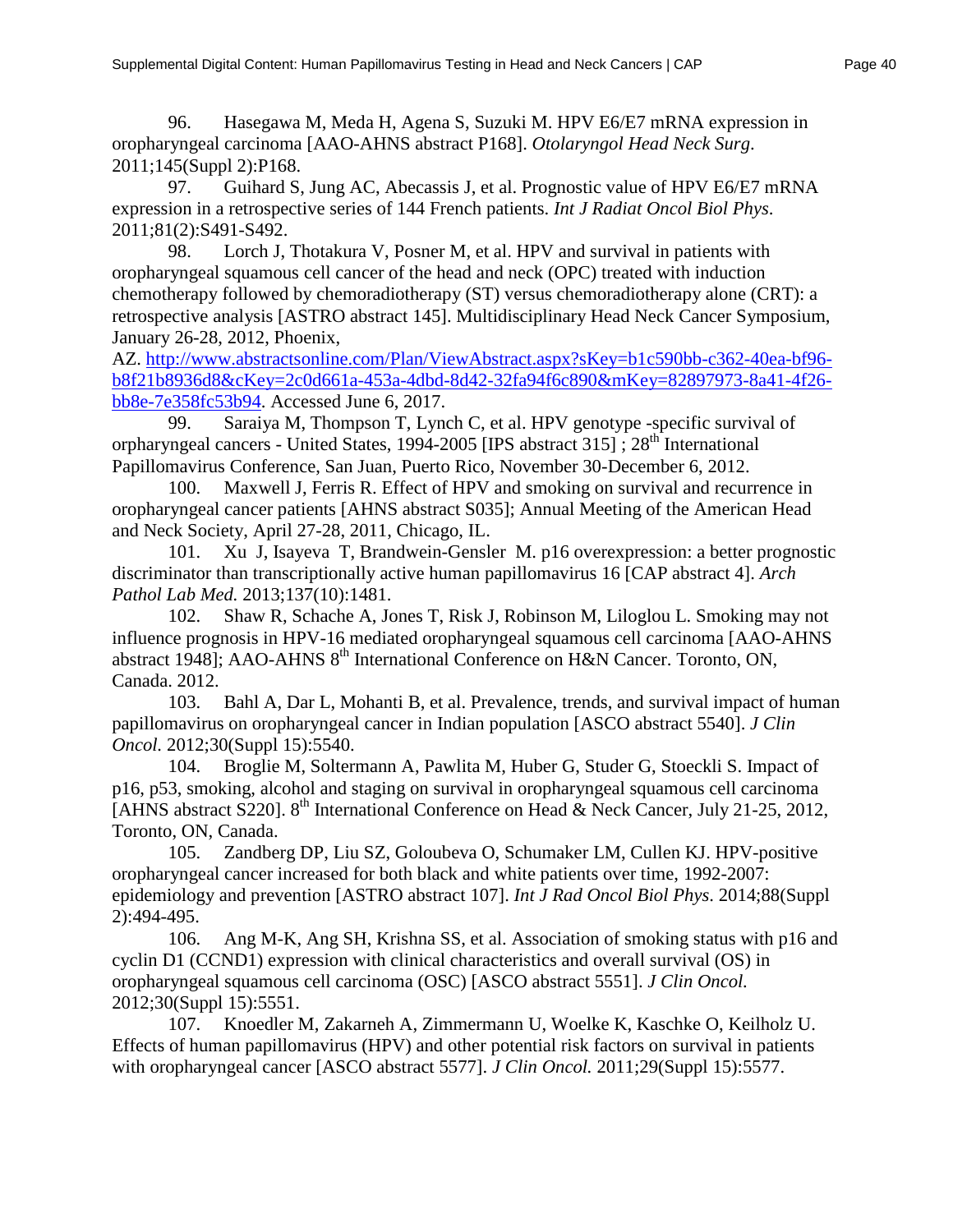108. Smith G, Muller S, Moore C, et al. Racial disparity in p16 positive oropharyngeal squamous cell carcinoma [USCAP abstract 1340]. *Mod Pathol.* 2014;27(Suppl 2):328A.

109. Xu J, Dai Q, Isayeva T, Hebert-Magee S, Brandwein-Gensler M. African Americans with oropharyngeal carcinoma: decreased transcriptionally active high-risk human papillomavirus contributes to poorer survival [USCAP abstract 1340]. *Mod Pathol;* 2012;92(Suppl 1):318A.

110. Rakusic Z, Seiwerth S, Jakovčević A, Prgomet D, Juretić A. Impact of human papillomavirus on clinicopathological characteristics of oropharyngeal carcinomas [ASTRO abstract 2677]. *Int J Rad Oncol Biol Phys*. 2012;84(3):S473-S474.

111. Brookes L, Allibone R, Christian JA. The impact of human papillomavirus on oropharyngeal cancer in Nottingham, UK [ESTRO abstract EP-1142]. *Radiother Oncol.* 2014;111(Suppl 1):S34-35.

112. Valduga F, Caldara A, Vanoni V, et al. Clinical outcome according to p16 status and treatment modalities in oropharyngeal cancer (OC) patients (PTS) [ASTRO abstract 220]. Multidisciplinary Head Neck Cancer Symposium, January 26-28, 2012. Phoenix, AZ. [http://www.abstractsonline.com/Plan/ViewAbstract.aspx?sKey=b1c590bb-c362-40ea-bf96](http://www.abstractsonline.com/Plan/ViewAbstract.aspx?sKey=b1c590bb-c362-40ea-bf96-b8f21b8936d8&cKey=da2c4be7-f301-46c7-9ff2-93d0285d561e&mKey=%7b82897973-8A41-4F26-BB8E-7E358FC53B94%7d) [b8f21b8936d8&cKey=da2c4be7-f301-46c7-9ff2-93d0285d561e&mKey=%7b82897973-8A41-](http://www.abstractsonline.com/Plan/ViewAbstract.aspx?sKey=b1c590bb-c362-40ea-bf96-b8f21b8936d8&cKey=da2c4be7-f301-46c7-9ff2-93d0285d561e&mKey=%7b82897973-8A41-4F26-BB8E-7E358FC53B94%7d) [4F26-BB8E-7E358FC53B94%7d.](http://www.abstractsonline.com/Plan/ViewAbstract.aspx?sKey=b1c590bb-c362-40ea-bf96-b8f21b8936d8&cKey=da2c4be7-f301-46c7-9ff2-93d0285d561e&mKey=%7b82897973-8A41-4F26-BB8E-7E358FC53B94%7d) Accessed June 14, 2017.

113. Upile N, Lancaster J, Kinshuck A, et al. Is human papillomavirus (HPV) status really important? Transoral laser surgery in the management of oropharyngeal squamous cell carcinoma (OPSCC) [AHNS abstract P467].  $8<sup>th</sup>$  International Conference on Head & Neck Cancer, July 21-25, 2012, Toronto, ON, Canada.

114. Broglie M, Soltermann A, Pawlita M, Probst R, Stoeckli S. Risk stratification based on p16-expression and other factors in OPSCC [IPS abstract P-16.23].  $27<sup>th</sup>$  Annual International Papillomavirus Conference & Clinical Workshops, Berlin, Germany, September 17-September 22, 2011.

115. Lassen P, Primdahl H, Johansen J, et al. HPV, smoking and RT-outcome in advanced OPC treated without chemotherapy – analysis of DAHANCA patients [ESTRO abstract OC-0149]. *Radiother Oncol.* 2012;103(Suppl 1):S58.

116. Sweeney BJ, Ring L, Rego M, Smith HL, Faquin W, Wilbur DC. Automated extraction of FFPE (formalin fixed paraffin embedded) tissue for head and neck HR-HPV (high risk human papillomavirus) testing on the Roche Cobas® 4800 System [ASC abstract 120]. *J Am Soc Cytopathol*. 2013;2(1):S52-S53.

117. Chung CH, Zhang Q, Kong C, et al. p16 expression and human papillomavirus status as prognostic biomarkers of nonoropharyngeal head and neck squamous cell carcinoma. *J Clin Oncol*. 2014;32(35):3930-3938.

118. Lingen MW, Xiao W, Schmitt A, et al. Low etiologic fraction for high-risk human papillomavirus in oral cavity squamous cell carcinomas. *Oral Oncology*. 2013;49(1):1-8.

119. Lewis JS, Jr., Ukpo OC, Ma X-J, et al. Transcriptionally-active high-risk human papillomavirus is rare in oral cavity and laryngeal/hypopharyngeal squamous cell carcinomas--a tissue microarray study utilizing E6/E7 mRNA in situ hybridization. *Histopathology*. 2012;60(6):982-991.

120. Laco J, Slaninka I, Jirasek M, Celakovsky P, Vosmikova H, Ryska A. High-risk human papillomavirus infection and p16INK4a protein expression in laryngeal lesions. *Pathol Res Pract*. 2008;204(8):545-552.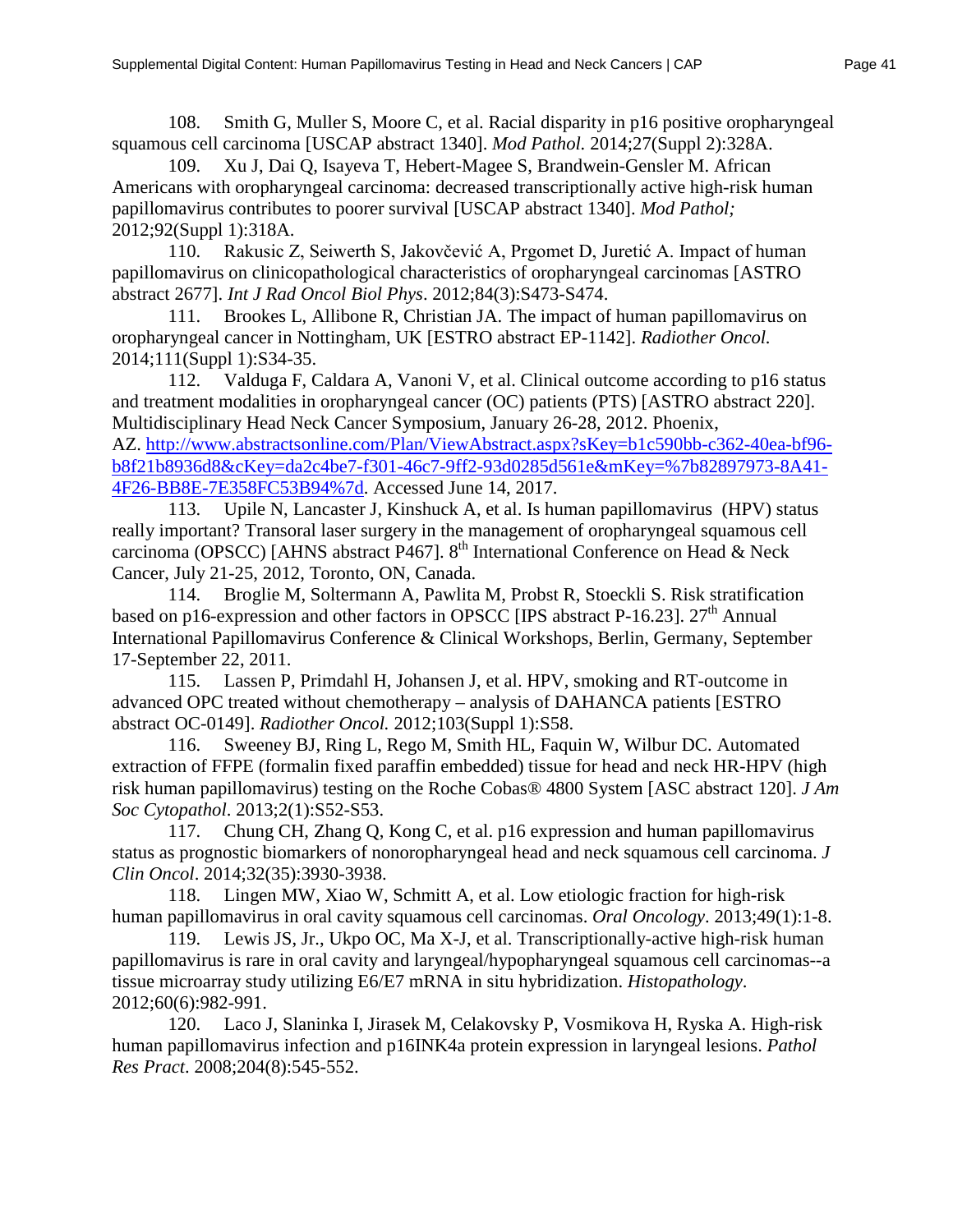121. Alos L, Moyano S, Nadal A, et al. Human papillomaviruses are identified in a subgroup of sinonasal squamous cell carcinomas with favorable outcome. *Cancer*. 2009;115(12):2701-2709.

122. Elango KJ, Suresh A, Erode EM, et al. Role of human papilloma virus in oral tongue squamous cell carcinoma. *Asian Pac J Cancer Prev*. 2011;12(4):889-896.

123. Larque AB, Hakim S, Ordi J, et al. High-risk human papillomavirus is transcriptionally active in a subset of sinonasal squamous cell carcinomas. *Mod Pathol*. 2014;27(3):343-351.

124. Duncan LD, Winkler M, Carlson ER, Heidel RE, Kang E, Webb D. p16 immunohistochemistry can be used to detect human papillomavirus in oral cavity squamous cell carcinoma. *J Oral Maxillofac Surg*. 2013;71(8):1367-1375.

125. Kaminagakura E, Villa LL, Andreoli MA, et al. High-risk human papillomavirus in oral squamous cell carcinoma of young patients. *Int J Cancer*. 2012;130(8):1726-1732.

126. Wendt M, Romanitan M, Nasman A, et al. Presence of human papillomaviruses and p16 expression in hypopharyngeal cancer. *Head Neck*. 2014;36(1):107-112.

127. Duray A, Descamps G, Decaestecker C, et al. Human papillomavirus DNA strongly correlates with a poorer prognosis in oral cavity carcinoma. *Laryngoscope*. 2012;122(7):1558-1565.

128. Reuschenbach M, Kansy K, Garbe K, et al. Lack of evidence of human papillomavirus-induced squamous cell carcinomas of the oral cavity in southern Germany. *Oral Oncol*. 2013;49(9):937-942.

129. Chaudhary AK, Pandya S, Mehrotra R, Bharti AC, Singh M, Singh M. Comparative study between the Hybrid Capture II test and PCR based assay for the detection of human papillomavirus DNA in oral submucous fibrosis and oral squamous cell carcinoma. *Virol J*. 2010;7:253. doi: 10.1186/1743-422X-7-253

130. Skalova A, Kaspirkova J, Andrle P, Hosticka L, Vanecek T. Human papillomaviruses are not involved in the etiopathogenesis of salivary gland tumors. *Cesk Patol*. 2013;49(2):72-75.

131. Zhao D, Xu QG, Chen XM, Fan MW. Human papillomavirus as an independent predictor in oral squamous cell cancer. *Int J Oral Sci*. 2009;1(3):119-125.

132. Sugiyama M, Bhawal UK, Kawamura M, et al. Human papillomavirus-16 in oral squamous cell carcinoma: clinical correlates and 5-year survival. *Br J Oral Maxillofac Surg*. 2007;45(2):116-122.

133. Duray A, Descamps G, Arafa M, et al. High incidence of high-risk HPV in benign and malignant lesions of the larynx. *Int J Oncol*. 2011;39(1):51-59.

134. Robinson M, Suh YE, Paleri V, et al. Oncogenic human papillomavirusassociated nasopharyngeal carcinoma: an observational study of correlation with ethnicity, histological subtype and outcome in a UK population. *Infect Agents Cancer*. 2013;8(1):30. doi: 10.1186/1750-9378-8-30

135. Jiang H, Lin PF. Human papillomavirus infection a favorable prognostic factor in laryngeal squamous cell carcinoma is associated with the expression of proliferating cell nuclear antigen. *Pak J Med Sci*. 2013;29(5):1173-1177.

136. Ernoux-Neufcoeur P, Arafa M, Decaestecker C, et al. Combined analysis of HPV DNA, p16, p21 and p53 to predict prognosis in patients with stage IV hypopharyngeal carcinoma. *J Cancer Res Clin Oncol*. 2011;137(1):173-181.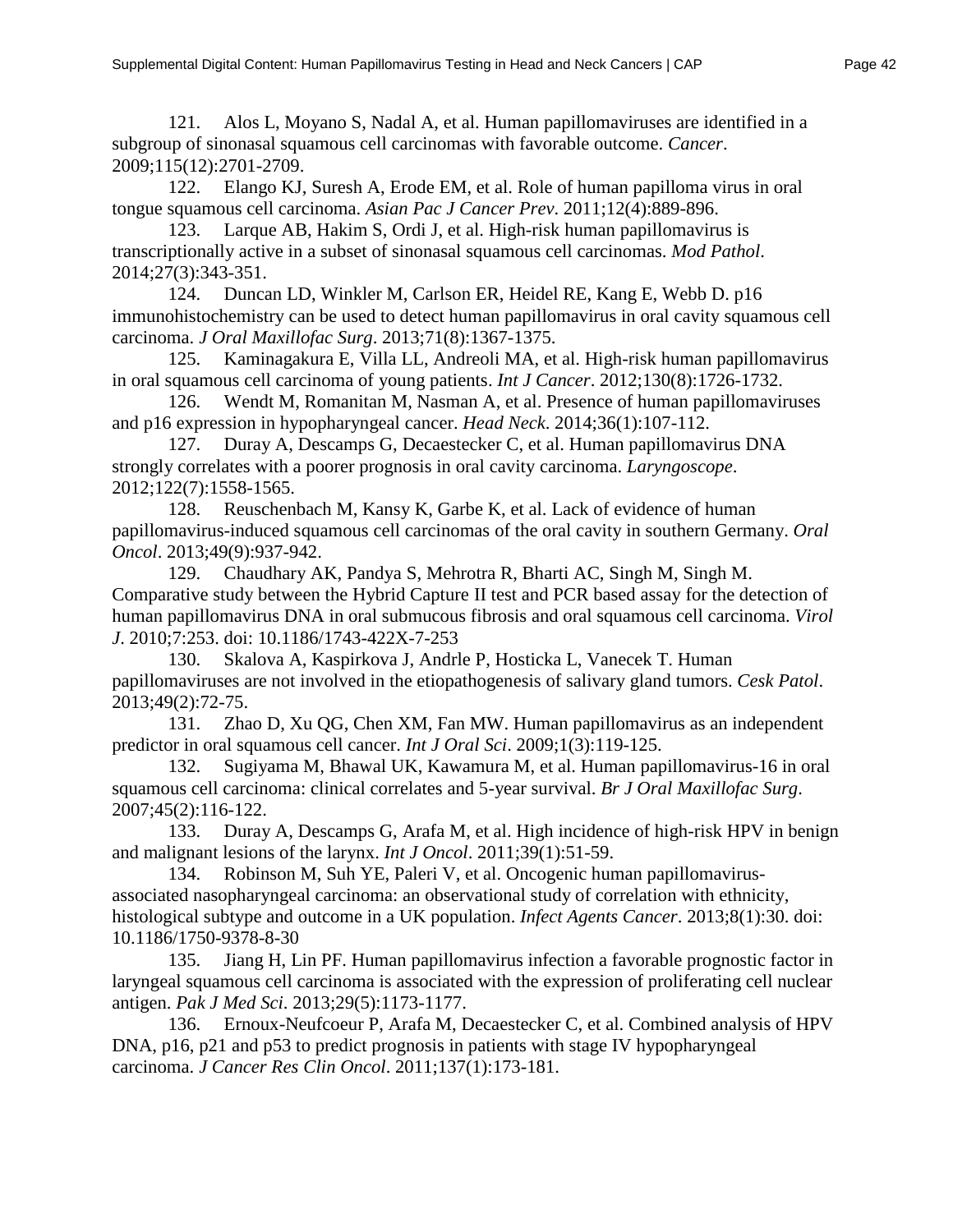137. Nemes JA, Deli L, Nemes Z, Marton IJ. Expression of p16(INK4A), p53, and Rb proteins are independent from the presence of human papillomavirus genes in oral squamous cell carcinoma. *Oral Surg Oral Med Oral Pathol Oral Radiol Endod*. 2006;102(3):344-352.

138. Stephen JK, Chen KM, Shah V, et al. Human papillomavirus outcomes in an access-to-care laryngeal cancer cohort. *Otolaryngol Head Neck Surg*. 2012;146(5):730-738.

139. Morshed K, Polz-Dacewicz M, Szymanski M, Polz D. Short-fragment PCR assay for highly sensitive broad-spectrum detection of human papillomaviruses in laryngeal squamous cell carcinoma and normal mucosa: clinico-pathological evaluation. *Eur Arch Otorhinolaryngology*. 2008;265(Suppl 1):S89-96.

140. Huang SF, Li HF, Liao CT, et al. Association of HPV infections with second primary tumors in early-staged oral cavity cancer. *Oral Dis*. 2012;18(8):809-815.

141. Bishop JA, Guo TW, Smith DF, et al. Human papillomavirus-related carcinomas of the sinonasal tract. *Am J Surg Pathol*. 2013;37(2):185-192.

142. Chernock RD, Wang X, Gao G, et al. Detection and significance of human papillomavirus, CDKN2A(p16) and CDKN1A(p21) expression in squamous cell carcinoma of the larynx. *Mod Pathol*. 2013;26(2):223-231.

143. Kirby S, Marcinow A, Teknos T, Iwenofu O. Does p16 status matter in the larynx? A study of overall survival in p16 positive squamous cell carcinomas of the larynx regardless of HPV status [USCAP abstract 1326]. *Mod Pathol.* 2014;27(S2):321A.

144. Stenmark MH, McHugh JB, Schipper M, et al. High frequency of HPV-associated nasopharyngeal carcinoma (NPC) in North American patients: association with poor prognosis. *Int J Rad Oncol Biol Phys*. 2013;87(2):S79-S80.

145. Compton AM, Moore-Medlin T, Herman-Ferdinandez L, et al. Human papillomavirus in metastatic lymph nodes from unknown primary head and neck squamous cell carcinoma. *Otolaryngol Head Neck Surg*. 2011;145(1):51-57.

146. Tribius S, Hoffmann AS, Bastrop S, et al. HPV status in patients with head and neck of carcinoma of unknown primary site: HPV, tobacco smoking, and outcome. *Oral Oncol*. 2012;48(11):1178-1184.

147. Vent J, Haidle B, Wedemeyer I, et al. p16 expression in carcinoma of unknown primary: diagnostic indicator and prognostic marker. *Head Neck*. 2013;35(11):1521-1526.

148. Sivars L, Nasman A, Tertipis N, et al. Human papillomavirus and p53 expression in cancer of unknown primary in the head and neck region in relation to clinical outcome. *Cancer Med*. 2014;3(2):376-384.

149. Begum S, Gillison ML, Nicol TL, Westra WH. Detection of human papillomavirus-16 in fine-needle aspirates to determine tumor origin in patients with metastatic squamous cell carcinoma of the head and neck. *Clin Cancer Res*. 2007;13(4):1186-1191.

150. Bishop JA, Maleki Z, Valsamakis A, et al. Application of the hybrid capture 2 assay to squamous cell carcinomas of the head and neck: a convenient liquid-phase approach for the reliable determination of human papillomavirus status. *Cancer Cytopathol*. 2012;120(1):18- 25.

151. Guo M, Khanna A, Dhillon J, et al. Cervista HPV assays for fine-needle aspiration specimens are a valid option for human papillomavirus testing in patients with oropharyngeal carcinoma. *Cancer Cytopathol*. 2014;122(2):96-103.

152. Lastra RR, Pramick MR, Nakashima MO, et al. Adequacy of fine-needle aspiration specimens for human papillomavirus infection molecular testing in head and neck squamous cell carcinoma. *Cytojournal*. 2013;1021. doi: 10.4103/1742-6413.120789